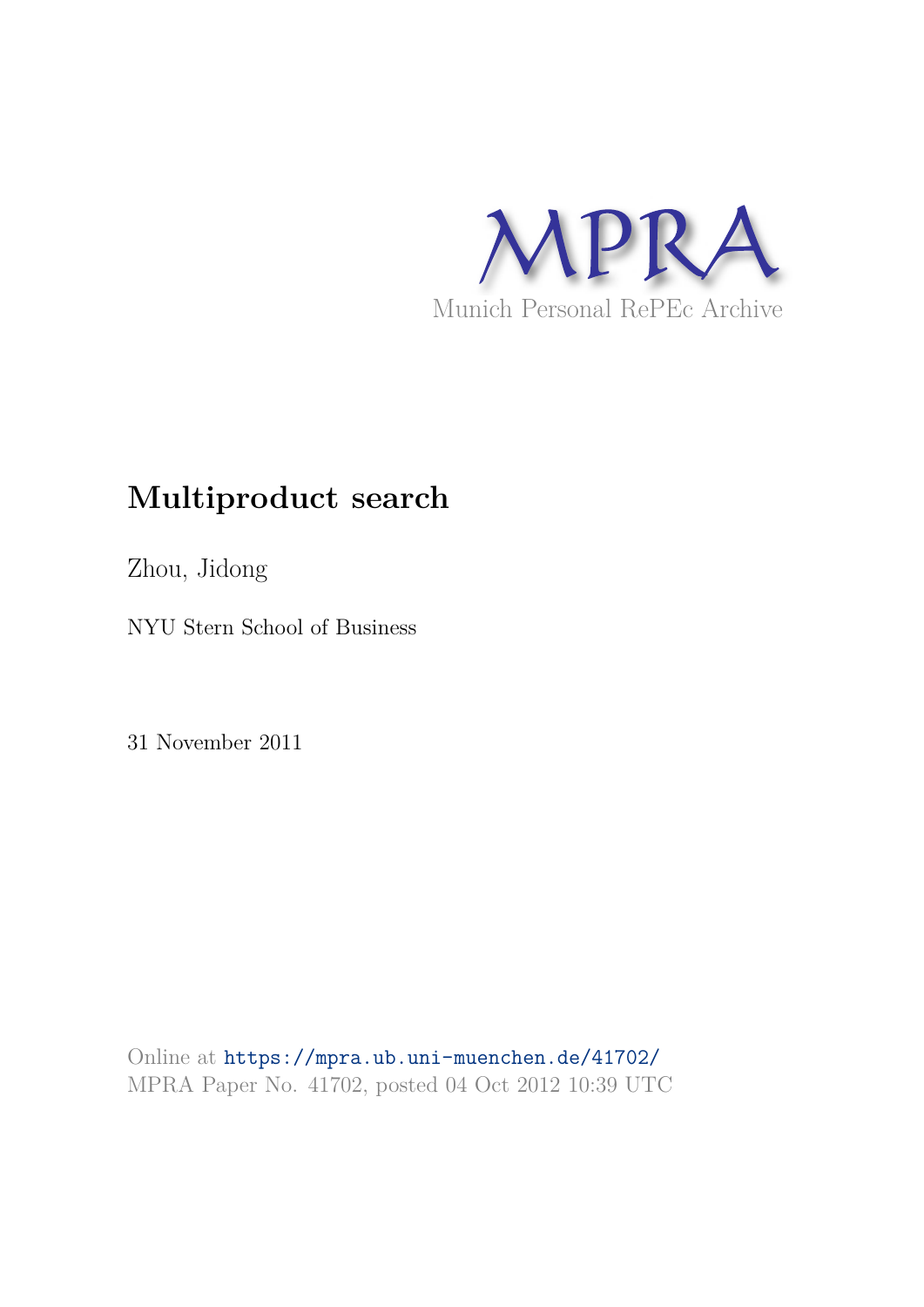## Multiproduct Search<sup>\*</sup>

Jidong  $Zhou^{\dagger}$ 

August 2012

#### Abstract

This paper presents a sequential search model where consumers look for several products from multiproduct Örms. In a multiproduct search market, both consumer behavior and firm behavior are different from the single-product case. For example, a consumer may return to previously visited firms before running out of options, and prices can decrease with search costs. The framework is extended by allowing firms to use bundling strategies. Bundling tends to reduce the intensity of consumer search, which can soften competition and reverse the usual welfare assessment of competitive bundling in a perfect information setting. Applications to countercyclical pricing, loss leader pricing, and endogenous retail market structure are also discussed.

Keywords: consumer search, oligopoly, multiproduct pricing, countercyclical pricing, bundling

JEL classification: D11, D43, D83, L13

I am grateful for their helpful comments to Mark Armstrong, Heski Bar-Isaac, Simon Board, Jan Eeckhout, Antonio Guarino, Johannes Horner, Steffen Huck, Philippe Jehiel, Preston McAfee, Eric Rasmusen, Regis Renault, Andrew Rhodes, John Riley, Jean Tirole, Michael Whinston, Larry White, Chris Wilson, and seminar participants in Berkeley, Cambridge, Chicago Booth, ECARES in Brussels, Essex, Indiana Kelley, Michigan, NYU Stern, UPenn, Rochester Simon, TSE, UCL, UCLA, the CESifo Conference in Applied Microeconomics, the Second Workshop on Search and Switching Costs in Groningen, and the Tenth Annual Columbia-Duke-Northwestern IO Theory Conference.

<sup>&</sup>lt;sup>†</sup>Department of Economics, NYU Stern School of Business, 44 West Fourth Street, New York, NY 10012. E-Mail: jidong.zhou@stern.nyu.edu.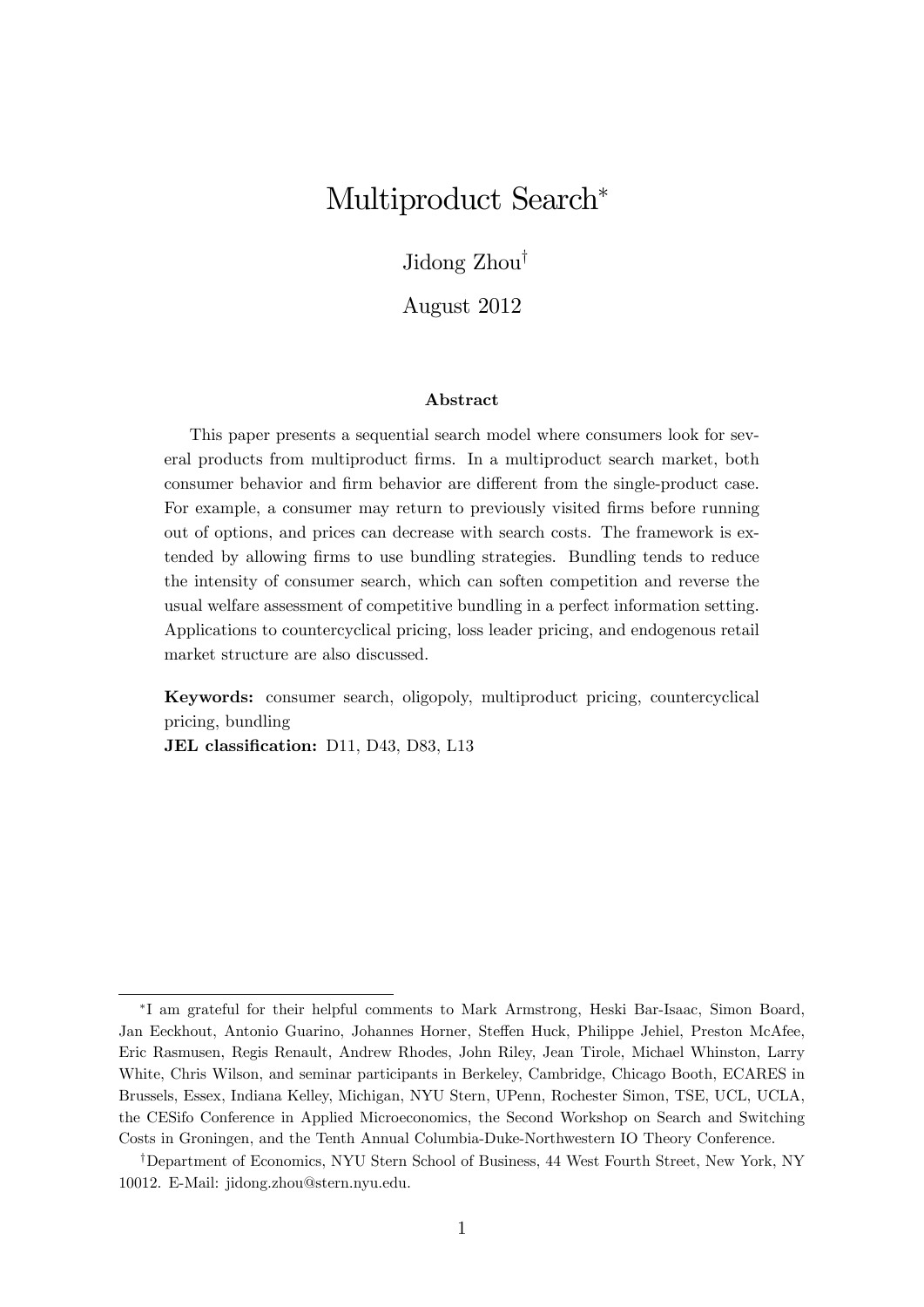### 1 Introduction

Consumers often look for several products on a given shopping trip. For example, during ordinary grocery shopping they buy food, drinks and household products; in high street shopping they purchase clothes, shoes and other goods; in the Christmas season they look for several presents. Sometimes a consumer seeks electronic combinations such as computer, printer and scanner; when furnishing a house they need several furniture items; when going on holiday or attending a conference they book both flights and hotels; and new parents look for many baby products. On the other side of the market, there are many multiproduct Örms such as supermarkets, department stores, electronic retailers, and travel agencies which often supply most of the products a consumer is searching for in a particular shopping trip. Usually the shopping process also involves non-negligible search costs. Consumers need to reach the store, find out each product's price and how suitable they are, and then may decide to visit another store in pursuit of better deals. In effect, in many cases a consumer chooses to shop for several goods together to save on search costs.

Despite the ubiquity of multiproduct search and multiproduct firms, the search literature has been largely concerned with single-product search markets. In part, this is because a multiproduct search model is less tractable than a single-product one. In this paper, I develop a tractable model for multiproduct search markets, and show that a multiproduct search market exhibits some qualitatively different properties compared to the single-product case. I then argue that multiproduct search has rich market implications, and the developed framework can be used to address interesting economic issues such as countercyclical pricing, the welfare impact of competitive bundling, loss leader pricing, and endogenous retail market structure.

The basic framework of this paper is a sequential search model in which consumers look for several products and care about both price and product suitability. Each firm supplies all relevant products, but each product is horizontally differentiated across firms. By incurring a search cost, a consumer can visit a firm and learn all product and price information. In particular, the cost of search is incurred jointly for all products (i.e., there are economies of scale in search), and the consumer does not need to buy all products from the same firm (i.e., they can mix and match after sampling at least two Örms if Örms allow them to do so). Both features are realistic and important in multiproduct search markets.

In the basic model, I assume that firms use linear pricing strategies (i.e., set separate prices for each product). A distinctive feature of consumer behavior in multiproduct search is that a consumer may return to buy from previously visited firms before running out of options. By contrast, in a standard single-product sequential search model, a consumer never returns to earlier Örms before sampling all Örms. As far as pricing is concerned, with multiproduct consumer search, if a firm lowers one product's price, this will induce more consumers who are visiting it to terminate search and buy some other products as well. That is, a reduction of one product's price also boosts the demand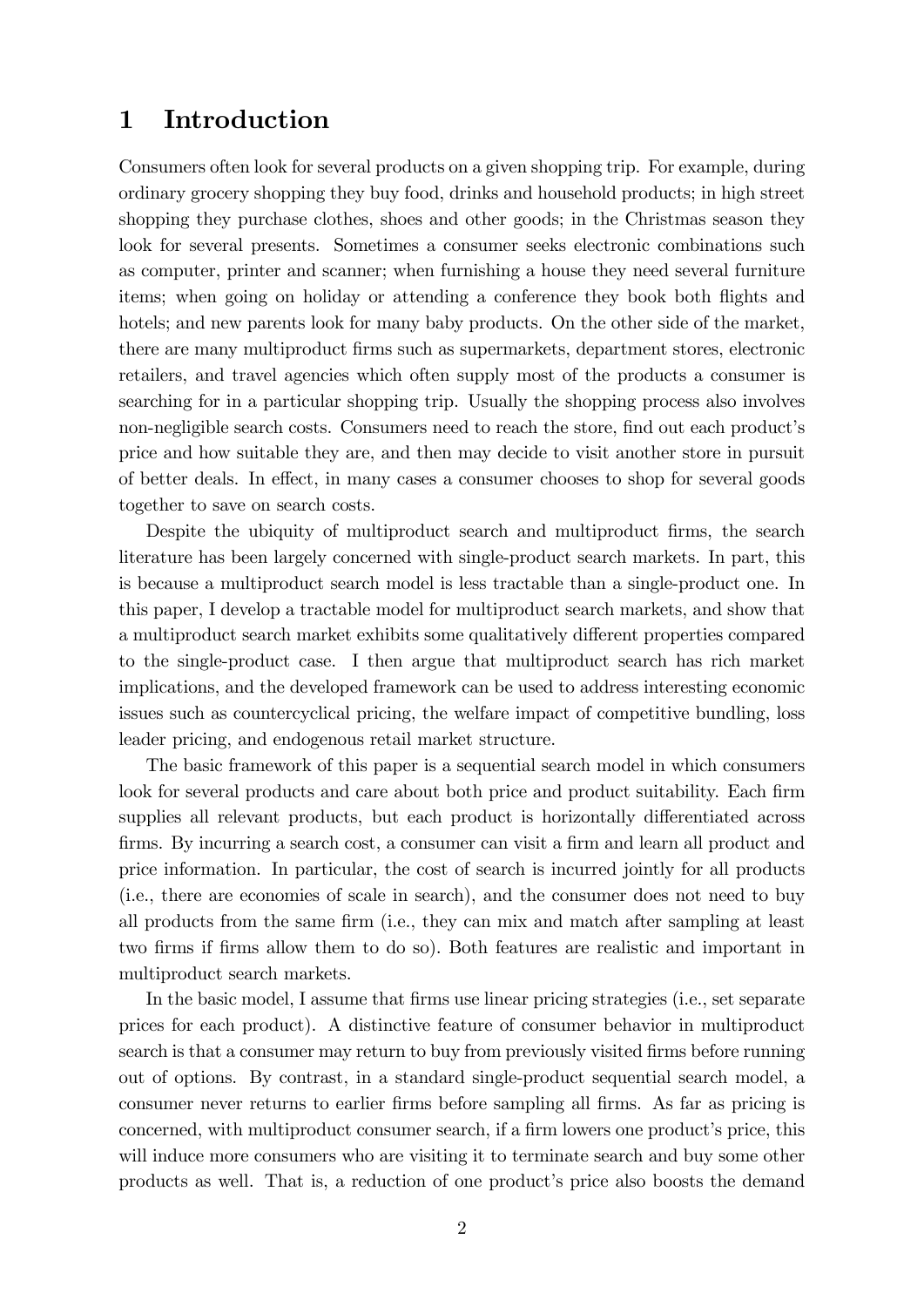for the firm's other products. I term this the *joint search effect*. As a result, even physically independent products are priced like complements.

Due to the joint search effect, prices can decline with search costs in a multiproduct search market. When search costs increase, the standard effect is that consumers will become more reluctant to shop around, which will induce firms to raise their prices. However, in a multiproduct search market, higher search costs can also strengthen the joint search effect and make the products in each firm more like complements, which will induce firms to lower their prices. When the latter effect dominates prices will fall with search costs.

Another prediction is that firms in a multiproduct search environment tend to set lower prices than in a single-product search environment. This is for two reasons: first, due to economies of scale in search, consumers on average sample more firms in the multiproduct search case than in the single-product search case, which tends to increase each product's own-price elasticity; second, multiproduct search causes the joint search effect, which gives rise to the complementary pricing phenomenon and so increases productsí cross-price elasticities. This observation can provide a possible explanation for the phenomenon of countercyclical pricing—prices of many retail products drop during high-demand periods such as weekends and holidays.<sup>1</sup> During high-demand periods, it is often the case that a higher proportion of consumers become multiproduct searchers (e.g., many households conduct their weekly grocery shopping during weekends), and so retailers have incentives to reduce their prices.

In multiproduct markets, bundling is a widely observed pricing strategy. Bundling is often used as a price discrimination or entry deterrence device.<sup>2</sup> This paper argues that in a search environment, bundling has a new function: it can discourage consumers from exploring rivals' deals. This is because bundling reduces the anticipated benefit from mixing-and-matching after visiting another firm. This search-discouraging effect works against the typical pro-competitive effect of competitive bundling in a perfect information scenario.<sup>3</sup> When search costs are relatively high the new effect can be such that bundling benefits firms and harms consumers.<sup>4</sup> Therefore, our findings indicate that assuming away information frictions may significantly distort the welfare

<sup>1</sup>See relevant empirical evidence documented in, for example, Warner and Barsky (1995), MacDonald (2000), and Chevalier, Kashyap, and Rossi (2003).

<sup>2</sup>See, for instance, Adams and Yellen (1976), and McAfee, McMillan, and Whinston (1989) for the view of price discrimination, and Whinston (1990) for the view of entry deterrence.

 $3$ Matutes and Regibeau (1988), Economides (1989), and Nalebuff (2000) studied competitive pure bundling, and Matutes and Regibeau (1992), Anderson and Leruth (1993), Thanassoulis (2007), and Armstrong and Vickers (2010) studied competitive mixed bundling. The main insight emerging from all these works is that compared to linear pricing, bundling (whether pure or mixed) has a tendency to intensify price competition, and under the assumptions of unit demand and full market coverage (which are also retained in this paper) it typically reduces firm profits and boosts consumer welfare.

<sup>&</sup>lt;sup>4</sup>In different settings, Carbajo, de Meza and Seidmann (1990) and Chen (1997) argue that (asymmetric) bundling can create "vertical" product differentiation between firms, thereby softening price competition.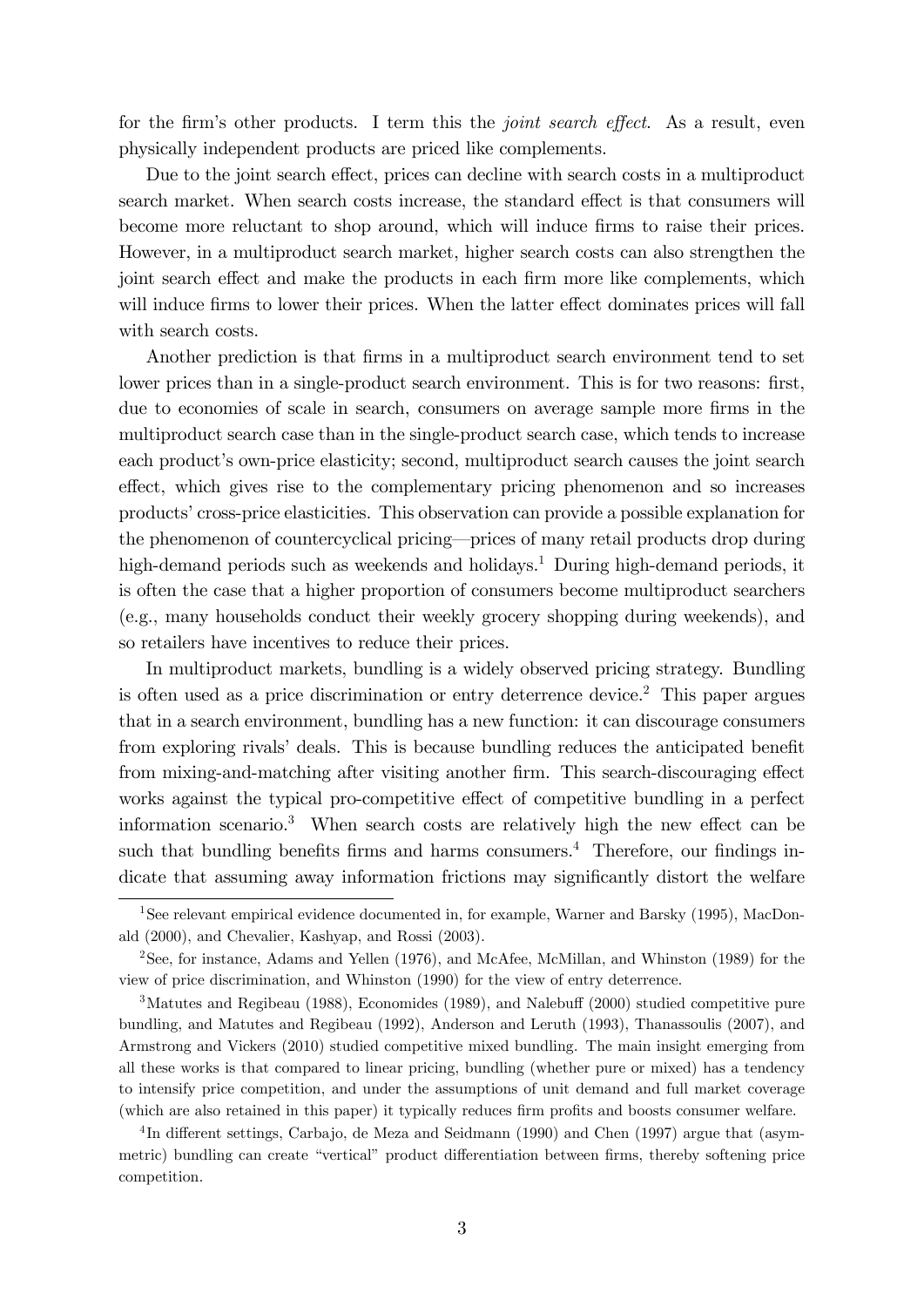assessment of bundling.<sup>5</sup>

Related literature. Since the seminal work by Stigler (1961), there has been a vast literature on search, but most papers focus on single object search (see, for example, Diamond, 1971, Burdett and Judd, 1983, and Stahl, 1989 for consumer search models). There is a small branch of literature that investigates the optimal stopping rule in multiproduct search (Burdett and Malueg, 1981, Carlson and McAfee, 1984, and Gatti, 1999).<sup>6</sup> They have emphasized the similarity between single-product and multiproduct search in the sense that in both cases the stopping rule often features the static reservation property. However, I argue that despite this similarity, consumer search behavior still exhibits substantial differences between the two cases.

More importantly, the above works do not consider an active supply side. McAfee (1995) studies a multiproduct search model with endogenous prices. It extends Burdett and Judd (1983) to the multiproduct case. Each product is homogenous across stores, and by incurring a search cost a consumer can learn price information from a random number of stores. In particular, there are consumers who learn information from only one store. As a result, similar to Burdett and Judd (1983), firms adopt mixed pricing strategies, reflecting the trade-off between exploiting less informed consumers and competing for more informed consumers. However, multiproduct search generates multiple types of (symmetric) equilibria. In particular, there is a continuum of equilibria in which Örms randomize prices on the reservation frontier such that one product's price decline must be associated with the rise of some other prices.<sup>7</sup> The model offers interesting insights, but both the multiplicity of equilibria and the complication of equilibrium characterization restrict its applicability. This paper develops an alternative multiproduct search framework with differentiated products, where the symmetric equilibrium is unique and prices are deterministic.

Lal and Matutes (1994) also present a multiproduct search model where two firms locate at the two ends of a Hotelling city and each product is otherwise homogenous across firms. Each consumer needs to pay a location-specific cost to reach firms and discover the price information. Their setting is, however, subject to the Diamond paradox: each Örm charges the monopoly prices and no consumers participate in the

 $5$ The European Commission has recently branded all bundled financial products as anti-competitive and unfair. One of the main reasons is that the practice reduces consumer mobility. See the consultation document "On the Study of Tying and Other Potentially Unfair Commercial Practices in the Retail Financial Service Section", 2009.

<sup>&</sup>lt;sup>6</sup>In Burdett and Malueg (1981) and Carlson and McAfee (1984), consumers search for serval products among a large number of multiproduct stores that supply homogenous products and set random prices according to an exogenous price distribution. The former mainly deals with the case with free recall, and the latter deals with the case with no recall. Gatti (1999) considers a more general setting in which consumers search for prices to maximize a general indirect utility function.

<sup>&</sup>lt;sup>7</sup>In the other type of equilibria, firms randomize prices over the acceptance set (not just on its border). They are, however, qualitatively similar to the single-product equilibrium in the sense that the marginal price distribution for each product is the same as in the single-product search case, and so is the profit from each product.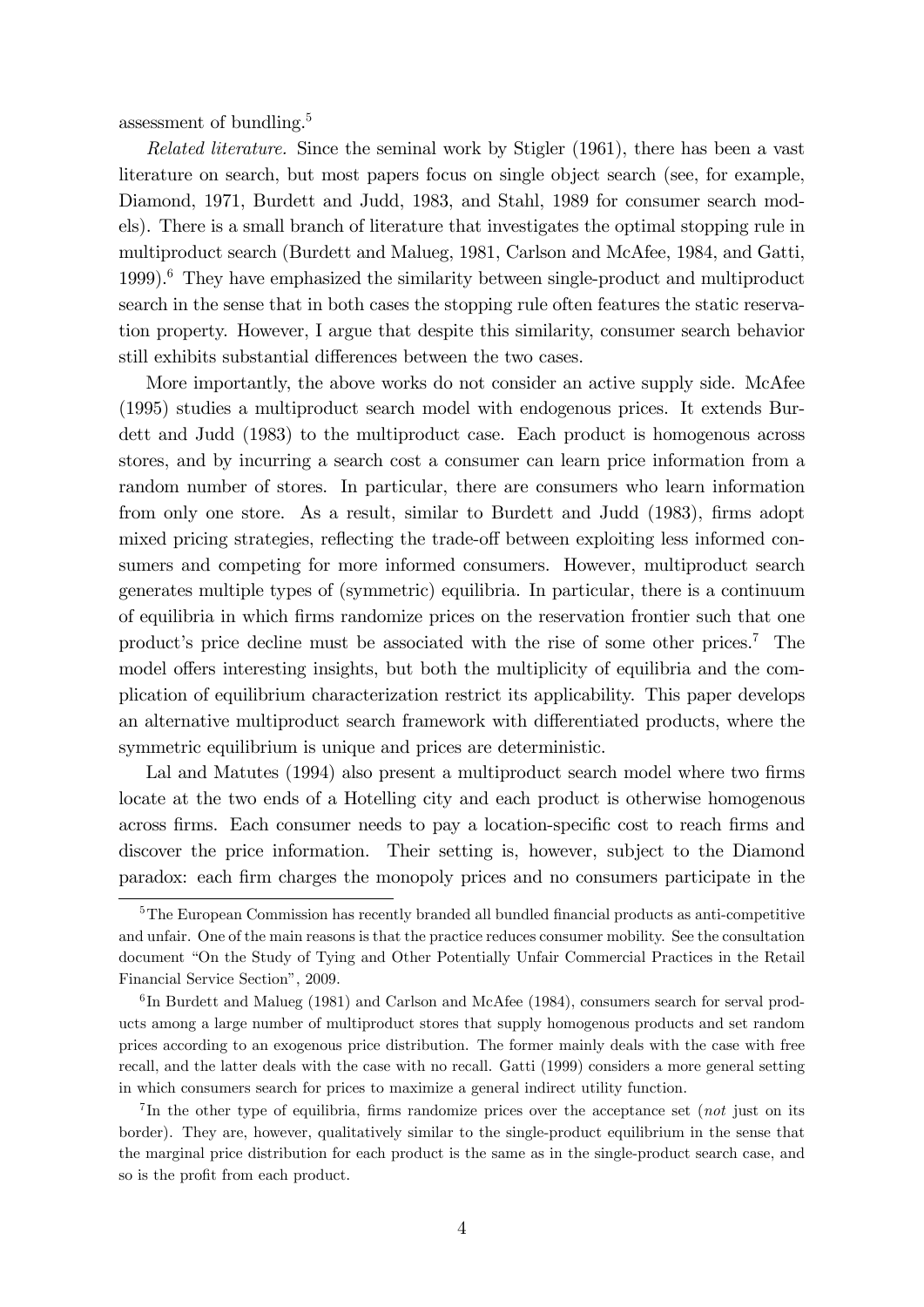market. Lal and Matutes show that firms can avoid the market collapse by advertising prices of a subset of products. In one type of equilibrium, each firm advertises a low price (even below marginal cost) of one product to persuade consumers to visit the store (i.e., loss leading occurs), but charges the monopoly price for the other unadvertised product. In equilibrium, consumers do not search beyond the first visited firm and so two-stop shopping never happens. In my model with product-level differentiation, consumers search for both low prices and high product suitability, and an equilibrium with an active market exists even without advertising and two-stop shopping takes place as we often observe in the real market.<sup>8</sup>

In terms of the modelling approach, this paper is built on the single-product search model with differentiated products (Weitzman, 1979, Wolinsky, 1986, and Anderson and Renault, 1999). Recently, this framework has been adopted to study various economic issues.<sup>9</sup> Compared to the homogeneous product search model, models with product differentiation often better reflect consumer behavior in markets that are typically characterized by nonstandardized products. Moreover, they avoid the well-known modelling difficulty suggested by Diamond (1971), who shows that with homogeneous products and positive search costs (no matter how small) all firms will charge a monopoly price and no consumers search beyond the first sampled firm. In search models with product differentiation, there are some consumers who are ill-matched with their initial choice of supplier and then search further, so that the pro-competitive benefit of actual search is present.

The rest of the paper is organized as follows: Section 2 presents the basic model with linear pricing and analyzes consumer search behavior. Section 3 characterizes equilibrium linear prices and conducts comparative statics analysis, and an application to countercyclical pricing is also discussed. Section 4 studies bundling in a search market and examines its welfare impact relative to linear pricing. Section 5 concludes, and discusses other applications to loss leader pricing and endogenous retail market structure. Omitted details are presented in the Appendix.

<sup>&</sup>lt;sup>8</sup>Ellison (2005) uses Lal and Matutes's framework to study add-on pricing by assuming that the base product's price information is perfect while the add-on's price information is not. (In the end of this paper, I discuss a related variant in which consumers only need to search for one product's information.) Shelegia (2012) studies a multiproduct version of Varian (1980) in which for exogenous reasons one group of consumers visits only one store while the other visits two. Rhodes (2011) proposes a multiproduct monopoly model in which each consumer knows her private valuations for all products but needs to incur a cost to reach the Örm and learn prices. He shows that selling multiple products can solve the Diamond hold-up problem, which would unravel the market in a single-product case with inelastic consumer demand.

<sup>9</sup>See, for instance, Armstrong, Vickers, and Zhou (2009) and Zhou (2011) for the market implications of prominence and non-random consumer search, Bar-Isaac, Caruana, and Cunat (2012) for how the decline of search costs affects product design, and Haan and Moraga-González (2011) for attentiongrabbing advertising.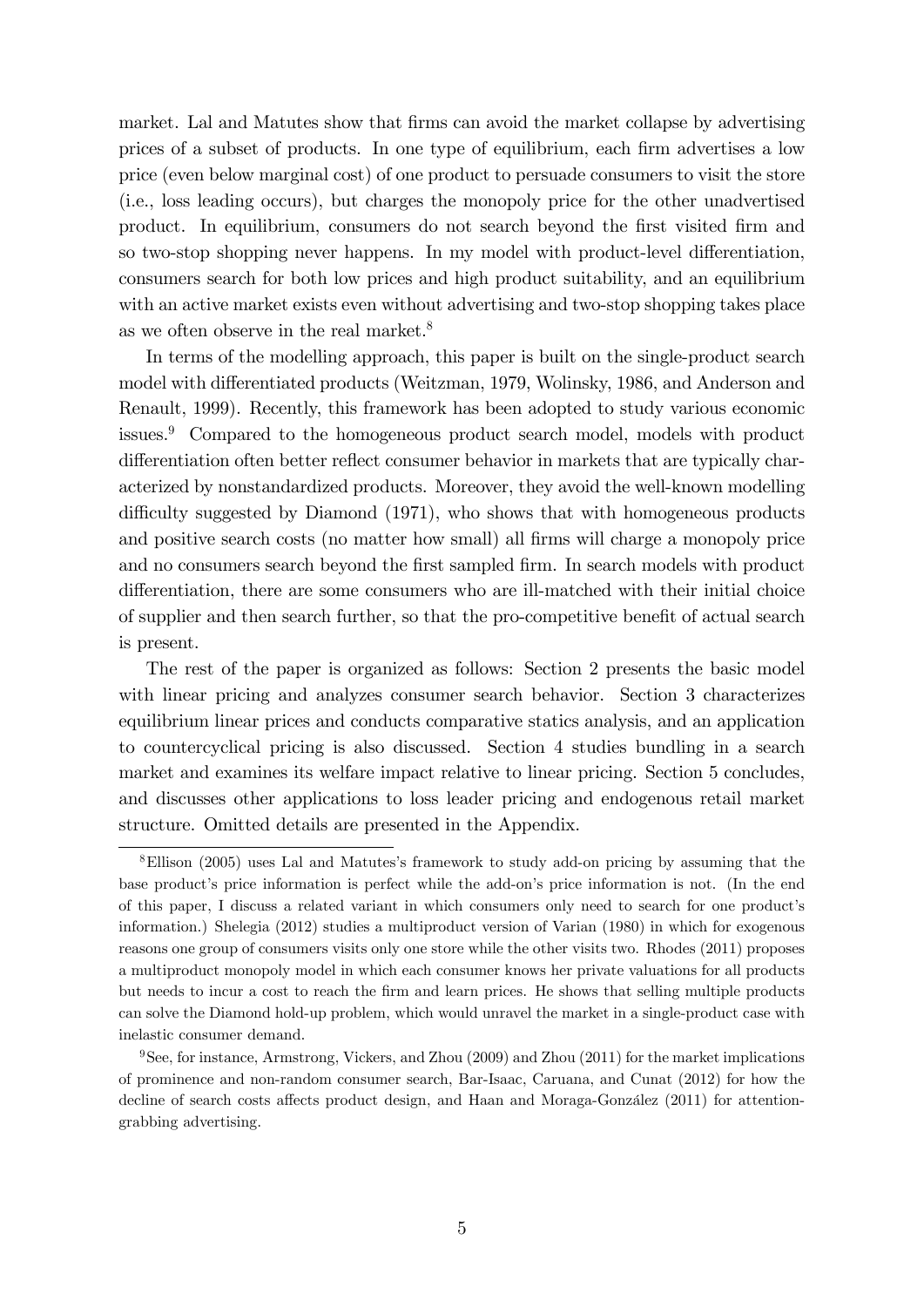### 2 A Model of Multiproduct Search

There are a large number of consumers in the market with measure normalized to one. Each consumer is looking for two products (e.g., two furniture items, or clothes and shoes), and they have unit demand for each product. There are  $n \geq 2$  multiproduct firms in the market, each supplying both products at a constant marginal cost, which is normalized to zero.

Each product is horizontally differentiated across firms. For example, different firms may supply different brands of furniture or clothes and shoes with different styles, and consumers have idiosyncratic tastes. Specifically, a consumer's valuations for the two products in each Örm are randomly drawn from a common joint cumulative distribution function  $F(u_1, u_2)$  defined on  $[\underline{u}_1, \overline{u}_1] \times [\underline{u}_2, \overline{u}_2]$  which has a continuous density  $f(u_1, u_2)$ . The match utilities are realized independently across firms and consumers (but a consumer may have correlated match utilities for the two products in the same firm). For simplicity, I assume that the two products are neither complements nor substitutes, in the sense that a consumer obtains an additive utility  $u_1 + u_2$  if product i has a match utility  $u_i$ ,  $i = 1, 2$ . Let  $F_i(u_i)$  and  $H_i(u_i|u_j)$  denote the marginal and conditional distribution functions;  $f_i(u_i)$  and  $h_i(u_i|u_j)$  denote the marginal and conditional densities.

I assume that all consumers buy both products in equilibrium, i.e., the market is fully covered.<sup>10</sup> (This is the case, for example, when consumers have no outside options or when they have large basic valuations for each product on top of the above match utilities.) Consumers do not need to purchase both products from the same firm. This possibility of multi-stop shopping is realistic and also important for our model. Otherwise, the model would degenerate to a single-product one with a composite product with match utility  $u_1+u_2$ . In the basic model, firms use linear pricing strategies and charge a separate price for each product.

Initially consumers are assumed to have imperfect information about the (actual) prices firms are charging and match utilities of all products.<sup>11</sup> But they can gather information through a sequential search process: by incurring a search cost  $s \geq 0$ , a consumer can visit a firm and find out both of its prices  $(p_1, p_2)$  and both of its match utilities  $(u_1, u_2)$ . At each firm (except the last one), the consumer faces the following options: stop searching and buy both products (maybe from Örms visited earlier), or buy one product and keep searching for the other, or keep searching for both products. The cost of search is assumed to be independent of the number of products a consumer is looking for, which reflects economies of scale in search. Finally, I suppose that consumers have free recall/return, i.e., there are no extra costs in buying products from

 $10$ The assumption of full market coverage is often adopted in oligopoly models. Our main insights carry over to the case without this assumption (though the analysis will become more involved).

<sup>&</sup>lt;sup>11</sup>If consumers purchase products frequently, they may know both price and product information before search. However, in reality both prices and product variants in many retailers change over time, such that imperfect information might be still a plausible presumption.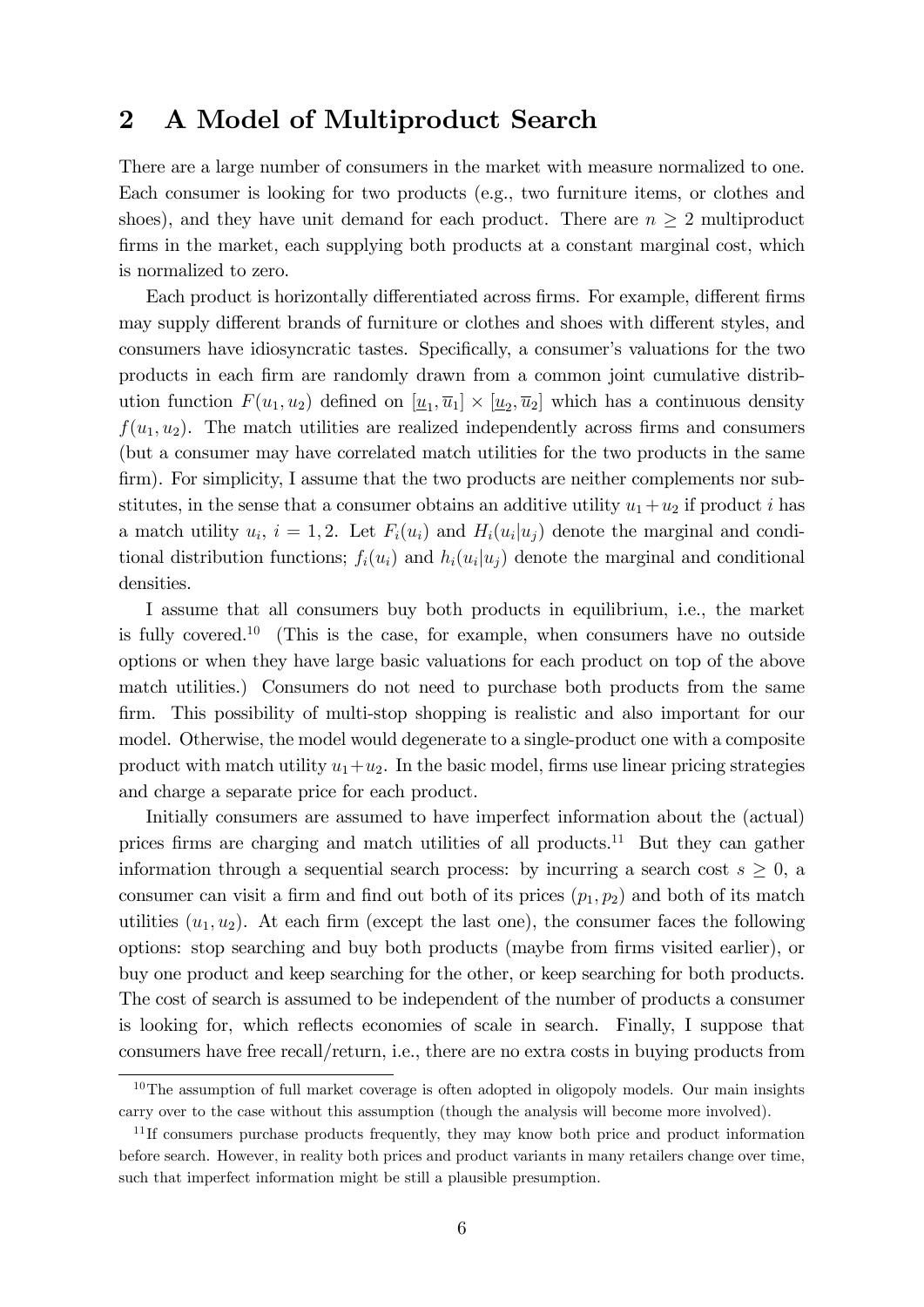a previously visited store.

The timing is as follows: Firms set prices simultaneously first, and then consumers start to search without observing firms' actual prices (though they hold the equilibrium belief about firms' pricing strategy). After visiting each firm, consumers decide whether to stop searching or not. Both consumers and firms are assumed to be risk neutral. I focus on symmetric equilibria in which firms set the same prices and consumers sample firms in a random order (and without replacement).<sup>12</sup> The equilibrium concept I use is the perfect Bayesian equilibrium. Each firm sets its prices to maximize profits, given its expectation of consumers' search behavior and other firms' pricing strategy. Consumers search optimally, to maximize their expected surplus, given the match utility distribution and their rational beliefs about firms' pricing strategy. At each firm, even after observing off-equilibrium offers, consumers hold the equilibrium belief about the unsampled firms' prices. $13$ 

I have made several simplifying assumptions to make the model tractable, and it is useful to discuss them at this point.

Economies of scale in search. The assumption that the search cost is independent of the number of products a consumer is seeking is an approximation when the search cost is mainly for learning the existence of a seller or for reaching the store. In the other polar case where the cost of search is solely from product inspection and so totally divisible among products, the multiproduct search problem degenerates to two separate single-product search problems.<sup>14</sup> In reality, most situations are in between (a typical shopping process involves a fixed cost for reaching the store and also variable in-store search costs for inspecting each product). Our simplification is made both for analytical convenience and for highlighting the difference between multiproduct and single-product search.

Free recall. Free recall is often assumed in the consumer search literature. It could be appropriate, for instance, when a consumer can phone previously visited firms  $(e.g.,)$ furniture stores) to order the products she decides to buy, or when shopping online a consumer can leave the browsed websites open. In most consumer markets, however, there are positive returning costs. I choose to assume free recall both for tractability, and for facilitating comparison with the single-product search model in Wolinsky (1986)

 $12\text{As}$  usual in search models, there exists an uninteresting equilibrium where consumers expect all firms to set very high prices and do not participate in the market at all, and so firms have no incentive to reduce their prices. I do not consider this equilibrium further. The issue of possible asymmetric equlibria will be discussed later.

<sup>&</sup>lt;sup>13</sup>Notice that in our setting there are no correlated economic shocks (e.g., aggregate cost shocks) across firms and so their pricing decisions are independent of each other.

<sup>&</sup>lt;sup>14</sup>The case with divisible inspection costs among products will be non-trivial if consumers have to one-stop shop (e.g., due to bundling). After inspecting a product at one firm, a consumer needs to decide whether to continue to inspect the other product at the same firm or to inspect products in other firms. (This case is also equivalent to a search problem with multi-attribute products and separable inspection costs among attributes.)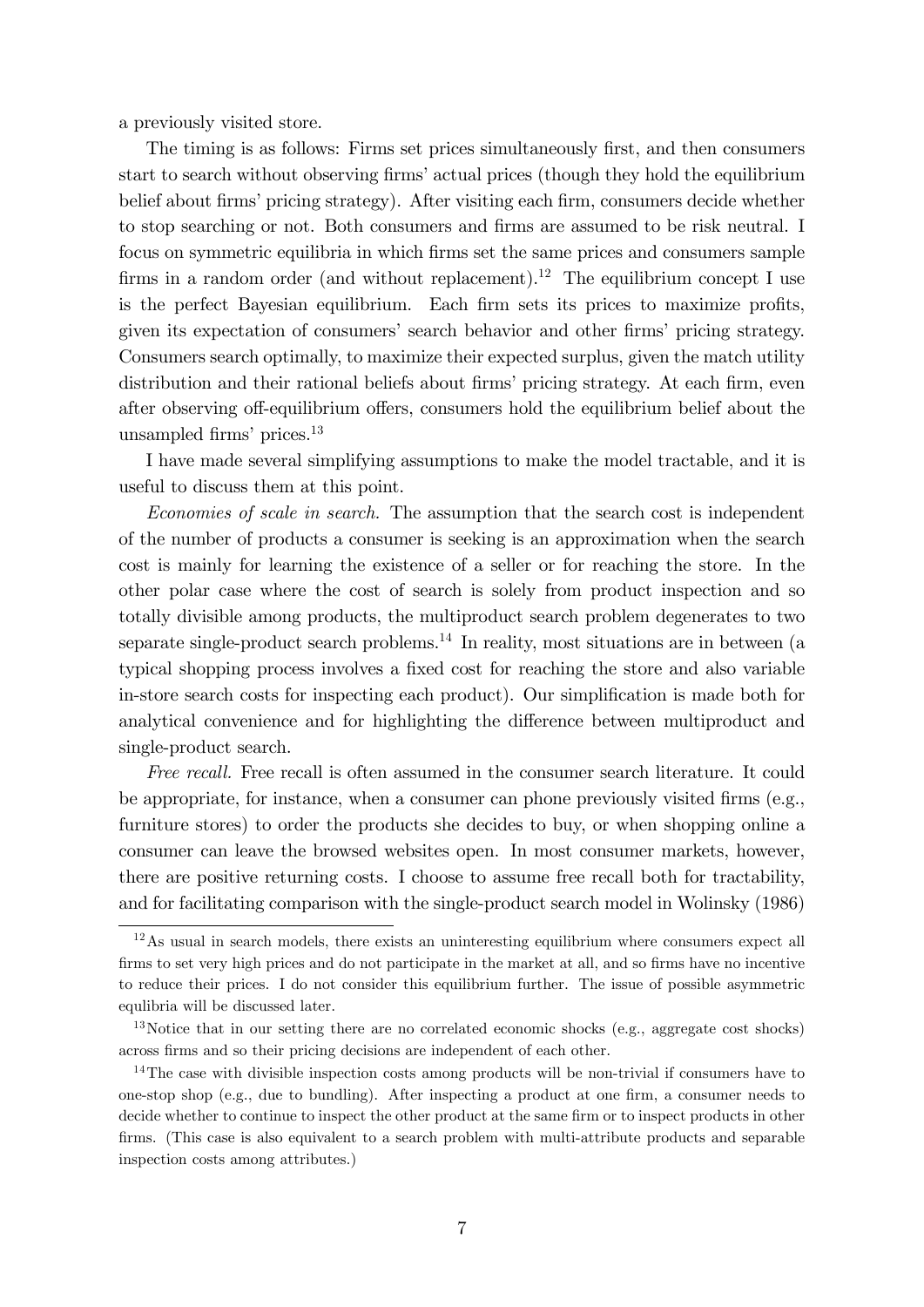and Anderson and Renault (1999) (both of which assume free recall).

Independent products. In reality the products that a consumer is seeking in a particular shopping trip are rarely independent. In many circumstances (e.g., when shopping for clothes and shoes), they are more or less intrinsic complements in the sense that a higher valuation for one product increases the consumer's willingness to pay for the other (e.g., the utility function takes the form of  $u_1 + u_2 + \lambda u_1 u_2$  with  $\lambda > 0$ ). As I discuss later, considering complementary valuations of this kind will complicate analysis but not generate important new insights. In addition, given the assumption of full market coverage, the two products in my model can also be regarded as perfect complements in the sense that consumers can obtain positive utility only by consuming both of them together.

#### 2.1 The optimal stopping rule

I first derive the optimal stopping rule (which has been proved in Burdett and Malueg, 1981, or Gatti, 1999 in a price search scenario). The Örst observation is that given the indivisible search cost and free recall, a consumer will never buy one product first and keep searching for the other. Hence, at any store (except the last one) the consumer faces only two options: stop searching and buy both products (one of which may be from a firm visited earlier), or keep searching for both.

Denote by

$$
\zeta_i(x) \equiv \int_x^{\overline{u}_i} (u_i - x) dF_i(u_i) = \int_x^{\overline{u}_i} [1 - F_i(u_i)] du_i \tag{1}
$$

the expected incremental benefit from sampling one more product  $i$  when the maximum utility of product i so far is x and all product i have the same price. (The second equality is from integration by parts.) Then the optimal stopping rule when all firms charge the same prices is as follows:

**Lemma 1** Suppose prices are linear and symmetric across firms. Suppose the maximum match utility of product i observed so far is  $z_i$  and there are firms left unsampled. Then a consumer will stop searching if and only if

$$
\zeta_1(z_1) + \zeta_2(z_2) \le s \ . \tag{2}
$$

The left-hand side of  $(2)$  is the expected benefit from sampling one more firm given the pair of maximum utilities so far is  $(z_1, z_2)$ , and the right-hand side is the search cost. This stopping rule seems "myopic" at the first glance, but it is indeed sequentially rational. It can be understood by backward induction. When in the penultimate firm, it is clear that (2) gives the optimal stopping rule because given  $(z_1, z_2)$  the expected benefit from sampling the last firm is  $\mathbb{E}[\max(0, u_1 - z_1) + \max(0, u_2 - z_2)]$ , which equals the left-hand side of (2). (Note that I did not assume  $u_1$  and  $u_2$  are independently distributed. The separability of the incremental benefit in  $(2)$  is because of the additive utility function and the linearity of the expectation operator.) Now step back and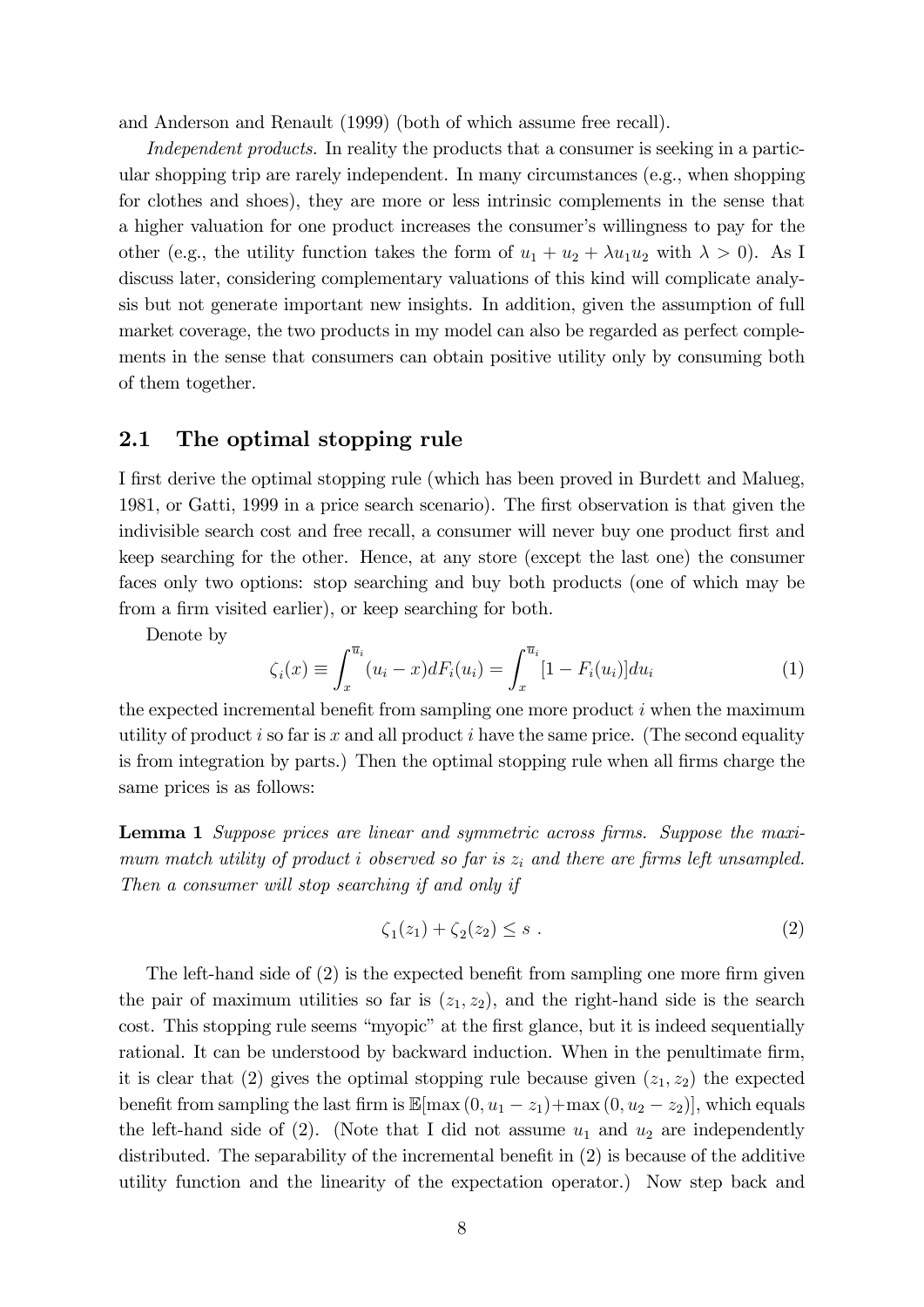consider the situation when the consumer is at the firm before that. If  $(2)$  is violated, sampling one more firm is always desirable. By contrast, if  $(2)$  holds and if the consumer continues to search, the updated maximum match utility pair will be no worse than  $(z_1, z_2)$  no matter what she will find at the next firm, and so she will stop searching there. This implies that if  $(2)$  holds, the benefit from keeping searching is the same as sampling just one more firm. Expecting that, the consumer should actually cease her search now.

Figure 1 below illustrates the optimal stopping rule. A is the set of  $(z_1, z_2)$  which satisfies  $(2)$  and let us refer to it as the *acceptance set*. Then when there are no price differences across firms, a consumer will stop searching if and only if the maximum utility pair so far lies within  $A$ . Let  $B$  be the complement of  $A$ .



Figure 1: The optimal stopping rule in multiproduct search

Define the border of A as  $z_2 = \phi(z_1)$  (i.e.,  $(z_1, \phi(z_1))$  satisfies (2) with equality) and call it the reservation frontier. The reservation frontier is decreasing and convex. From the definition of  $\phi(\cdot)$ , one can check that

$$
\phi'(z_1) = -\frac{1 - F_1(z_1)}{1 - F_2(\phi(z_1))} < 0 \; ,
$$

and so  $\phi(\cdot)$  is a decreasing function. Then it is also easy to see that  $\phi'(z_1)$  increases with  $z_1$ , i.e.,  $\phi(\cdot)$  is convex.<sup>15</sup>

$$
\frac{1}{2}(1-u_1)^2 + \frac{1}{2}(1-u_2)^2 + \frac{\lambda}{4}\left[ (u_1 - u_2)^2 + (1-u_1u_2)^2 \right] = s,
$$

and it is not monotonically decreasing. This is because now finding a better matched product 1 may strictly increase a consumer's incentive to find a better matched product 2. When there are more than

<sup>&</sup>lt;sup>15</sup>If we consider two intrinsic complements, the reservation frontier may no longer be decreasing. For example, when the utility function takes the form of  $u_1 + u_2 + \lambda u_1 u_2$  with  $\lambda > 0$ , one can check that in the duopoly case, for instance, the reservation frontier satisfies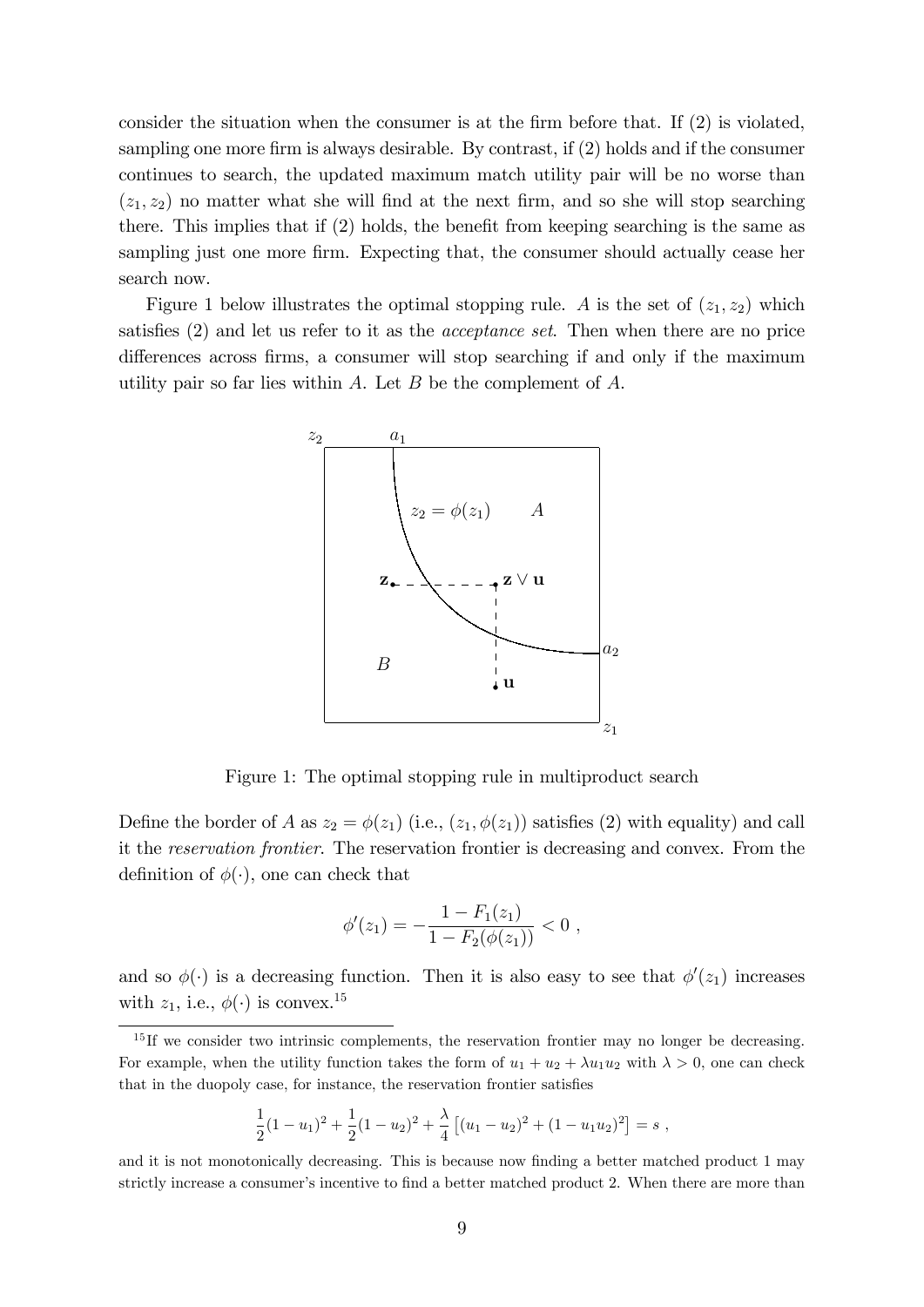Notice that  $a_i$  on Figure 1 is just the reservation utility level when the consumer is only searching for product i. (If all product i have the same price, a consumer will stop searching if and only if the maximum utility so far is no less than  $a_i$ .) It solves

$$
\zeta_i(a_i) = s \tag{3}
$$

and satisfies  $\phi(a_1) = \overline{u}_2$  and  $\phi(\overline{u}_1) = a_2$ . This is because when the maximum possible utility of one product has been achieved, the consumer will behave as if she is only searching for the other product.

Search behavior comparison. It is useful to compare consumer search behavior between single-product and multiproduct search. The early literature has emphasized that in both cases (given additive utilities in the multiproduct case) the optimal stopping rule possesses the static reservation property. Despite this similarity, consumersí search behavior exhibits some important differences between the two cases, which have not been discussed before.

In single-product search with perfect recall, the stopping rule is characterized by a reservation utility  $a$ . When a consumer is already at some firm (except the last one), she will stop searching if and only if the current product has a utility greater than a. Previous offers are irrelevant because they must be worse than  $a$  (otherwise the consumer would not have come to this firm). As a result, a consumer never returns to previously visited Örms until she Önishes sampling all Örms. In particular, if there are an infinite number of firms, the consumer never exercises the recall option.

However, in multiproduct search, a consumer's stopping rule depends on both the current firm's offer **u** and the best offer so far **z**. This can be seen from the example indicated in Figure 1, where the current offer  $\bf{u}$  lies outside the acceptance set A but the consumer will stop searching because  $z \vee u \in A$  (where  $\vee$  denotes the "join" of two vectors). When she stops searching, she will go back to some previous firm to buy product 2. This has two implications for the demand analysis. First, with multiproduct search, a firm's price adjustment will not only affect a consumer's search decision at this firm, but will also affect her search decisions at subsequent firms if she leaves this firm. Second, a consumer often returns to a previously visited firm to buy one product even if there are firms left unsampled. This is true even if there are an infinite number of Örms.

These differences will complicate the demand analysis in multiproduct search. Moreover, unlike the single-product search case, considering an infinite number of firms does not achieve any simplicity. In effect, with multiproduct search, the simplest case is when there are only two firms. Hence, in the following analysis, I mainly deal with the duopoly case. As I will discuss in section 5.1, such a simplification does not lose the most important insights concerning firm pricing in a multiproduct search market. (A detailed analysis of the general case with more than two firms is provided in the online

two firms, considering intrinsic complements will even render the optimal stopping rule non-stationary (see Gatti, 1999, for a related discussion).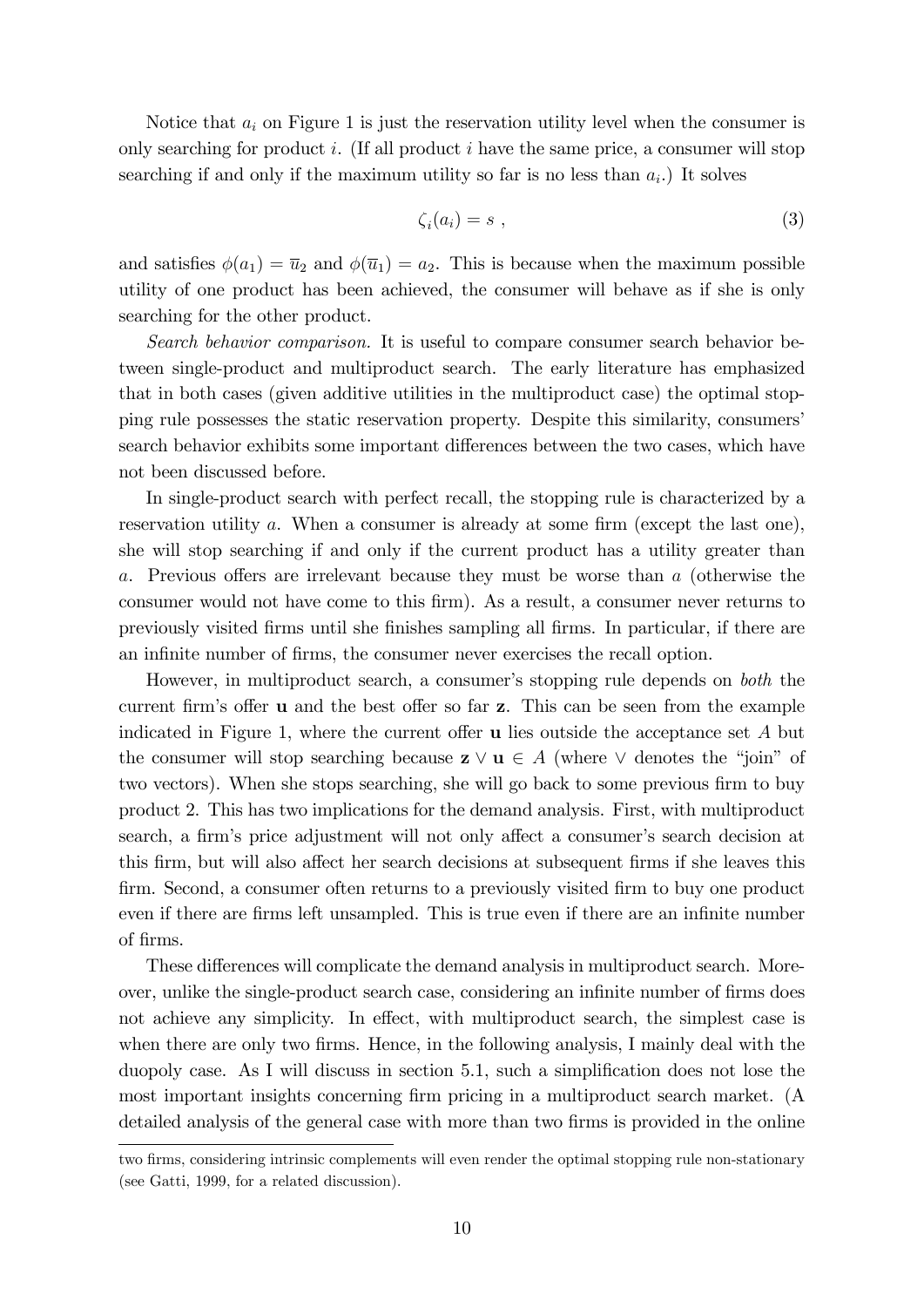supplementary document at https://sites.google.com/site/jidongzhou77/research.)

### 3 Equilibrium Prices

#### 3.1 The single-product benchmark

To facilitate comparison, I first report some results from the single-product search model (see Wolinsky, 1986 and Anderson and Renault, 1999 for an analysis with  $n$ firms). Suppose the product in question is product  $i$ , and the unit search cost is still s. Then the reservation utility level is  $a_i$  defined in (3), and it decreases with s (i.e., a higher search cost will make consumers less willing to search on). In the following analysis, I mainly focus on the case with a relatively small search cost:

$$
s < \zeta_i(\underline{u}_i) \Leftrightarrow a_i > \underline{u}_i \text{ for both } i = 1, 2. \tag{4}
$$

(Remember that  $\zeta_i(\underline{u}_i)$  is the expected benefit from sampling another product i when the current one has the lowest possible match utility.) This condition ensures an active search market even in the single-product case.

The symmetric equilibrium price  $p_i^0$  in the duopoly case is then determined by

$$
\frac{1}{p_i^0} = f_i(a_i)[1 - F_i(a_i)] + 2 \int_{\frac{u_i}{a_0}}^{a_i} f_i(u)^2 du
$$
 (5)

It follows that  $p_i^0$  increases with the search cost s (or decreases with  $a_i$ ) if

$$
f_i(a_i)^2 + f'_i(a_i)[1 - F_i(a_i)] \geq 0.
$$

This condition is equivalent to an increasing hazard rate  $f_i/(1 - F_i)$ . Then we have the following result (Anderson and Renault, 1999 have shown this result for an arbitrary number of firms):

**Proposition 1** Suppose the consumer is only searching for product i and the search cost condition  $(4)$  holds. Then the equilibrium price defined in  $(5)$  increases with search costs if the match utility has an increasing hazard rate  $f_i/(1 - F_i)$ .

#### 3.2 Equilibrium prices in multiproduct search

I now turn to the multiproduct search case. Let  $(p_1, p_2)$  be the symmetric equilibrium prices. For notational convenience, let  $(u_1, u_2)$  be the match utilities of firm I, the firm in question, and  $(v_1, v_2)$  be the match utilities of firm II, the rival firm. In the symmetric equilibrium, for a consumer who samples firm I first, her reservation frontier  $u_2 = \phi(u_1)$ is determined by

$$
\zeta_1(u_1) + \zeta_2(\phi(u_1)) = s \tag{6}
$$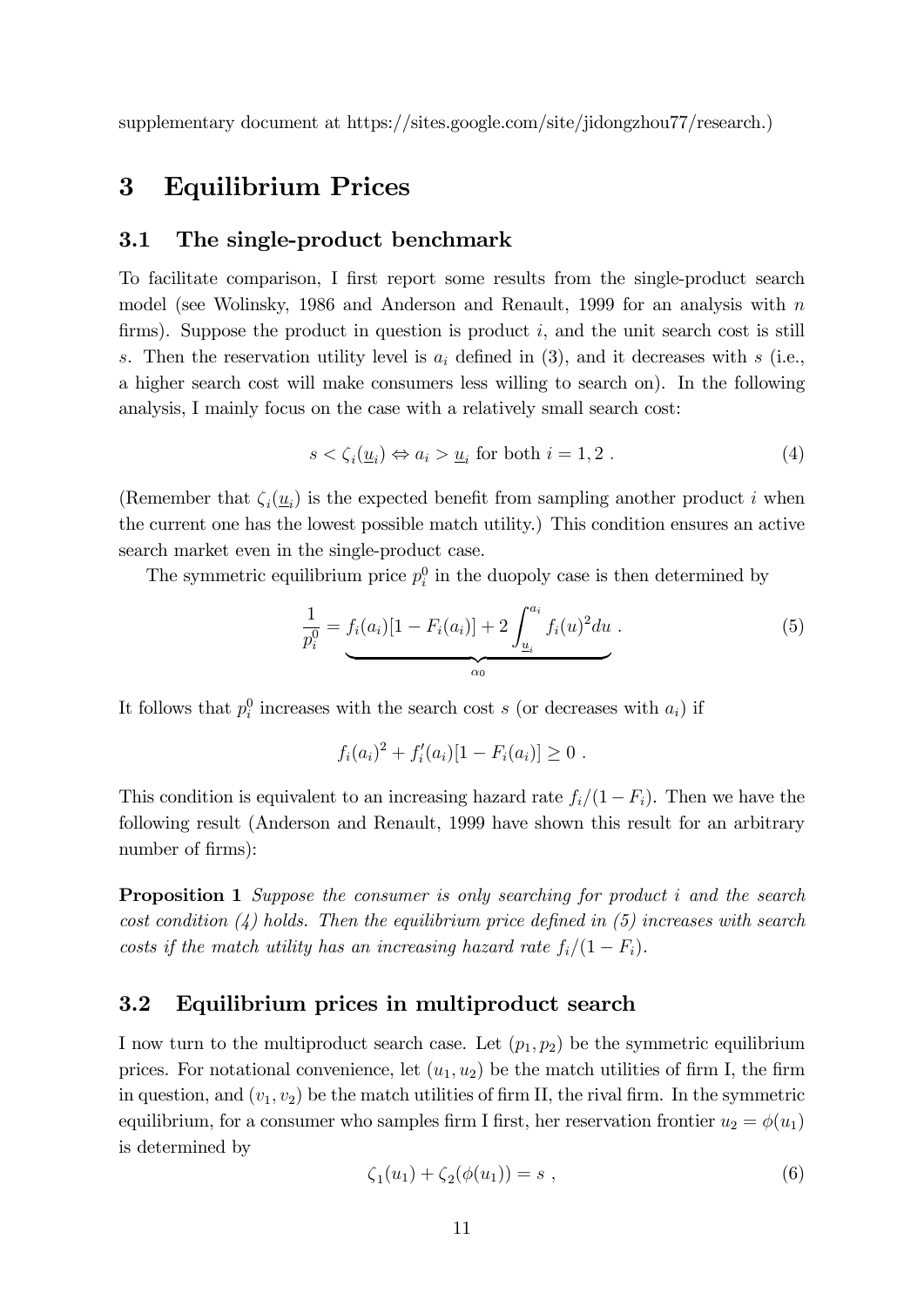which simply says that the expected benefit of sampling firm II is equal to the search cost. Note that  $\phi(u_1)$  is only defined for  $u_1 \in [a_1, \overline{u}_1]$  (see Figure 2 below). But for convenience, let us extend its domain to all possible values of  $u_1$ , and stipulate  $\phi(u_1) > \overline{u}_2$  for  $u_1 < a_1$ .

Instead of writing down the demand functions and deriving the first-order conditions for the equilibrium prices directly, I use the following economically more illuminating method. Starting from an equilibrium, suppose firm I unilaterally decreases  $p_2$  by a small  $\varepsilon$ . How does this adjustment affect firm I's profits? Let us focus on the first-order effects. First, firm I suffers a loss from those consumers who only buy product 2 from it because they are now paying less. Since in equilibrium half of the consumers buy product 2 from firm I (remember the assumption of full market coverage), this loss is  $\varepsilon/2$ . Second, firm I gains from boosted demand: (i) For those consumers who visit firm I first, they will be more likely to stop searching since they hold equilibrium beliefs that the second firm is charging the equilibrium prices. Once they stop searching, they will buy *both* products from firm I immediately. (ii) For those consumers who eventually sample both firms, they will be more likely to buy product  $2$  from firm I due to the price reduction. In equilibrium, the loss and gain should be such that firm I has no incentive to deviate, which generates the first-order condition for  $p_2$ .

Now let us analyze in detail the two (Örst-order) gains from the proposed small price reduction. The first gain is from the effect of the price reduction on consumers' search decisions. How many consumers who sample firm I first will stop searching because of the price reduction? (Note that the consumers who sample firm II first hold equilibrium beliefs and so their stopping decisions remain unchanged.)

Denote by  $\phi(u_1|\varepsilon)$  the new reservation frontier. Since reducing  $p_2$  by  $\varepsilon$  is equivalent to increasing  $u_2$  by  $\varepsilon$ ,  $\phi(u_1|\varepsilon)$  solves

$$
\zeta_1(u_1) + \zeta_2(\phi(u_1|\varepsilon) + \varepsilon) = s ,
$$

so  $\phi(u_1|\varepsilon) = \phi(u_1) - \varepsilon$  according to the definition of  $\phi(\cdot)$ . That is, the reservation frontier moves downward everywhere by  $\varepsilon$ , and the stopping region A expands (i.e., more consumers buy immediately at firm I) as illustrated in Figure 2 below.<sup>16</sup> For a small  $\varepsilon$ , the number of consumers who originally continued to search but now cease searching and buy immediately at firm I (i.e., the probability measure of the shaded area between  $\phi(u_1)$  and  $\phi(u_1|\varepsilon)$  in Figure 2) is

$$
\frac{\varepsilon}{2} \int_{a_1}^{\overline{u}_1} f(u, \phi(u)) du . \tag{7}
$$

(Remember that half of the consumers sample firm I first. The integral term is the line integral along the reservation frontier in the  $u_1$  dimension.)

<sup>&</sup>lt;sup>16</sup>More precisely,  $\phi(a_1|\varepsilon) = \overline{u}_2 - \varepsilon$  and so the reservation frontier has a small vertical segment at  $u_1 = a_1$ . But this does not affect our analysis as  $\varepsilon$  is small.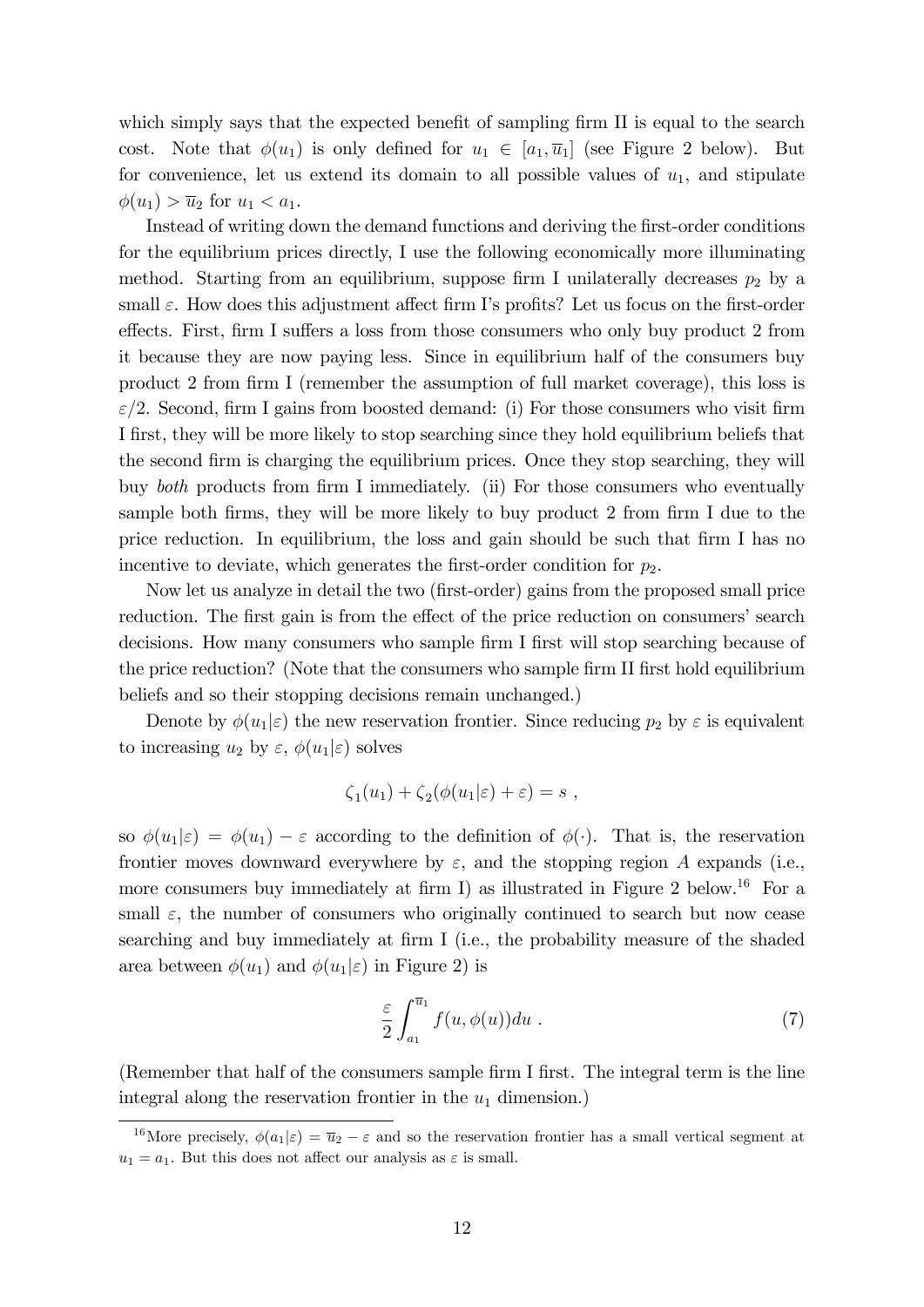

Figure 2: Price deviation and the stopping rule

What is firm I's net benefit from these marginal consumers? Realize that these marginal consumers now buy both products from firm I for sure, while before the price deviation they only bought each product from firm I with some probability less than one  $(i.e., when they search on but find worse products at firm II). To be specific, consider$ a marginal consumer on the reservation frontier with match utilities  $(u_1, \phi(u_1))$ . If she chooses to sample firm II, she will find a worse product 1 at firm II (i.e.,  $v_1 < u_1$ ) with probability  $F_1(u_1)$ , in which case she will return to firm I and buy its product 1. Similarly, if she continues to sample firm II, she will find a worse product 2 at firm II (i.e.,  $v_2 < \phi(u_1)$ ) with probability  $F_2(\phi(u_1))$ , in which case she will return to firm I and buy its product 2. Hence, the net benefit from inducing this marginal consumer to cease searching is  $p_1[1 - F_1(u_1)] + p_2[1 - F_2(\phi(u_1))]$ . We then sum this benefit over all marginal consumers on the reservation frontier. By using  $(7)$ , this total benefit is

$$
\frac{\varepsilon}{2} \int_{a_1}^{\overline{u}_1} \left\{ p_1[1 - F_1(u)] + p_2[1 - F_2(\phi(u))] \right\} f(u, \phi(u)) du . \tag{8}
$$

The second gain is from those consumers who sample both firms. They will now more likely buy product 2 from firm I due to the price reduction. Consider first a consumer who visits firm I first and finds match utilities  $(u_1, u_2) \in B(\varepsilon)$ . She will then continue to visit firm II, but will return to firm I and buy its product 2 if  $v_2$  <  $u_2 + \varepsilon$ . The probability of that event is  $F_2(u_2 + \varepsilon) \approx F_2(u_2) + \varepsilon f_2(u_2)$ . So the small price adjustment increases the probability that this consumer buys product 2 from firm I by  $\varepsilon f_2(u_2)$ . Then the total increased probability from all such consumers is  $\epsilon$  $\frac{\varepsilon}{2} \int_{B(\varepsilon)} f_2(u_2) dF(\mathbf{u}) \approx \frac{\varepsilon}{2}$  $\frac{\varepsilon}{2} \int_B f_2(u_2) dF(\mathbf{u})$ . (Since  $B(\varepsilon)$  converges to B as  $\varepsilon \to 0$ , we can discard all higher order effects.) Similarly, one can show that the increased probability that those consumers who sample firm II first and then come to firm I buy product 2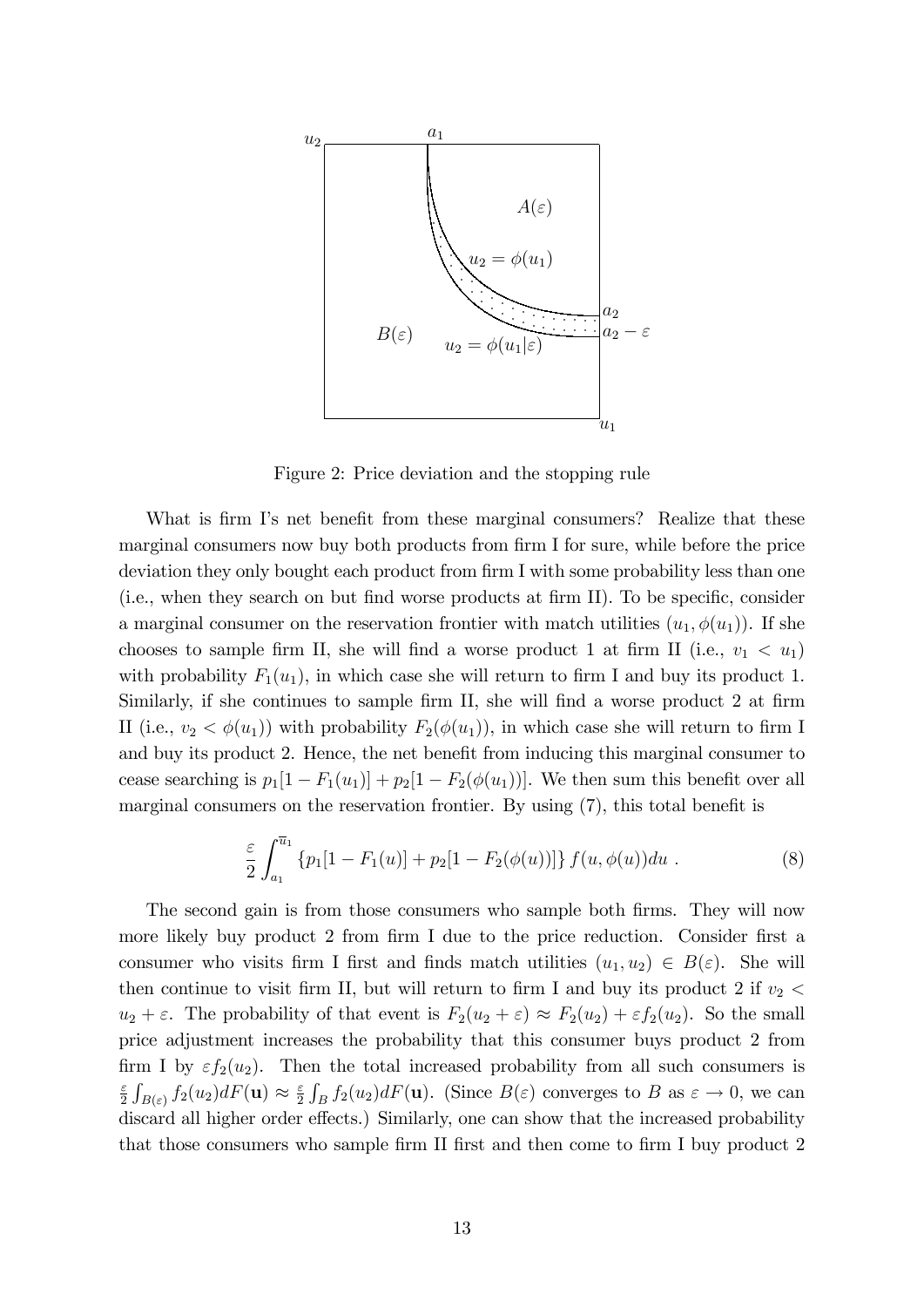at firm I is  $\frac{\varepsilon}{2} \int_B f_2(v_2) dF(\mathbf{v})$ . Adding them together gives us the second gain, which is

$$
p_2 \varepsilon \int_B f_2(u_2) dF(\mathbf{u}) \ . \tag{9}
$$

In equilibrium, the (first-order) loss  $\varepsilon/2$  from the small price reduction should be equal to the sum of the two (first-order) gains in  $(8)$  and  $(9)$ . This yields the first-order condition for  $p_2$ :

$$
1 = 2p_2 \int_B f_2(u_2) dF(\mathbf{u}) + p_2 \int_{a_1}^{\overline{u}_1} [1 - F_2(\phi(u))] f(u, \phi(u)) du
$$
  
standard effect  
+  $p_1 \int_{a_1}^{\overline{u}_1} [1 - F_1(u)] f(u, \phi(u)) du$ .  
joint search effect

The first two terms on the right-hand side capture the standard effect of a product's price adjustment on its own demand: reducing  $p_2$  increases demand for product 2. (This is similar to the right-hand side of (5) in the single-product search case.)

The last term, however, captures a new feature of the multiproduct search model: when firm I reduces its  $p_2$ , more consumers who sample it first will stop searching and buy both products, which increases the demand for its product 1 as well. This makes the two products supplied by the same firm like complements even if they are physically independent.<sup>17</sup> This effect occurs because each consumer is searching for two products and the cost of search is incurred jointly for them, and so I refer to it as the *joint search* effect henceforth.

Also notice that the size of the joint search effect (which determines the degree of "complementarity" between the two products in each firm) relies on the mass of marginal consumers on the reservation frontier, i.e., (7). It depends not only on the density function  $f$  but also on the "length" of the reservation frontier as indicated in Figure 2. For example, in the uniform distribution case, when the search cost increases, the reservation frontier becomes longer such that the mass of marginal consumers rises and thus the two products in each firm become more like complements. As we shall see below, this observation plays an important role in firms' pricing decisions.

Similarly, one can derive the first-order condition for  $p_1$ :

$$
1 = 2p_1 \int_B f_1(u_1) dF(\mathbf{u}) + p_1 \int_{a_2}^{\overline{u}_2} [1 - F_1(\phi^{-1}(u))] f(\phi^{-1}(u), u) du \qquad (11)
$$

$$
+ p_2 \int_{a_2}^{\overline{u}_2} [1 - F_2(u)] f(\phi^{-1}(u), u) du ,
$$

 $17$ Notice that the complementarity caused by the joint search cost is different from intrinsic complementarity. If information is perfect and the two products are intrinsic complements, then reducing the price of a firm's one product will not influence consumers' decisions of where to buy the other product. Hence, considering a perfect information setting with intrinsic complements cannot reproduce the main results in this paper.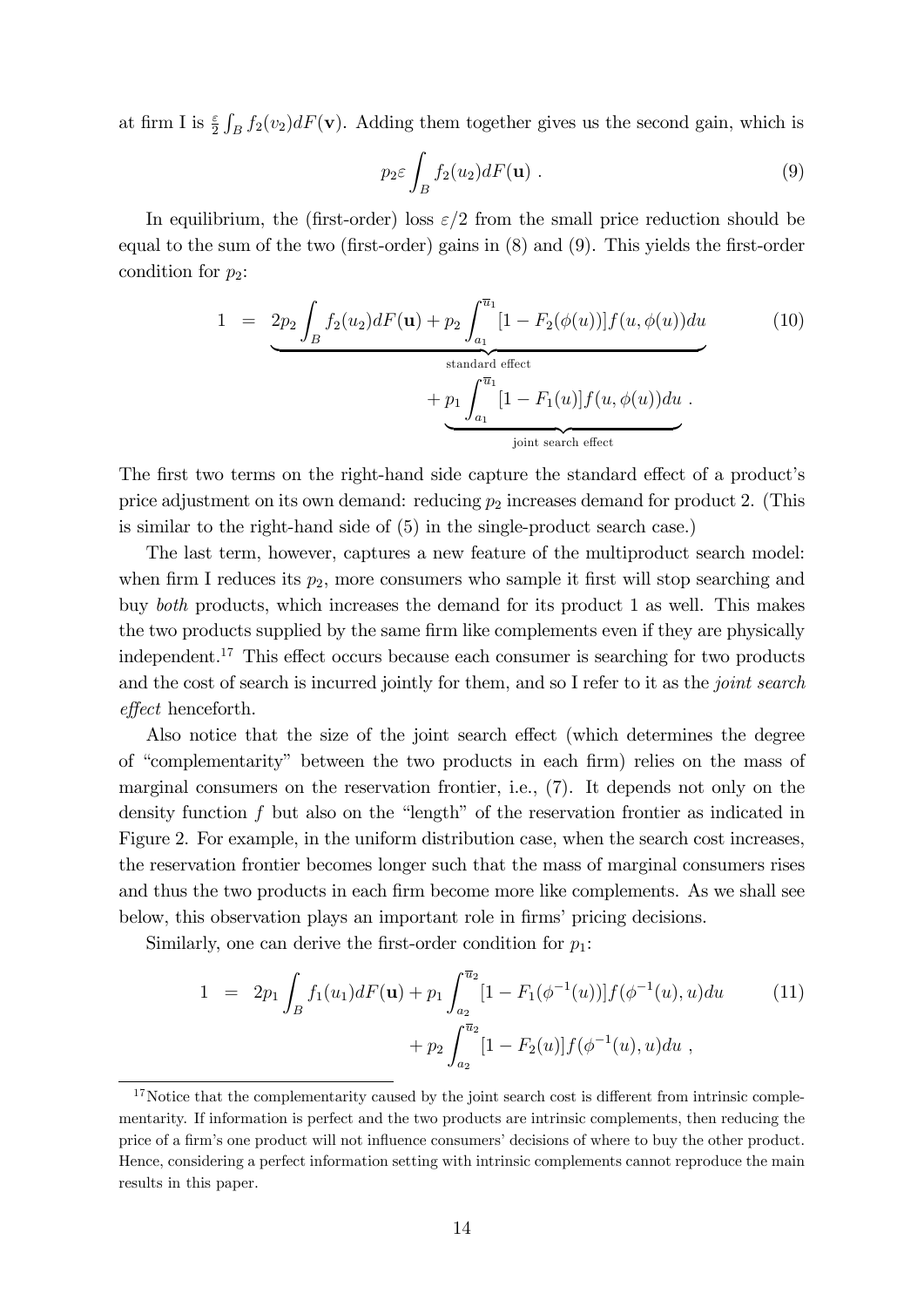where  $\phi^{-1}$  is the inverse function of  $\phi$ . The first two terms on the right-hand side reflect the standard effect of adjusting price  $p_1$ , and the last term captures the joint search effect. I summarize the results in the following lemma:<sup>18</sup>

**Lemma 2** Under the search cost condition  $(4)$ , the first-order conditions for  $p_1$  and  $p_2$ to be the equilibrium prices are given in  $(10)$  and  $(11)$ .

Both (10) and (11) are linear equations in prices, and the system of the two prices has a unique solution. Thus, the symmetric equilibrium, if it is characterized by the first-order conditions, will be unique. Notice that if firms ignored the joint search effect, then the pricing problem would be separable between the two products. A special case is when  $s = 0$  (so  $a_i = \overline{u}_i$  and B equals the whole match utility domain). Then the effect of a price adjustment on consumer search behavior (i.e.,  $(8)$ ) disappears, and the first-order conditions simplify to

$$
\frac{1}{p_i} = 2 \int_{\underline{u}_i}^{\overline{u}_i} f_i(u)^2 du . \tag{12}
$$

In this case, the multiproduct model yields the same equilibrium prices as the singleproduct model.

In the following analysis, I will often rely on the case with two symmetric products. Slightly abusing the notation, let the one-variable functions  $F(\cdot)$  and  $f(\cdot)$  denote the common marginal distribution function and density function, respectively. Let a be the common reservation utility in each dimension. In particular, with symmetric products, we have  $f(u_1, u_2) = f(u_2, u_1)$  and the reservation frontier satisfies  $\phi(\cdot) = \phi^{-1}(\cdot)$ , i.e., it is symmetric around the 45-degree line in the match utility space. If  $p$  is the equilibrium price of each product, then both (10) and (11) simplify to

$$
\frac{1}{p} = 2 \int_B f(u_i) f(u_i, u_j) d\mathbf{u} + \int_a^{\overline{u}} [1 - F(\phi(u))] f(u, \phi(u)) du
$$
\n
$$
+ \underbrace{\int_a^{\overline{u}} [1 - F(u)] f(u, \phi(u)) du}_{joint search effect: \beta}.
$$
\n(13)

<sup>18</sup>One can also derive the first-order conditions by calculating the demand functions directly. For example, when firm I unilaterally deviates to  $(p_1 - \varepsilon_1, p_2 - \varepsilon_2)$ , the demand for its product 1 is

$$
\frac{1}{2} \int_{\underline{u}_1}^{\overline{u}_1} \left[1 - H_2(\phi(u_1|\varepsilon)|u_1)(1 - F_1(u_1 + \varepsilon_1))\right] dF_1(u_1) + \frac{1}{2} \int_{\underline{u}_1}^{\overline{u}_1} H_2(\phi(v_1)|v_1)(1 - F_1(v_1 - \varepsilon_1)) dF_1(v_1) ,
$$

where  $\boldsymbol{\varepsilon} = (\varepsilon_1, \varepsilon_2), \phi(u_1|\boldsymbol{\varepsilon}) = \phi(u_1 + \varepsilon_1) - \varepsilon_2$  is the reservation frontier associated with the deviation, and  $H_i(\cdot|\cdot)$  is the conditional distribution function. Consumers who sample firm I first will buy its product 1 if they stop searching immediately or if they continue to search but find firm II's product 1 is a worse deal. Consumers who sample firm II first will purchase firm I's product 1 if they come to firm I and find firm I's product 1 is a better deal. The deviation demand for product 2 is similar.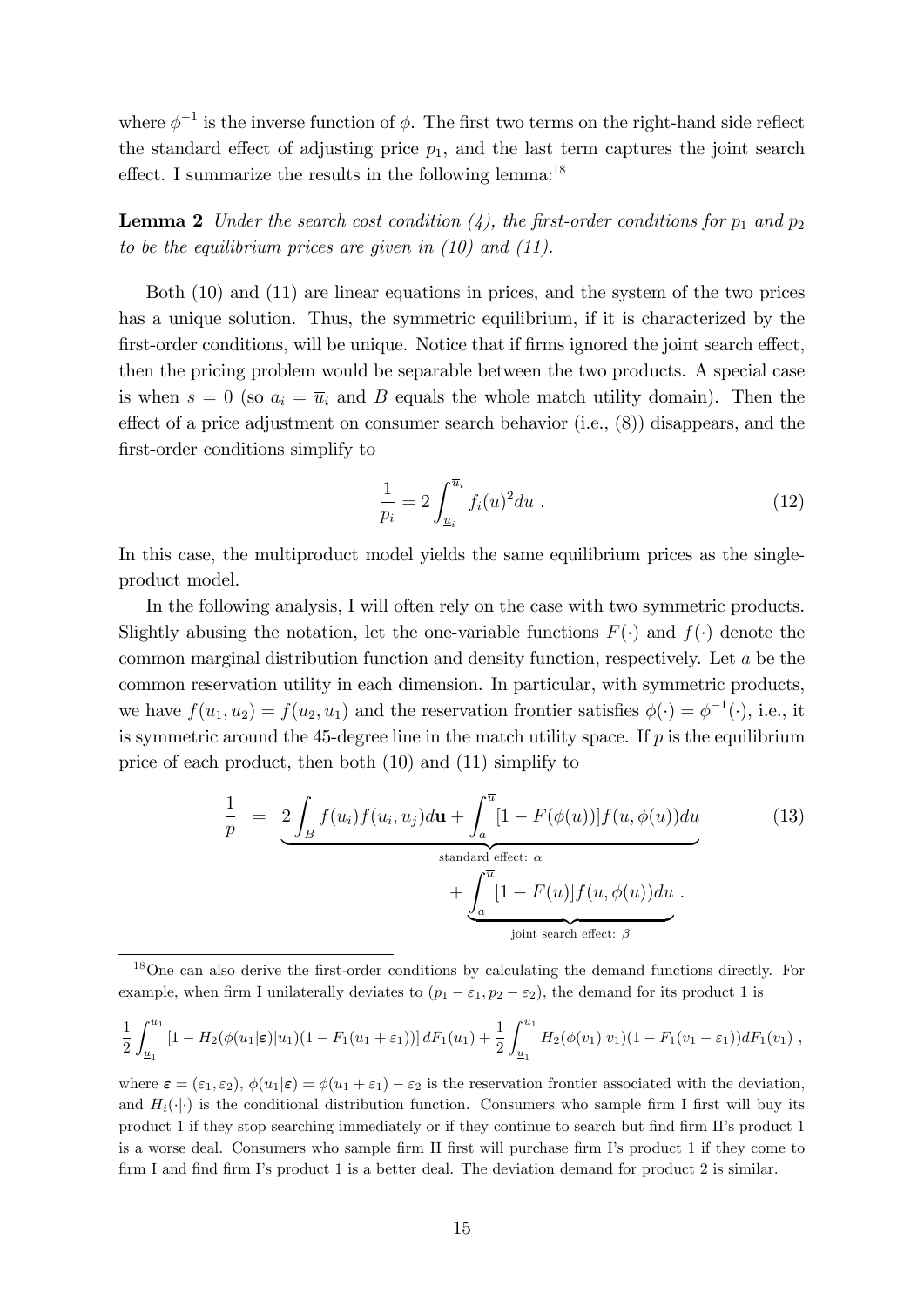Discussion: the second-order conditions and asymmetric equilibria. In our multiproduct search model, it is difficult to investigate the second-order conditions in general. In the online supplementary document, I show that in the case of symmetric products and independent match utilities, each firm's profit function is locally concave around the price defined in (13) under fairly general conditions. In the examples with uniform and exponential distribution (which are used for illustration below), it can be numerically verified that a firm's profit function is globally quasi-concave, and thus the first-order conditions are sufficient for the equilibrium prices.

A related issue is the possible existence of a type of asymmetric equilibrium where firms put different products on sale. For example, in the case with symmetric products, one firm may charge price  $p<sub>L</sub>$  for its product 1 and price  $p<sub>H</sub> > p<sub>L</sub>$  for its product 2, and the other firm sets prices in the opposite way. However, as shown in the online supplementary document, this type of equilibrium cannot be sustained at least when the two symmetric products have independent match utilities and  $f$  is logconcave.

For illustration of the equilibrium prices, I present two examples:

The uniform example: Suppose  $u_1$  and  $u_2$  are independent, and  $u_i \sim U[0, 1]$ . Then  $\zeta_i(x) = (1-x)^2/2$ . So  $a = 1 - \sqrt{2s}$ , and condition (4) requires  $s \leq 1/2$ . The reservation frontier satisfies

$$
(1-u)^2 + (1-\phi(u))^2 = 2s ,
$$

so the stopping region A is a quarter-disk with radius  $\sqrt{2s}$ . Then (13) implies

$$
p = \frac{1}{2 - (\frac{1}{2}\pi - 1)s} \,,\tag{14}
$$

where  $\pi \approx 3.14$  is the mathematical constant. (The standard effect is  $\alpha = 2 - s\pi/2$ , and the joint search effect is  $\beta = s$ .)<sup>19</sup>

The exponential example: Suppose  $u_1$  and  $u_2$  are independent, and  $f_i(u_i) = e^{-u_i}$  for  $u_i \in [0,\infty)$ . Then  $\zeta_i(x) = e^{-x}$ . So  $e^{-a} = s$ , and the search cost condition (4) requires  $s \leq 1$ . The reservation frontier satisfies

$$
e^{-u} + e^{-\phi(u)} = s ,
$$

so  $\phi(u)$  is one branch of a hyperbola. Then (13) implies

$$
p=\frac{1}{1+\frac{1}{6}s^3}
$$

:

(The standard effect is  $\alpha = 1$ , and the joint search effect is  $\beta = s^3/6$ .)

The price increases with search costs in the uniform example, but it decreases with search costs in the exponential example. As I will explain below, the result that prices can decline with search costs is not exceptional in the multiproduct search model.

<sup>&</sup>lt;sup>19</sup>The first term in (13) is  $2\int_B d\mathbf{u}$ , so it equals two times the area of region B, i.e.,  $2(1-s\pi/2) = 2-s\pi$ . The second term in (13) is  $\int_a^1 [1-\phi(u)]du$ , which is the area of region A and so equals  $s\pi/2$ . The joint search effect is  $\beta = \int_a^1 (1 - u) du = s$  according to the definition of a.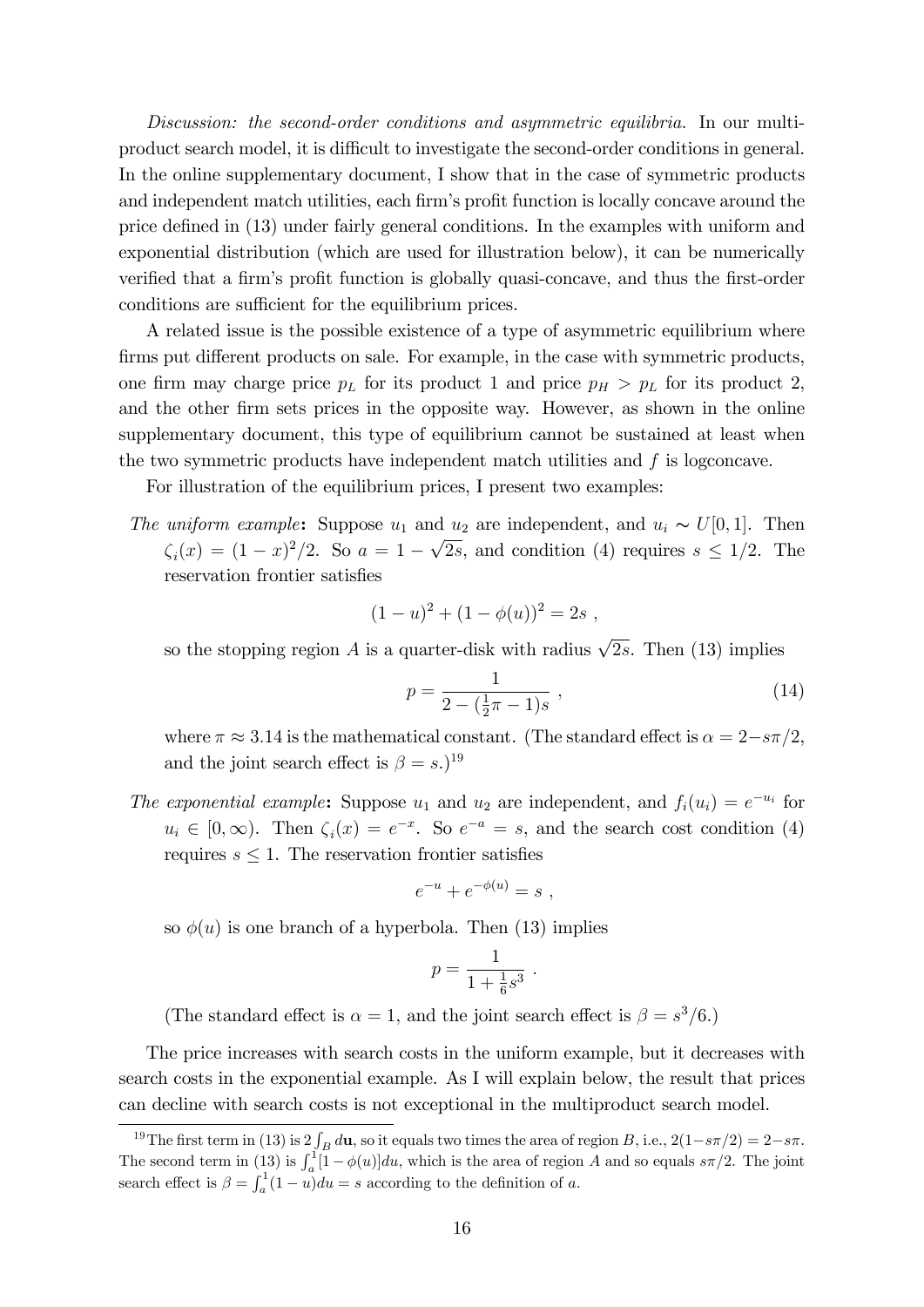#### 3.3 Price and search cost

This section investigates how prices vary with search costs. When search costs rise, there are two effects: First, consumers will become more reluctant to shop around, and so fewer of them will sample both firms (i.e., the region of  $B$  shrinks). This always induces firms to raise their prices. Second, when search costs rise, the mass of marginal consumers on the reservation frontier also changes. If the number of marginal consumers increases with search costs (which is true, for instance, in the uniform distribution case where the reservation frontier becomes "longer" as search costs rise in the permitted range of  $(4)$ , firms have an incentive to reduce prices. This incentive is further strengthened in the multiproduct case due to the joint search effect: stopping a marginal consumer from continuing to search can boost demand for both products. The final prediction depends on which effect dominates.

I introduce the following regularity condition:

$$
\frac{h_i(u_i|u_j)}{1 - F_i(u_i)}
$$
 increases with  $u_i$  for any given  $u_j$ . (15)

In particular, if the two products have independent match utilities, this condition is just the standard regularity condition of increasing hazard rate in the single-product case.

In the following, I focus on the case with two symmetric products, and so the equilibrium price p is given in  $(13).^{20}$  One can see that p increases with search costs if and only if  $\frac{\partial \alpha}{\partial s} + \frac{\partial \beta}{\partial s} < 0$ , where  $\alpha$  is the standard effect and  $\beta$  is the joint search effect as defined in (13). As the following proposition indicates,  $\frac{\partial \alpha}{\partial s} < 0$  if the regularity condition  $(15)$  holds. This means that if the joint search effect were absent, prices would increase with search costs under the condition  $(15)$ , similar as in the single-product scenario.

However, taking into account the joint search effect can qualitatively change the picture. As indicated in the following proposition, the joint search effect  $\beta$  can vary with s in either direction. If  $\frac{\partial \beta}{\partial s} < 0$ , the joint search effect will reinforce the standard effect such that the price increases with search costs even faster. Conversely, if  $\frac{\partial \beta}{\partial s} > 0$  $(e.g., when the conditional density is weakly decreasing), the joint search effect will$ mitigate or even overturn the usual relationship between price and search costs. As a result, the regularity condition (15) is not enough to ensure that prices increase with search costs in our model. The following result gives a new condition (all omitted proofs can be found in Appendix A):

 $^{20}$ Product asymmetry is another force that could influence the relationship between prices and search costs. Intuitively, when one product has a lower profit margin than the other, the joint search effect from adjusting its price is stronger (i.e., reducing its price can induce consumers to buy the other more profitable product). Then this product's price may go down with the search cost. For example, when product 1 has a match utility uniformly distributed on  $[0, 1]$  and product 2 has a match utility uniformly distributed on [0, 4], one can show that  $p_1$  decreases while  $p_2$  increases with s when  $s \leq 1/2$ .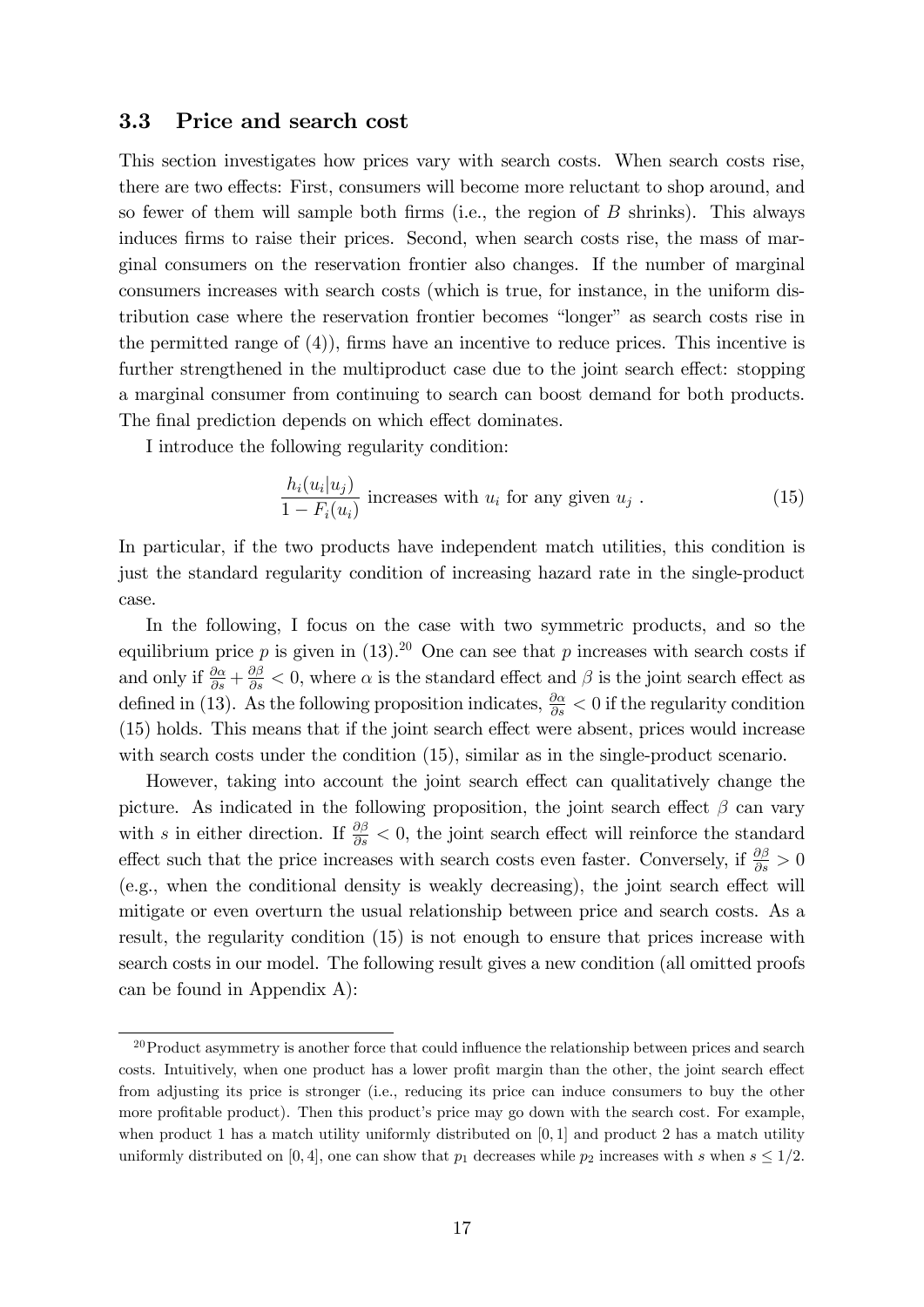**Proposition 2** Suppose the search cost condition  $\lambda$ ) holds, and the two products are symmetric. Then p defined in  $(13)$  increases with search costs if and only if

$$
\underbrace{\int_a^{\overline{u}} \frac{f(\phi(u))}{1 - F(\phi(u))} \left\{ f(u)h(u|\phi(u)) + [1 - F(u)]h'(u|\phi(u)) \right\} du}_{-\frac{\partial \alpha}{\partial s}} \underbrace{\cdot f(a, \overline{u}) - \int_a^{\overline{u}} h'(u|\phi(u))f(\phi(u)) du}_{\frac{\partial \beta}{\partial s}}
$$
\n(16)

:

If the two products further have independent match utilities, a sufficient condition for (16) is that the marginal density  $f(u)$  is (weakly) increasing.

The condition (16), however, can be easily violated (such that prices decrease with search costs) even under the regularity condition of  $(15).^{21}$  For example, in the exponential example with independent match utilities,  $\frac{\partial \alpha}{\partial s} = 0$  and  $\frac{\partial \beta}{\partial s} > 0$ , and so the opposite of (16) holds. Other simple examples include the distribution with decreasing density  $f(u) = 2(1 - u)$  and the logistic distribution  $f(u) = e^u/(1 + e^u)^2$  when search costs are relatively small. As we have argued, this surprising result is due to the joint search effect, the new economic force in our multiproduct search model.

If firms supply (and consumers need) more products, the joint search effect could have an even more pronounced impact such that prices fall with search costs more likely. In Appendix A, I extend the two-product model to the case with m products. In particular, in the uniform case with  $m$  symmetric products, the equilibrium price  $p$ has a simple expression:

$$
\frac{1}{p} = \underbrace{2 - \frac{V_m(\sqrt{2s})}{2^m}}_{\text{standard effect}} + \underbrace{\frac{(m-1)V_m(\sqrt{2s})}{2^{m-1}\pi}}_{\text{joint search effect}},
$$
\n(17)

where  $s \in [0, 1/2]$  and  $V_m(r)$  is the volume of an m-dimensional sphere with radius  $r^{22}$ . One can check that p increases with s if and only if  $m < 1 + \pi/2 \approx 2.6$ . Therefore, when consumers search for more than two products, even in the uniform example, prices start to decrease with search costs.

Discussion: large search costs. Our analysis so far has been restricted to relatively small search costs such that it is even worthwhile to search for one good alone. I now discuss the case with larger search costs beyond condition  $(4)$ . (In some circumstances,

<sup>&</sup>lt;sup>21</sup>If the opposite of (15) holds, the left-hand side of (16) is negative, and meanwhile h' must be negative such that the right-hand side is positive. Thus, (16) will fail to hold and so the price p will decrease with search costs. This is not surprising, because even in the single-product search case (5) implies that the equilibrium price decreases with search costs if the match utility has a decreasing hazard rate. What is more surprising in the multiproduct search model is that prices can decrease with search costs even under the regularity condition.

<sup>&</sup>lt;sup>22</sup>The volume of an *m*-dimensional sphere with radius r is  $V_m(r) = \frac{(r\sqrt{\pi})^m}{\Gamma(1+m/2)}$ , where  $\Gamma(\cdot)$  is the Gamma function. One can show that for any fixed r,  $\lim_{m\to\infty} V_m(r) = 0$ . Then as m goes to infinity, p will approach the perfect information price  $1/2$  in expression (12). This is because for a fixed search cost, if each consumer is searching for a large number of products, they will almost surely sample both firms.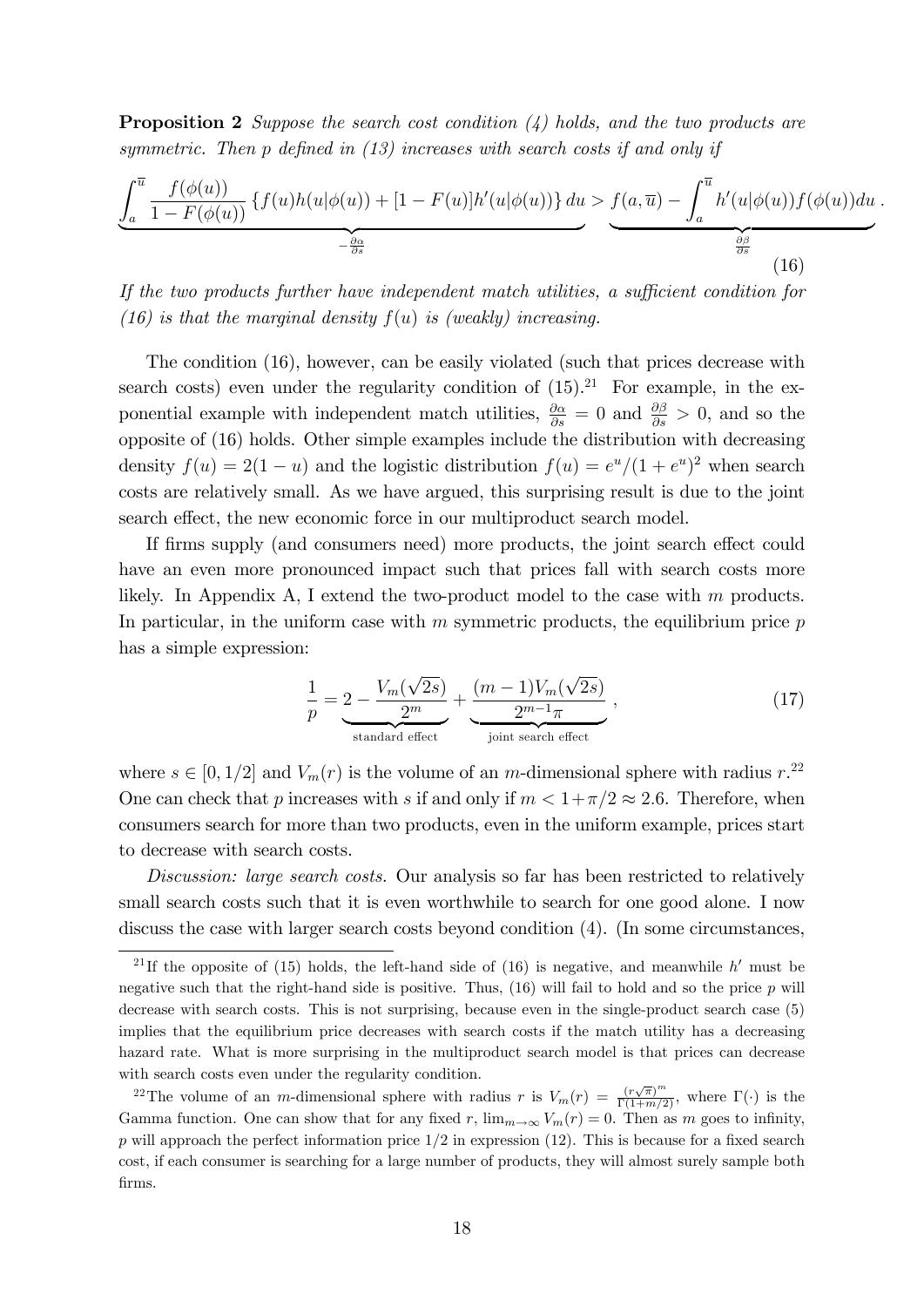a consumer conducts multiproduct search because it is not worthwhile to search for each good separately.) As we shall see later, this discussion will also be useful for understanding the results in the bundling case. For simplicity, let us focus on the case of symmetric products. Suppose the condition (4) is violated such that  $s > \zeta_i(\underline{u})$  and  $a < \underline{u}$ . (But s cannot exceed  $2\zeta_i(\underline{u})$  to ensure an active search market.) Then the reservation frontier is shown in Figure 3 below, where  $c = \phi(u)$ .



Figure 3: The optimal stopping rule with large search costs

The key difference between this case and the case of small search costs is that now the reservation frontier becomes "shorter" as search costs go up. This feature has a significant impact on how prices vary with search costs. For example, in the uniform case, a higher search cost now leads to fewer marginal consumers on the reservation frontier, which provides firms with a greater incentive to raise prices. (In this case, the joint search effect strengthens the usual relationship between prices and search costs.) I show in the online supplementary document that if the two products are symmetric and they have independent match utilities, and if search costs are relatively high such that  $\zeta_i(\underline{u}) < s < 2\zeta_i(\underline{u})$ , then the equilibrium price p increases with search costs if each product's match utility has a monotonic density and a (weakly) increasing hazard rate.

#### 3.4 Price comparison with single-product search

As the end of this section, I compare the multiproduct search prices in section 3.2 with the single-product search prices in section 3.1, and discuss one empirical implication of the comparison result.

**Proposition 3** Suppose the search cost condition  $(4)$  and the regularity condition  $(15)$ hold. Then  $p_i \leq p_i^0$ ,  $i = 1, 2, i.e., each product's price is lower in multiproduct search$ than in single-product search. (The equality holds when  $s = 0$ .)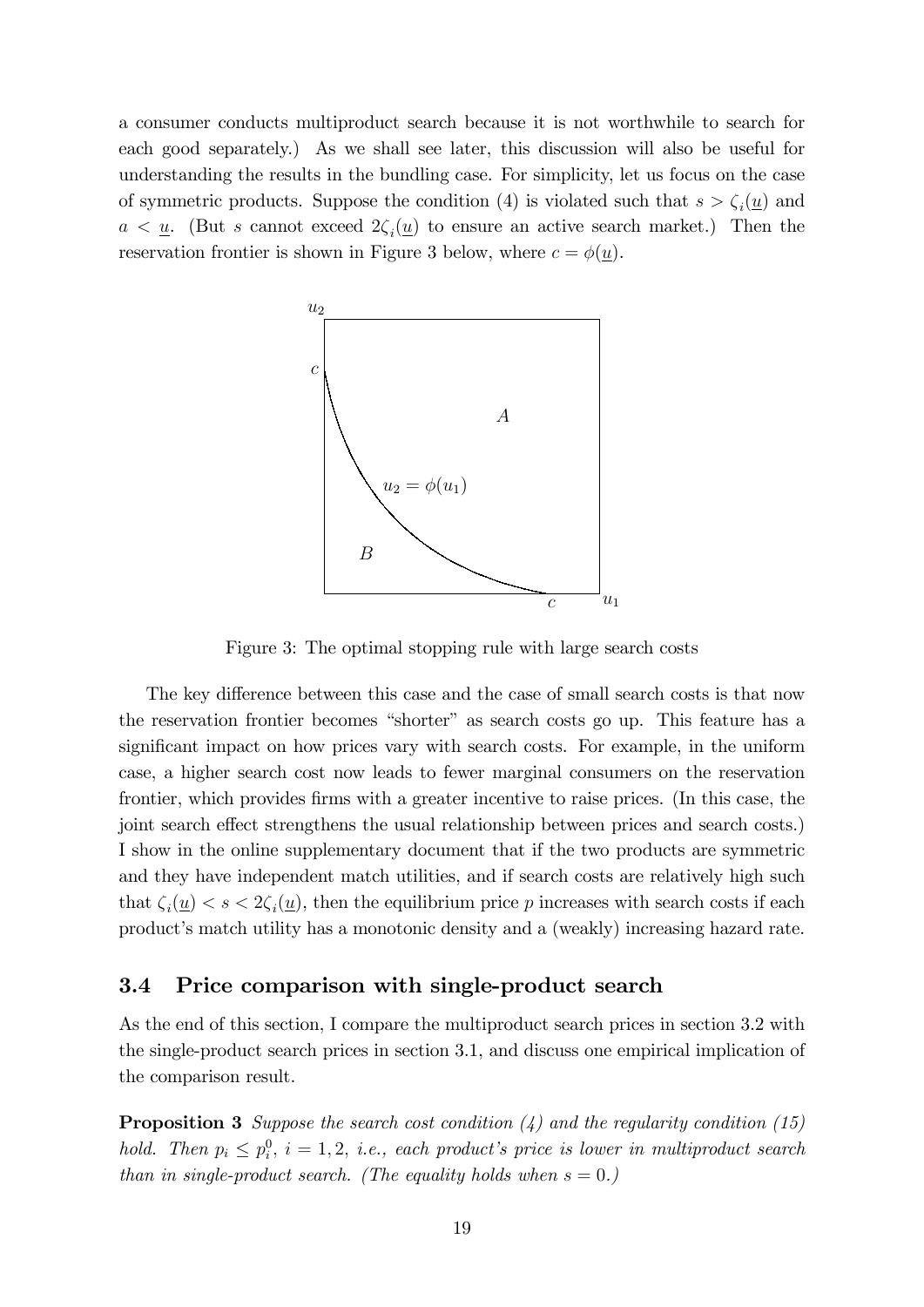This result is intuitive. In our model, there are economies of scale in search (i.e., searching for two products is as costly as searching for only one), so more consumers are willing to sample both firms in multiproduct search, which intensifies the price competition. On top of that, the joint search effect gives rise to a complementary pricing problem and induces firms to further lower their prices. For example, in the uniform case with  $s = 0.1$ , the multiproduct search price in (14) is 0.51, lower than the single-product search price 0.64 by 20%. (Notice that  $p^0 = 1/(2 - \sqrt{2s})$  in the singleproduct case.) It is worth emphasizing that even if economies of scale in search are weak (e.g., when single-product search is less costly than multiproduct search), the joint search effect can still induce substantial price reduction. For instance, in the uniform case, if single-product search is half as costly as two-product search (i.e., if the singleproduct search cost is  $s/2$ , then the single-product search price becomes  $1/(2 - \sqrt{s})$ . The multiproduct search price is still significantly lower than that. For example, when  $s = 0.1$ , the new single-product search price is 0.59, and the multiproduct search price  $0.51$  is still lower than it by  $13.5\%$ .

As documented in Warner and Barsky (1995), MacDonald (2000), Chevalier, Kashyap, and Rossi (2003) and others, prices of many retail products fall during demand peaks such as holidays and weekends. (All these paper use data from multiproduct retailers such as supermarkets and department stores.) This phenomenon is termed *counter*cyclical pricing. A simple extension of the multiproduct search model can provide a possible explanation for this phenomenon.<sup>23</sup> Suppose there are now both single-product and multiproduct searchers in the market. Suppose a higher proportion of consumers become multiproduct searchers during high-demand periods such as weekends and holidays. (For example, many households conduct their weekly grocery shopping during weekends, and more people buy multiple gifts in Christmas season.<sup>24</sup>) Then Proposition 3 immediately implies that market prices will decline.

For illustration, I consider an example where there are two symmetric products and each product is needed by a consumer with a probability  $\theta \in [0, 1]$ . (Our basic model corresponds to  $\theta = 1$ .) Suppose the need for each product occurs independently across products and consumers. Then there are three groups of consumers in the market: a fraction of  $\theta^2$  of consumers are searching for both products, a fraction of  $2\theta(1-\theta)$ of consumers are searching for only one product, and the rest need none of them. A demand rise can be reflected by an increase of  $\theta$ .

<sup>&</sup>lt;sup>23</sup>There are of course other possible explanations for countercyclical pricing. For example, it may be due to the dynamic interaction among competing retailers, who are more likely to have a price war during demand booms (Rotemberg and Saloner, 1986). It may also be because retailers advertise price information more intensely during high-demand periods, or because more low-income consumers who are usually more price sensitive enter the market.

<sup>&</sup>lt;sup>24</sup>Another possible justification is that the demand fluctuations may also arise endogenously: anticipating Örmsí pricing pattern, consumers may strategically accumulate their demand for various products and shop intensively during low-price periods, which in turn justifies firms' pricing strategies.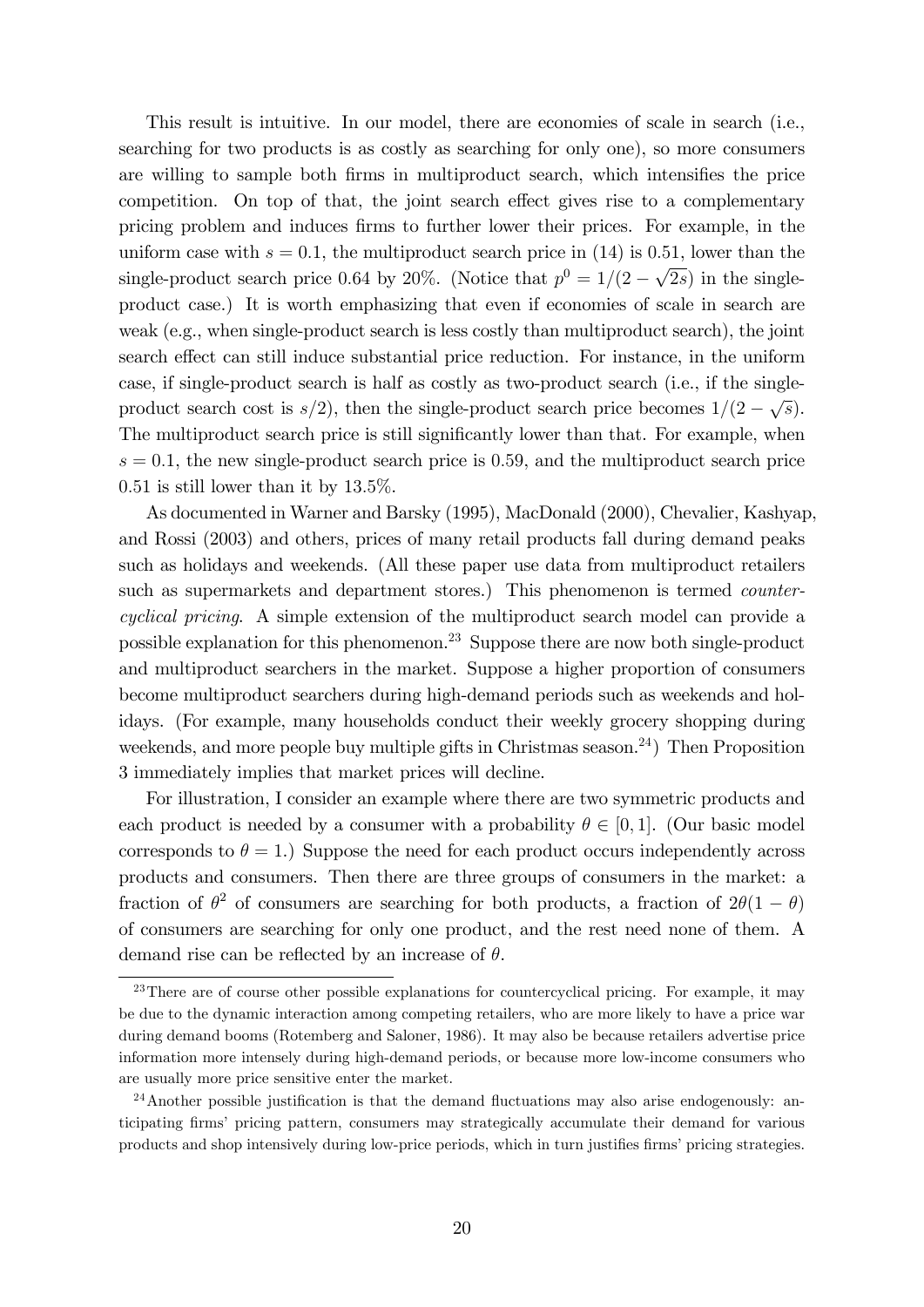The equilibrium price for each product in this extended model is given by

$$
\frac{1}{p} = (1 - \theta)\alpha_0 + \theta(\alpha + \beta) ,
$$

where  $\alpha_0$  is the right-hand side of (5), and  $\alpha$  and  $\beta$  are the standard effect and the joint search effect in multiproduct search, respectively. (Conditional on a consumer buying one product, this consumer is a single-product searcher with probability  $1 - \theta$  and a multiproduct searcher with probability  $\theta$ .) Proposition 3 implies that  $\alpha_0 < \alpha + \beta$ , so p decreases with  $\theta$ . This result is due to both  $\alpha_0 < \alpha$  (which reflects the economies of scale in search) and  $\beta > 0$  (which reflects the joint search effect).

Warner and Barsky (1995) have suggested an explanation based on consumer search for countercyclical pricing, though they did not develop a formal search model. Their idea is wholly based on economies of scale in search, while my model suggests that even if economies of scale in search are weak, the joint search effect can still induce multiproduct firms to reduce their prices substantially. In effect, one argument in Chevalier, Kashyap, and Rossi (2003) against Warner and Barsky's explanation is that they did not find clear evidence that consumers become significantly more price elastic during peak-demand periods. However, they only consider each product (category)'s own-price elasticity. According to our model, the cross-price elasticity due to the joint search effect may play an important role in multiproduct retailers' pricing decisions. Taking that into account may enhance the explanatory power of a search model for countercyclical pricing.

### 4 Bundling in Search Markets

Bundling is a widely used multiproduct pricing strategy. One adopted form, termed pure bundling, is that the firm sells several products in a package (e.g., software suites, TV program packages, and music albums), and none of them is available for individual purchase. The other form, termed mixed bundling, is that alongside each separately available product, a package is sold at a discount relative to the components. For example, retailers such as electronic stores, travel agencies and online book shops often offer a customer a discount if she buys more than one product from the same store. Another related example in the retail market is that the shipping fee is often independent of the number of products (e.g., furniture items) in the same order.

The existing literature on competitive bundling assumes perfect information on the consumer side (i.e., consumers know all price and product information). However, in many circumstances where firms use bundling strategies, imperfect information and consumer search are clearly relevant and could have a significant influence on firms incentive to bundle and the welfare impacts of bundling. This section intends to fill this gap by allowing Örms to adopt bundling strategies in the multiproduct search model.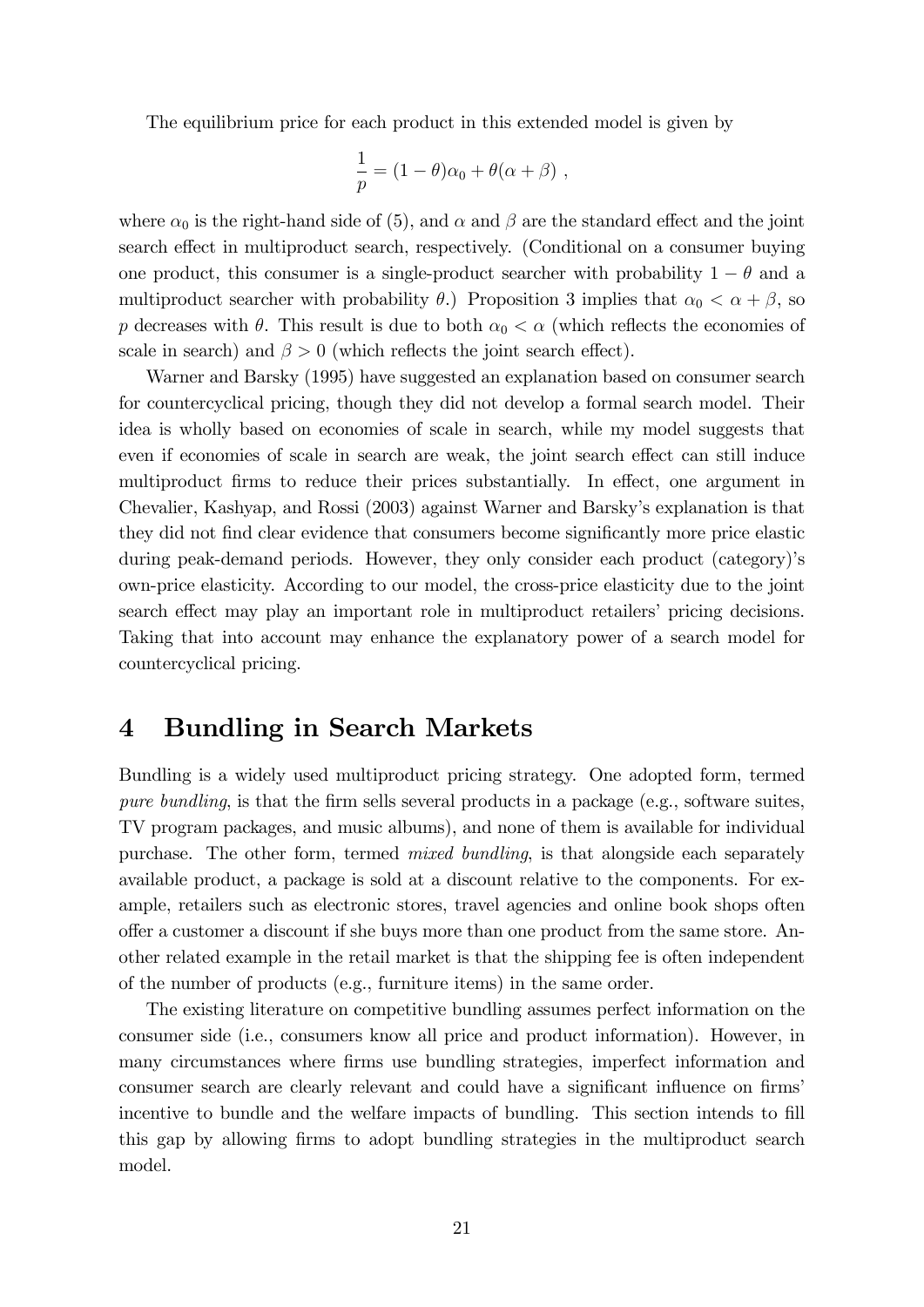To illustrate the main insights in a simple way, I focus on the case of pure bundling. (The case of mixed bundling is more complicated to analyze, but the main results derived in the pure bundling case hold qualitatively there. See the online supplementary document for the details.) I assume that when firms bundle, consumers buy only one of the two bundles, i.e., they will not buy both bundles to mix and match. This is the case, for instance, when pure bundling introduces the compatibility problem, or when the bundle price is so high that it is not worthwhile to buy both bundles.<sup>25</sup>

Bundling and search incentive. I first examine how bundling might affect consumers' search incentive. In the linear pricing case, given match utilities  $(u_1, u_2)$  at firm I, the expected benefit from sampling firm II is

$$
\mathbb{E}\left[\max\left(0, \sum_{i=1}^{2} (v_i - u_i), v_1 - u_1, v_2 - u_2\right)\right] \tag{18}
$$

(This merely rewrites the left-hand side of (6). The expectation operator is over  $(v_1, v_2)$ .) If both products at firm II are a worse match, the consumer will return and buy at firm I and so the gain from the extra search will be zero; if both products at firm II are a better match, the consumer will buy at firm II and gain  $\sum_{i=1}^{2} (v_i - u_i)$ ; if only product i at firm II is the better match, she will mix and match and the gain will be  $v_i - u_i$ .

Suppose now both firms adopt the pure bundling strategy and charge the same prices. Then the expected benefit from sampling firm II becomes

$$
\mathbb{E}[\max(0, \sum_{i=1}^{2} (v_i - u_i))], \qquad (19)
$$

since the opportunity to mix and match has been completely ruled out. This benefit is clearly smaller than (18). Therefore, compared to linear pricing, bundling reduces consumers' search incentive and induces them to stop at the first sampled firm more often.<sup>26</sup>

When both firms bundle, consumers in effect face a single-product search problem: firm I offers a composite product with a match utility  $U = u_1 + u_2$ , and firm II offers another one with an independent match utility  $V = v_1 + v_2$ . Both U and V belong to  $[\underline{U} = \underline{u}_1 + \underline{u}_2, U = \overline{u}_1 + \overline{u}_2]$ . Let  $G(\cdot)$  and  $g(\cdot)$  denote their common cdf and pdf, respectively. Denote by  $b$  the reservation utility level in this search problem. It satisfies

$$
\int_{b}^{\overline{U}} (U - b)dG(U) = s . \tag{20}
$$

The left-hand side is the expected benefit from sampling the second bundle given the first one has a match utility b. Hence, in a symmetric equilibrium a consumer will visit

 $^{25}$  For example, in the uniform example below, when the search cost is relatively high, the bundle price is greater than 1. Then even if firm I's products have match utilities  $(1,0)$  and firm II's products have match utilities  $(0, 1)$ , it is not worthwhile to buy both bundles.

 $^{26}$ In the case of mixed bundling, the joint-purchase discount, which is the difference between the sum of the two stand-alone prices and the bundle price, acts as a cost of mixing-and-matching and so the benefit from sampling one more firm is also reduced.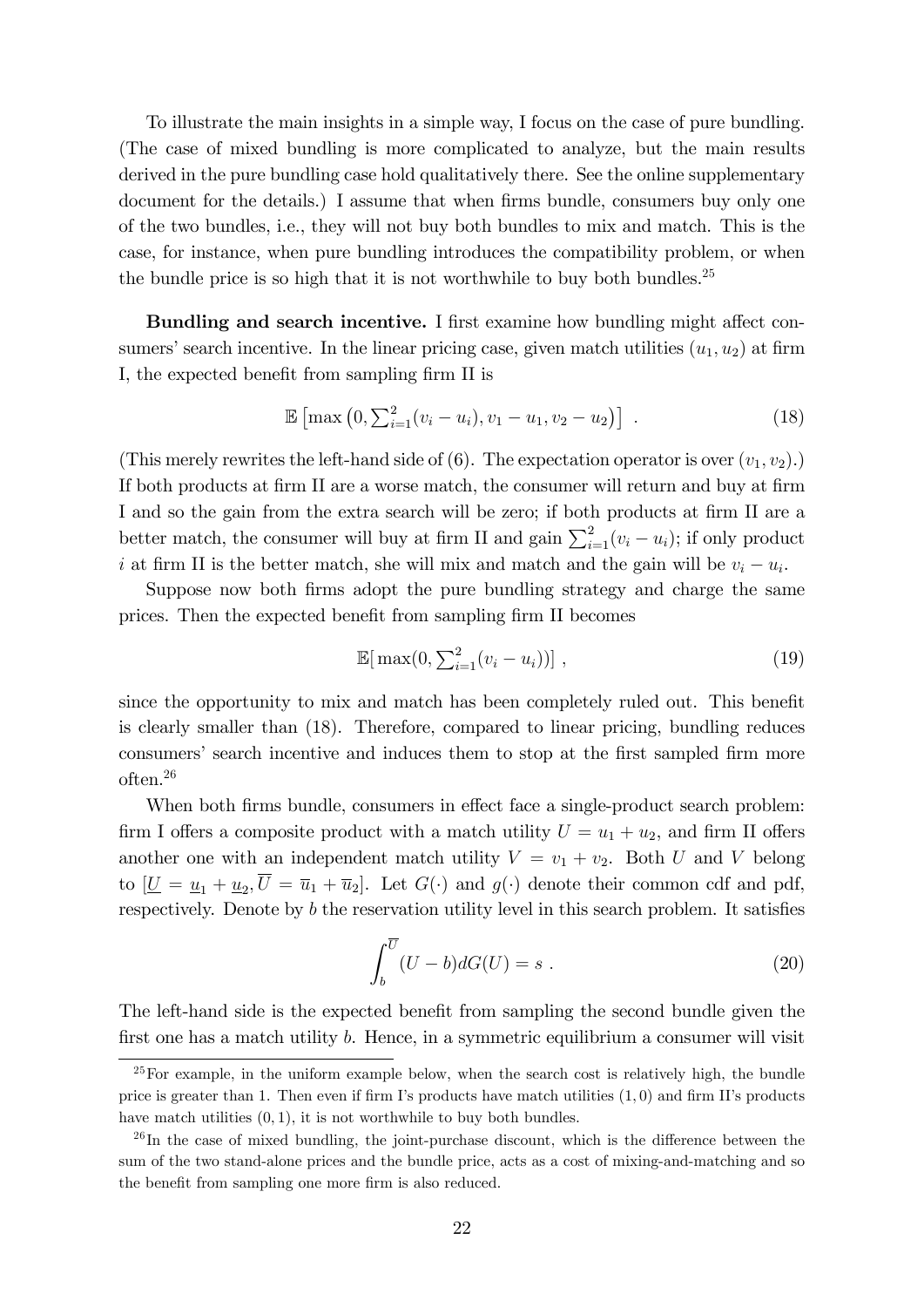the second firm if and only if the first bundle has a match utility  $u_1 + u_2$  below b. Since pure bundling reduces consumers' search incentive, the acceptance set expands, i.e.,  $b < u_1 + \phi(u_1)$  for any  $u_1 \in [a_1, \overline{u}_1]$ .

Figure 4 below illustrates this change of the consumer stopping rule, where the linear line is the reservation frontier in the pure bundling case and the new acceptance set is A plus the shaded area.



Figure 4: The optimal stopping rule: linear pricing vs pure bundling

As I will demonstrate below, this search-discouraging effect of bundling may make firms compete less aggressively and reverse the usual welfare impact of competitive bundling.

Incentive to bundle. Starting from the linear pricing equilibrium, does a firm have a unilateral incentive to introduce bundling in a search environment? Suppose that firms choose prices and whether to bundle products simultaneously, $27$  and both choices are unobservable to consumers until they reach the store.

When a firm unilaterally introduces pure bundling, it will make more consumers who visit it first stop searching and buy immediately. (For these consumers, the situation is now actually equivalent to both firms adopting the bundling strategy.) But bundling will also exclude some consumers who continue to search and would otherwise come back and buy a single product. The following result shows that with costly search, the first positive effect always dominates.

**Proposition 4** In the duopoly model with costly search  $(s > 0)$ , starting from the linear pricing equilibrium, each Örm has a unilateral incentive to introduce the pure bundling strategy.

**Proof.** Each firm earns  $(p_1 + p_2)/2$  in the linear pricing equilibrium. Now consider the following deviation: firm I unilaterally bundles its products and sells the bundle at

 $27$ In the retail market, bundling strategies are often as easy to adjust as pricing strategies.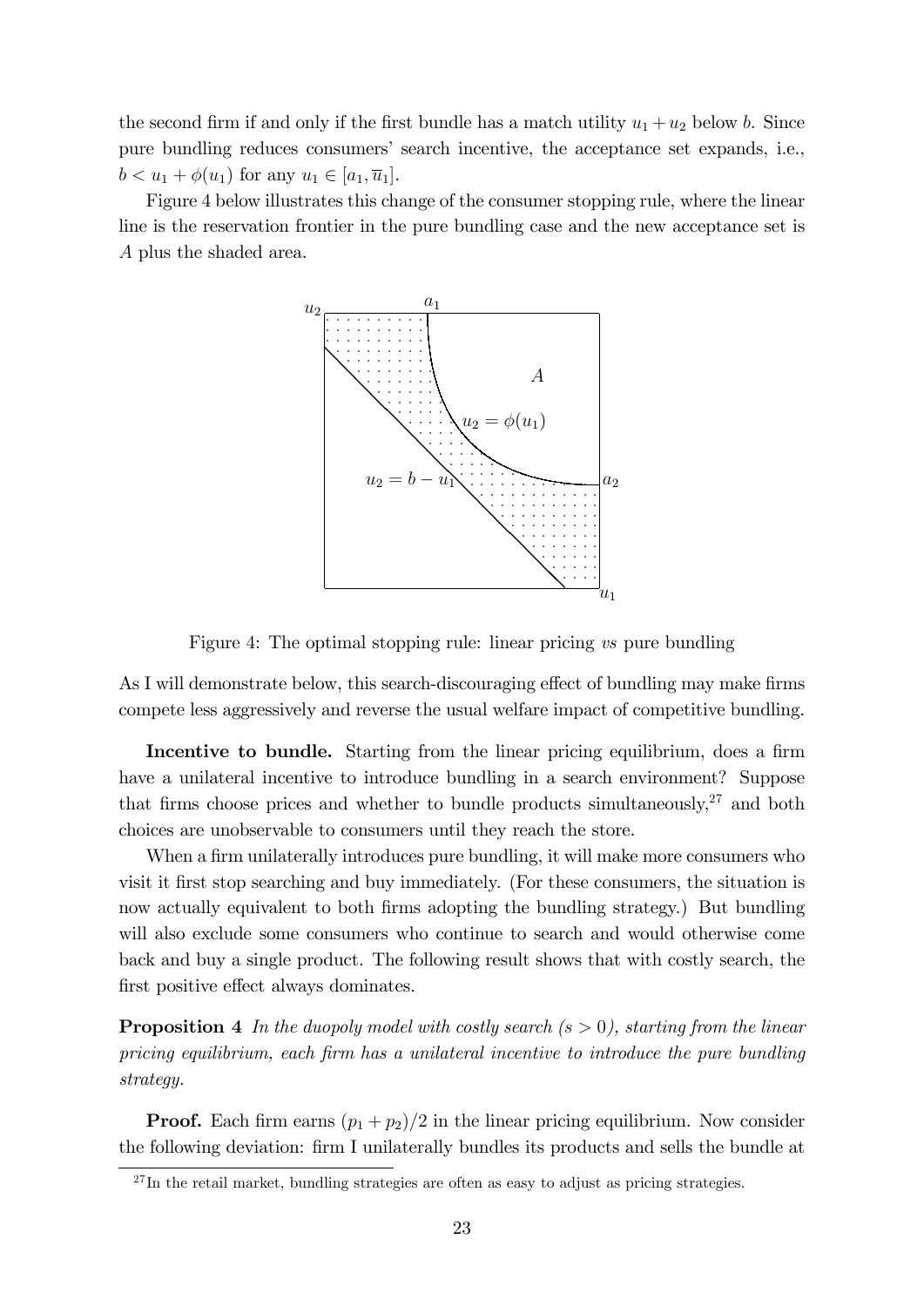a price  $p_1 + p_2$ . (Before they reach firm I, consumers still hold the equilibrium belief that Örm I is setting linear prices.) Since this deviation does not change the bundle price, it suffices to show that more than half of the consumers will buy the bundle from firm I after the deviation. Notice that if both firms bundle and charge the same price, each will have demand  $1/2$ . So it suffices to show that more consumers will buy the bundle from firm I in the deviation case than in the pure bundling case with the bundle price  $p_1 + p_2$ .

Consider firm I's two demand sources: (a) For those consumers who sample firm I first, they will act as in the pure bundling case. So the demand from them is the same as in the pure bundling case. (b) For those consumers who sample firm II first, they will adopt the stopping rule in the linear pricing case. So compared to the pure bundling case, more consumers (i.e., those on the shaded area in Figure 4) will come to firm I. (This argument relies on costly search. If the search cost is zero, all consumers who sample firm II first will come to firm I in either case.) But once they arrive at firm I and find out its bundling strategy, they will make choices as in the pure bundling case. Hence, in the deviation case, the demand from those consumers who sample firm II first is greater than in the pure bundling case. Combining (a) and (b) proves the result.  $\blacksquare$ 

It is also easy to see that starting from the situation where both firms bundle (and consumers believe so), no firm has a unilateral incentive to unbundle. This is simply because given consumers' beliefs and the rival's bundling strategy, unilaterally unbundling has no impact at all on the market. Therefore, if firms choose prices and their bundling strategies simultaneously, the only symmetric equilibrium is a bundling equilibrium.

Comparison with linear pricing. When firms bundle, we have in effect a singleproduct search problem. Let  $P$  be the symmetric equilibrium bundle price. Then, similar to  $(5)$ , P is determined in

$$
\frac{1}{P} = g(b)[1 - G(b)] + 2\int_{\underline{U}}^{b} g(U)^{2}dU , \qquad (21)
$$

where the reservation utility b has been defined in  $(20)$ . P increases with search costs provided that  $U = u_1 + u_2$  has an increasing hazard rate (which is true, for example, when each  $u_i$  has an increasing hazard rate and is independent from  $u_j$ , as shown by Miravete, 2002).

When information is perfect, Matutes and Regibeau (1988), Economides (1989), and Nalebuff (2000) have shown in a two-dimensional Hotelling setting (with unit demand and full market coverage) that pure bundling typically lowers price (and profit) and boosts consumer welfare. This is mainly because pure bundling makes a price reduction doubly profitable, thereby intensifying price competition, and the price reduction is large enough to outweigh the restriction of choices available with pure bundling.

The same argument applies in our setting when the search cost is zero. Suppose the two products are symmetric. Then from (13) and (21) we can see that at  $s = 0$  (so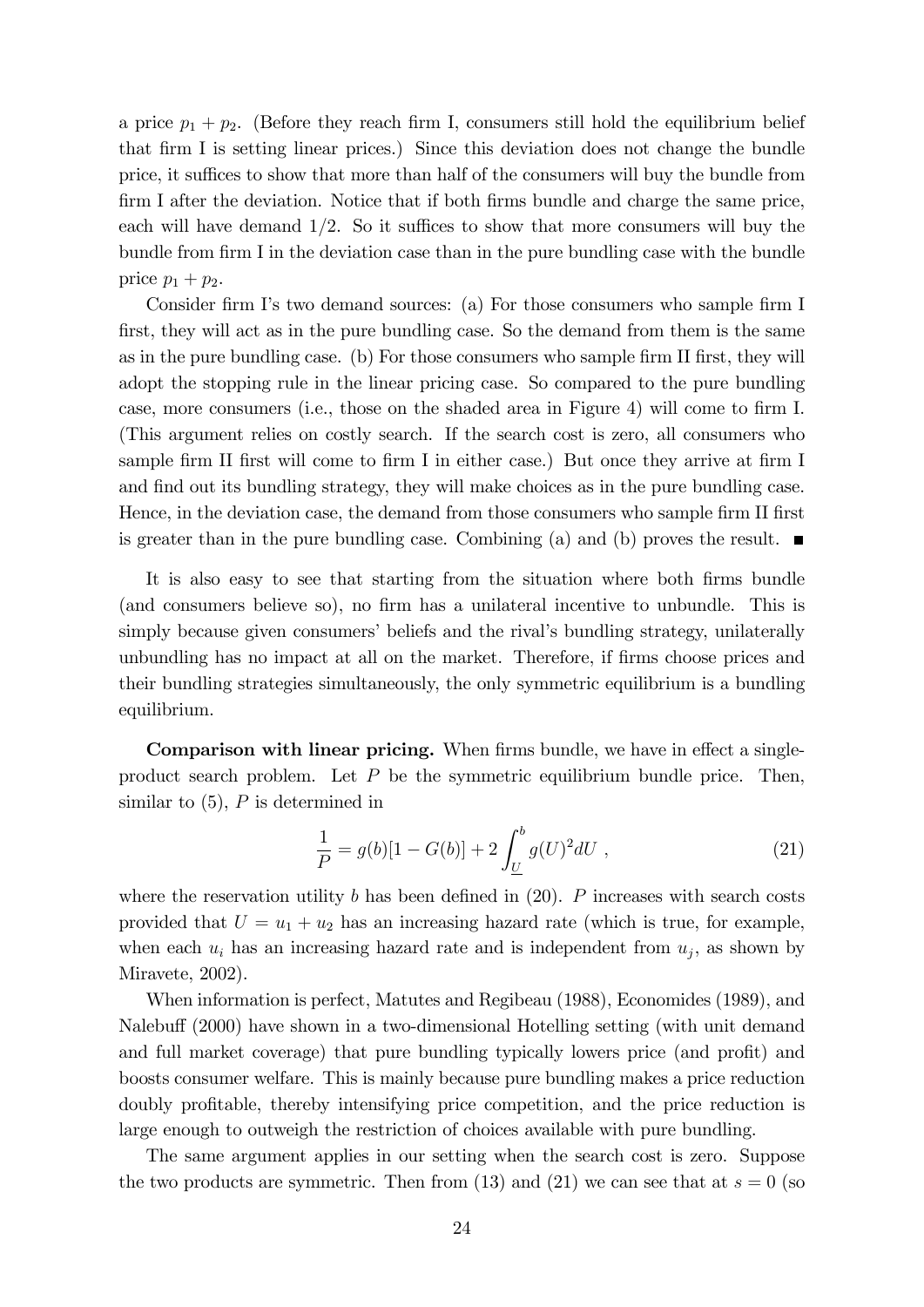$a = \overline{u}$  and  $b = \overline{U}$ ) pure bundling results in a lower bundle price  $(P < 2p)$  if and only if

$$
\int_{\underline{u}}^{\overline{u}} f(u)^2 du < 2 \int_{\underline{U}}^{\overline{U}} g(U)^2 dU \tag{22}
$$

With independent match utilities, one can check that this condition holds for a large range of distributions such as uniform, normal and logistic. But it does not always hold. For instance, as we will see below, in the exponential case the equality of  $(22)$ holds. (However, as implied by Proposition 5 below, if consumers buy a large number of products, pure bundling always leads to a lower bundle price than linear pricing in the perfect information case.)

When search is costly, the pro-competitive effect of pure bundling still applies to those consumers who sample both firms. However, pure bundling weakens consumers search incentive and so reduces the number of informed consumers in the first place, which tends to soften price competition. The net effect hinges on the relative importance of these two forces. Intuitively, when the search cost is higher, there will be fewer fully informed consumers, and then the first effect will be less important and pure bundling may lead to a higher bundle price. This intuition is confirmed in our two examples:

The uniform example: Suppose  $u_1$  and  $u_2$  are independent, and  $u_i \sim U[0, 1]$ . To facilitate the comparison with linear pricing, we keep the search cost condition  $s \leq 1/2$ . One can show that  $G(U) = U^2/2$  and  $g(U) = U$  if  $U \in [0, 1]$ , and  $G(U) = 1 - (2 - U)^2/2$  and  $g(U) = 2 - U$  if  $U \in [1, 2]$ . According to (20), the reservation utility b satisfies  $(2 - b)^3/6 = s$  if  $s \in [0, 1/6]$  (so  $b \ge 1$  in this case), and  $1 - b + b^3/6 = s$  if  $s \in [1/6, 1/2]$  (so  $b < 1$  in this case). Then (21) implies

$$
P = \begin{cases} \frac{1}{\frac{4}{3} - s} & \text{if } s \in [0, \frac{1}{6}) \\ \frac{1}{\frac{1}{6}b^3 + b} & \text{if } s \in [\frac{1}{6}, \frac{1}{2}] \end{cases}
$$

:

One can check that P increases with s, but the speed is much faster when  $s \geq 1/6$ . (The upward sloping curve in Figure 5(a) below depicts how  $P-2p$  varies with search costs.) This is because in the range of  $s \in [0, 1/6), b > 1$  and so as  $s$  increases, the reservation frontier gets "longer" (i.e., there are more marginal consumers on the frontier), which mitigates firms' incentive to raise prices. By contrast, after s exceeds  $1/6$ ,  $b < 1$  and so the reservation frontier gets "shorter" as  $s$  increases, which strengthens firms' incentive to raise prices. In other words, when the reservation frontier is still getting longer in the linear pricing case, it already starts to get shorter in the bundling case. In particular, when the search cost exceeds about 0:26, the bundle price is higher in the pure bundling case than in the linear pricing case.

The exponential example: Suppose  $u_1$  and  $u_2$  are independent, and  $f_i(u_i) = e^{-u_i}$  for  $u_i \in [0, \infty)$ . Then  $G(U) = 1 - (1 + U)e^{-U}$  and  $g(U) = Ue^{-U}$ . (Note that U has a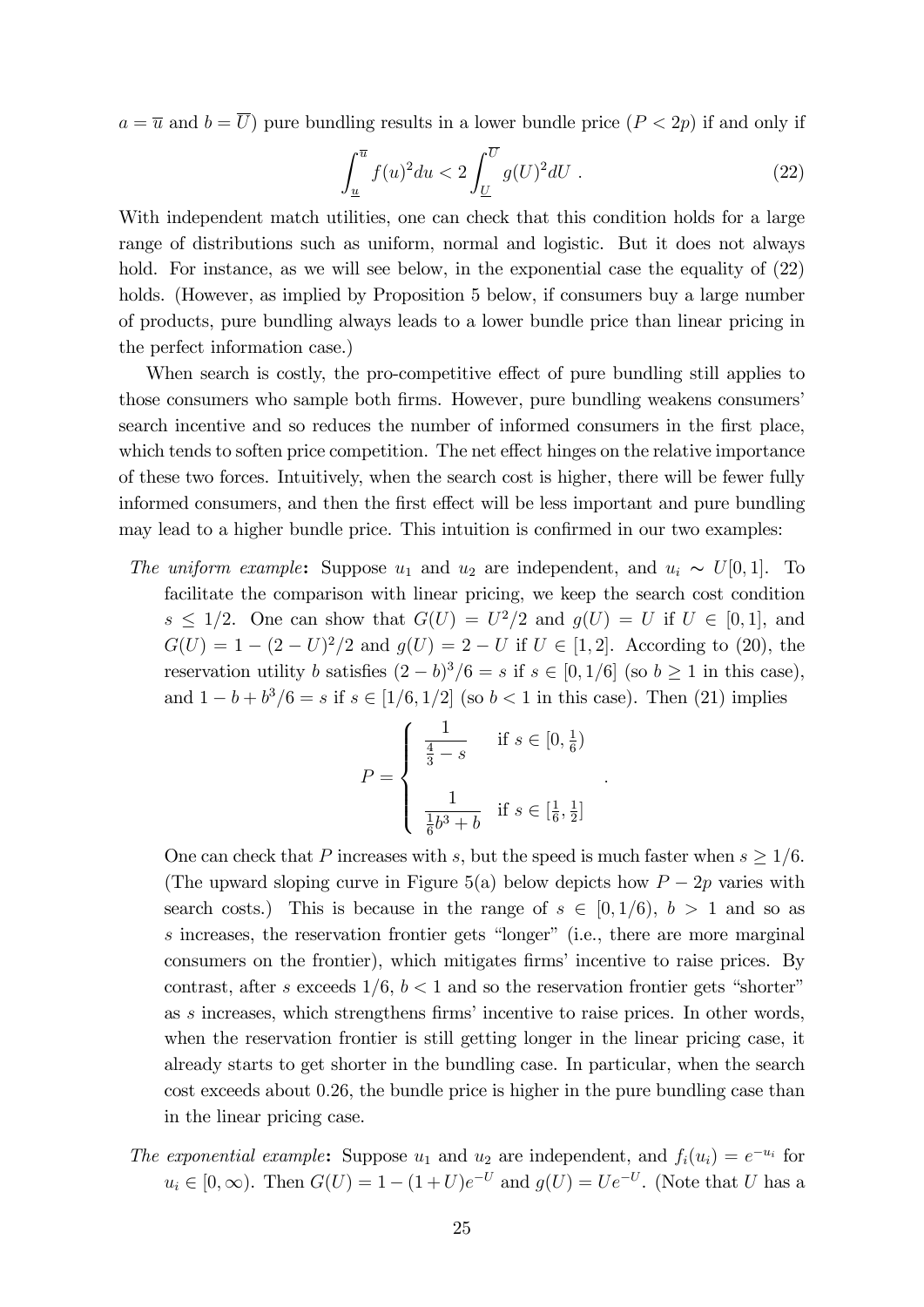strictly increasing hazard rate, though  $u_i$  has a constant one.) According to (20), the reservation utility b satisfies  $(2 + b)e^{-b} = s$ . Substituting G and g into (21) yields

$$
P = \frac{2}{1 - e^{-2b}} \; ,
$$

which increases with s and is always greater than the bundle price  $2p$  in the linear pricing case (except  $P = 2p$  at  $s = 0$ ). (The upper curve in Figure 5(b) depicts how  $P - 2p$  varies with search costs in this example.) With pure bundling, as s increases the reservation frontier always gets "shorter" in the exponential case, which explains why pure bundling reverses the relationship between price and search costs.

Now let us examine the welfare impact of pure bundling relative to linear pricing. The first observation is that total welfare—defined as the sum of industry profit and consumer surplus—must fall with bundling. With the assumption of full market coverage, consumer payment is a pure transfer and so only the match efficiency (including search costs) matters. Bundling reduces efficiency because it not only results in insufficient consumer search (i.e., too few consumers search beyond the first sampled firm due to bundling) but also rules out the opportunity to mix and match for the consumers who sample both firms. This general result holds no matter whether information frictions exist or not.



Figure 5: The welfare impact of pure bundling

However, how bundling affects industry profit and consumer surplus depends on the size of search frictions. First, each firm earns a higher profit whenever pure bundling leads to a higher bundle price (given the assumption of full market coverage). Hence, given that total welfare always falls with bundling, consumers must become worse off if the bundle price rises in the pure bundling case. But things are less clear when the bundle price falls because consumers also end up consuming less well matched goods in the pure bundling case. In the uniform example, as indicated by the downward sloping curve in Figure 5(a) which represents the impact of pure bundling on consumer surplus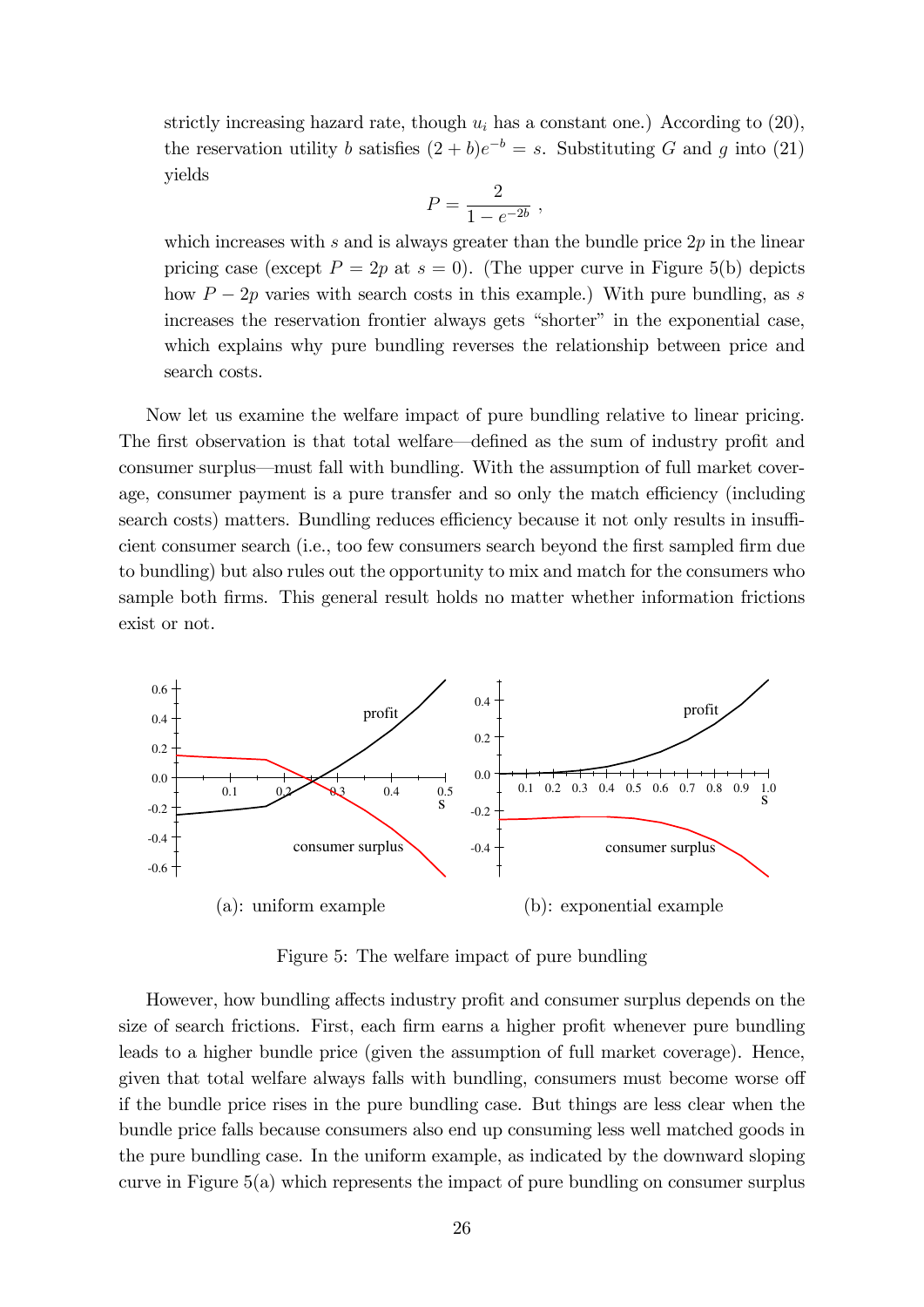relative to linear pricing, pure bundling benefits consumers when search costs are lower than about 0:24, but it harms consumers when search costs exceed that threshold. In the exponential case, pure bundling always harms consumers since it (weakly) raises the bundle price for any search cost level. This is indicated by the lower curve in Figure 5(b). (Calculating consumer surplus directly in our multiproduct search framework is complicated. In Appendix B, I develop a more efficient indirect method.)

In sum, in a search environment pure bundling can generate a significant competitionrelaxing effect such that relative to linear pricing it can benefit firms and harm consumers, in contrast to the perfect information case.<sup>28</sup>

Nevertheless, this search-based effect is most pronounced when the number of goods a consumer is looking for is relatively small. If a consumer is looking for a large number of goods and if the search cost is Öxed, she will almost surely sample both Örms, and the situation will be close to the perfect information case. Then, as the following result shows, the pro-competitive effect of pure bundling will dominate.

**Proposition 5** For given search costs, if each firm supplies (and each consumer needs) a large number of symmetric products with independent match utilities, then compared to linear pricing, pure bundling leads to a lower bundle price and so lower industry profits, and it benefits consumers if  $f$  is logconcave.

This result is not trivial, and it has not been noticed in the existing literature. Pure bundling leads to lower prices, but it also lowers match efficiency. What I show in the proof is that the bundle price increases with the number of products much slower in the pure bundling case than in the linear pricing case, such that the price effect eventually dominates the match effect and consumers become better off.

### 5 Concluding Discussion

This paper has two contributions: First, it developed a tractable multiproduct search framework and showed how consumers and firms may behave differently compared to the single-product search case. In particular, the presence of the joint search effect can induce prices to decline with search costs even in regular cases. Second, the multiproduct search framework has been used to address economic issues such as countercyclical pricing and bundling, and new insights emerged. For instance, compared to the perfect information scenario, the welfare assessment of competitive bundling can be reversed in a search environment.

<sup>&</sup>lt;sup>28</sup>A more extreme example is when the two products are symmetric but have perfectly negatively correlated match utilities. Then in the pure bundling case, the two bundles are in effect homogenous. With perfect information, we have Bertrand competition and price will be equal to marginal cost, which is better than linear pricing for consumers; while with costly search, we have the Diamond paradox in which all consumers stop at the Örst sampled Örm (if the Örst search is costless) and the price will be the monopoly price, which is of course worse than linear pricing for consumers.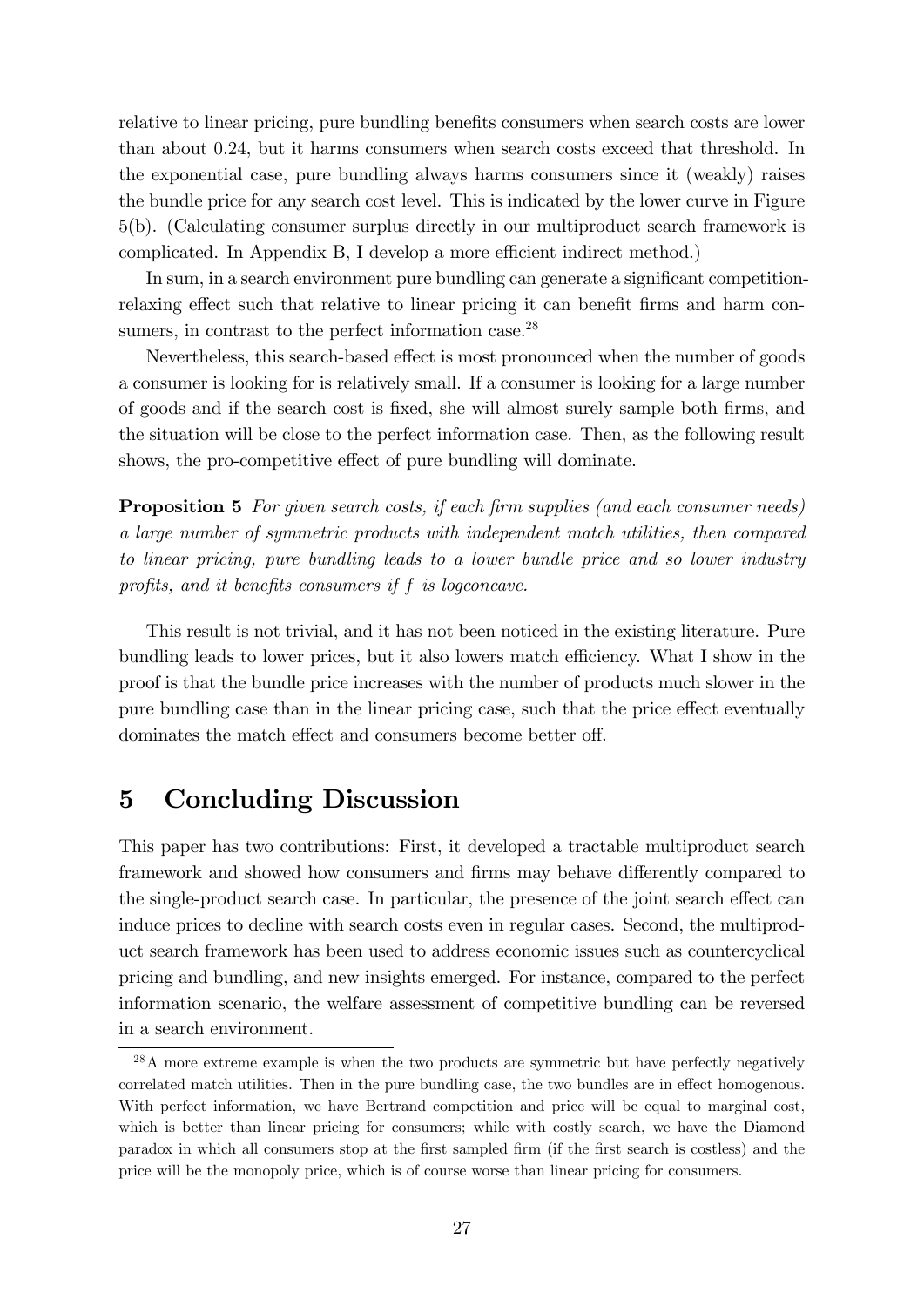In the remainder of this section, I discuss the case with an arbitrary number of firms and the case with costly recall, and I also discuss two other applications of the model.

#### 5.1 More firms

Considering an arbitrary number of firms entails a more intricate analysis (see the online supplementary document for the details). But the main insights from the duopoly case survive.

When there are more than two firms, if a firm is not at the first position of a consumer's search process, the consumer may go back to a previous firm to buy one product when she ceases searching. Hence, the joint search effect is weakened, but it does not vanish. For instance, in the exponential example with more than two firms, prices still declines with  $s$  due to the joint search effect.

Compared to linear pricing, if the maximum utilities so far are fixed, bundling still reduces the benefit from sampling more firms, and so it has a tendency to restrain consumers' search incentive. However, with more than two firms, bundling also restricts the opportunity of mixing-and-matching among previous offers and thus lowers the maximum utilities so far. This tends to increase consumers' search incentive. The final effect depends on which force dominates. But numerical simulations suggest that the new force is relatively weak. For example, in the uniform case with  $n = \infty$ , pure bundling reduces consumer search intensity when  $s$  is greater than about 0.03; and in the exponential case with  $n = \infty$ , pure bundling reduces consumer search intensity for all s permitted in condition (4). Numerical calculations in the two examples also suggest that pure bundling lead to a higher bundle price and lower consumer surplus when s is relatively large.

#### 5.2 Costly recall

In many cases (e.g., in the case of high street shopping), returning to a previously visited store is costly. The consumer search literature, however, often assumes free recall for tractability.<sup>29</sup> Another justification for the assumption of free recall is that, if we consider an infinite number of firms in the single-product search case, consumers never return to previously visited firms and the optimal stopping rule is always stationary, independent of the recall assumption. But as I have argued before, in the multiproduct search case, returning occurs even if there are an infinite number of firms and so the recall assumption matters for the stopping rule.

When recall is costly, the optimal stopping rule in multiproduct search has a new feature: when one product is a good match and the other is a bad match, a consumer may buy the well-matched product first (to avoid paying the returning cost) and then

 $^{29}$ Janssen and Parakhonyak (2010) studies the optimal stopping rule in the price search case with a single product and costly recall. They find that when there are more than two (but a finite number of) firms, the stopping rule is non-stationary and depends on the historical offers in an intricate way.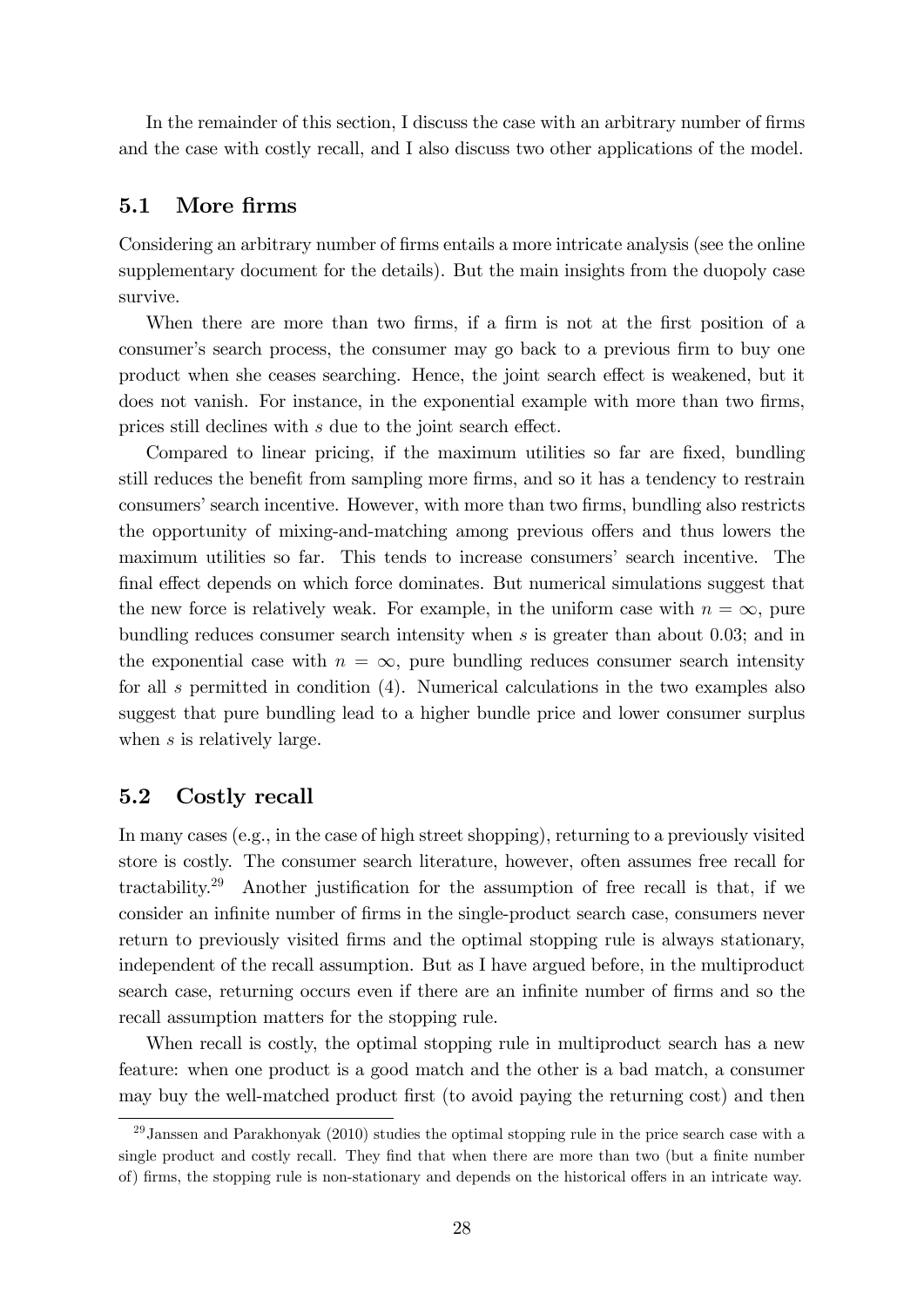continue to search for the other. As a result, each firm will (endogenously) face both single-product searchers (who have bought one product from some previous firm) and multiproduct searchers (who have not bought any product). The main difficulty in dealing with the case with costly recall is that the optimal stopping rule does not have a simple characterization (even in the duopoly case), which hinders demand analysis.

Although an analysis with costly recall is difficult, I anticipate that the joint search effect should survive given that there still exist multiproduct searchers in the search process. However, the effect of bundling on consumer search could be different. For instance, in the polar case with no recall, since consumers cannot return to mix and match anyway, bundling does not reduce consumers' search incentive. However, in a more reasonable case where recall is costly but not impossible the search-discouraging effect of bundling, though reduced, will persist.

#### 5.3 Search costs vs shopping costs

Search costs usually mean the costs that are incurred to find and evaluate a new option when information is initially imperfect. The literature sometimes also considers shopping costs that are not related to information search. For example, in a multiproduct case, even if information is perfect, there may still exist shopping costs (e.g., the costs of paying several bills) when the customer sources supplies from more than one firm (see, for instance, Klemperer, 1992, and Armstrong and Vickers, 2010). This kind of search unrelated shopping costs also induce customers to one-stop shop more likely, and can cause a similar effect as the joint search effect in this paper: they render two independent products in each firm complements and so have a tendency to intensify price competition. But compared to search costs, this kind of shopping costs are often less important in the retail market.

In addition, there is also an essential difference between search costs and search unrelated shopping costs: search costs always have an anti-competitive effect by reducing the number of Örms a consumer considers in the market. However, how shopping costs affect competition may crucially depend on whether consumers face information frictions and need to conduct costly information search. If information is initially perfect, shopping costs are pro-competitive due to the complementary pricing issue. While if there is costly information search, shopping costs can work in the opposite way by reducing the benefit from mixing and matching and so dampening consumers' search incentive. (Notice that the search unrelated shopping cost is similar to the joint-purchase discount in mixed bundling. When it is sufficiently large, it works as the pure bundling strategy.)

#### 5.4 Other applications

In this part, I briefly discuss two other applications of the multiproduct search model which deserve separate research.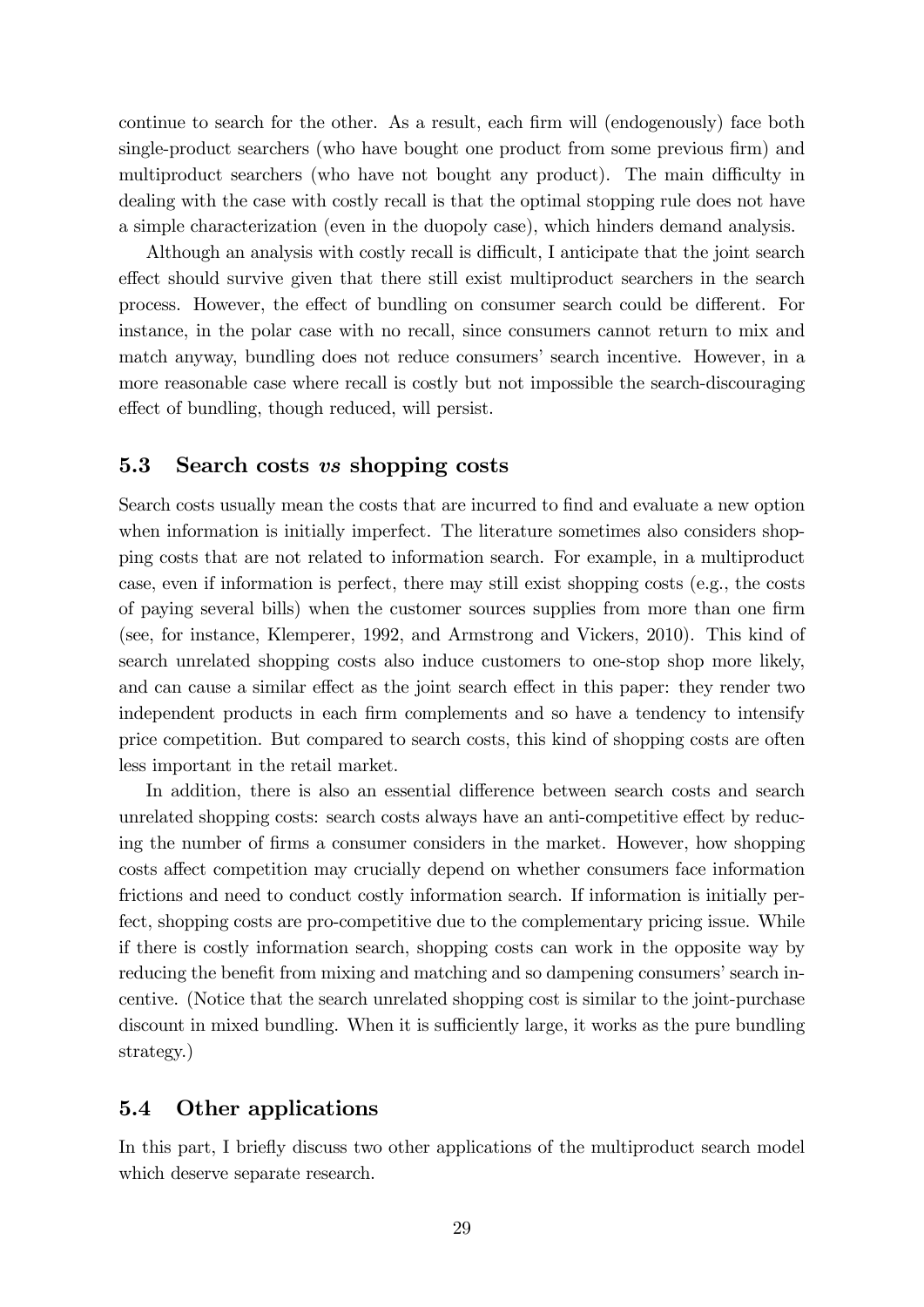Search and loss leader pricing. Retailers often adopt the loss leader pricing strategy: they sell some products at very low prices (sometimes even below marginal costs) to attract consumers to visit and then make money back from other products with high profit margins. A variant of our multiproduct search model can be used to study this pricing strategy.

Suppose consumers know some productsí match utilities and prices before search, but they need to visit firms to find out the information of other products. This is probably the case, for example, when some products are frequently purchased while others are not, or when some products are advertised by firms, or when firms deliberately hide the information of some products (e.g., add-ons). Specifically, suppose that product  $i$ 's information is perfect but product  $j$ 's information is not. For simplicity, let us consider the case where the two products have independent match utilities (and so observing  $u_i$  and  $v_i$  does not provide any new information about  $u_j$  and  $v_j$ ). Suppose that each firm simultaneously chooses  $P_i$ , the observable price of product i, and  $p_j$ , the unobservable price of product j. Then one can derive the first-order conditions for  $P_i$ and  $p_j$  in the symmetric equilibrium:<sup>30</sup>

$$
P_i = \underbrace{\frac{1}{2 \int_{\underline{u}_i}^{\overline{u}_i} f_i(u)^2 du}}_{\text{perfect info price}} - \underbrace{[1 - F_j(a_j)]^2 p_j}_{\text{loss leading effect}}
$$

and

$$
\frac{1}{p_j} = f_j(a_j)[1 - F_j(a_j)] + 2 \int_{\underline{u}_j}^{a_j} f_j(u)^2 du ,
$$

where  $a_j$  is the reservation utility in the single-product search case as defined in (3).

Notice that the unobservable price  $p_j$  is the same as in the single-product search case (since consumers will search as in a single-product case once they arrive at the first firm), while the observable price  $P_i$  equals the price in the perfect information case adjusted by a loss leading effect. Reducing the price of product  $i$  will attract more consumers to visit first, and thus it will increase not only the demand for product  $i$ but also the demand for product j. This is similar to the joint search effect in our base model. In our base model, when a firm reduces a product's price (privately), it can cause some consumers who are already in the store to cease searching; but when this price reduction is public, it can increase the store traffic in the first place. This cross-price effect, referred to as the *loss leading effect*, is more pronounced than the joint search effect in our base model. As a result, firms will compete intensely in the observable price to attract consumers such that loss leading (i.e.,  $P_i < 0$ ) can occur.<sup>31</sup>

Under the regularity condition of increasing hazard rate, one can show that (i) the observable price  $P_i$  decreases while the unobservable price  $p_j$  increases with search costs,

 $30$ The proofs of all analytical statements in the discussion are available upon request.

 $31$ In the base model, even with asymmetric products, I did not find any examples in which the joint search effect is strong enough such that loss leading occurs.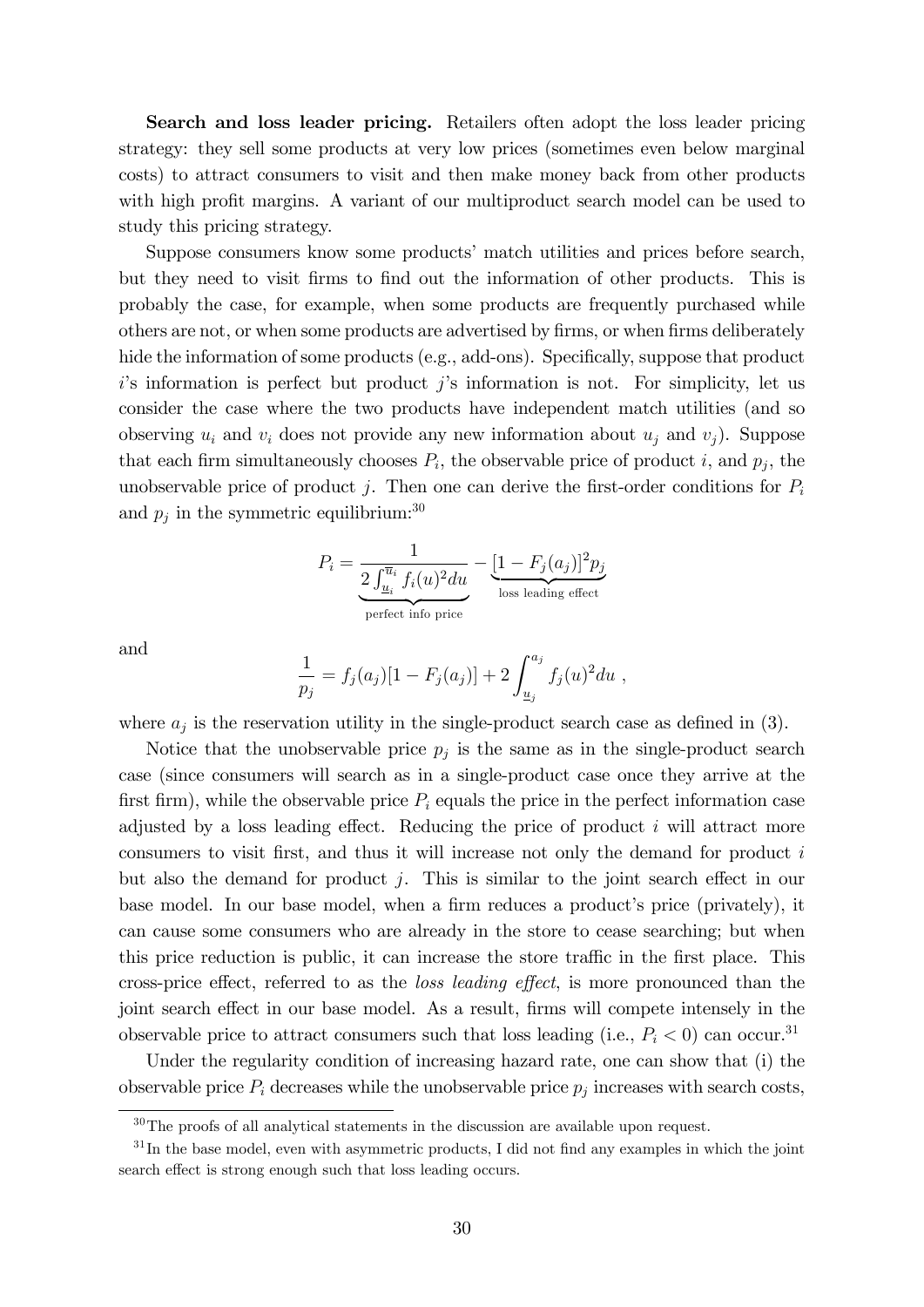and (ii) a sufficient condition for loss leading is that product  $j$  has a (weakly) higher profit margin than product *i* in the perfect information situation (i.e.,  $\int_{\underline{u}_j}^{\overline{u}_j} f_j(u)^2 du \leq$  $\int_{\underline{u}_i}^{\overline{u}_i} f_i(u)^2 du$  and search costs are sufficiently high (but the search market is still active). For example, in the uniform distribution example with two symmetric products, we have  $P_i = \frac{1}{2} - \frac{2s}{2-\sqrt{2}}$  $\frac{2s}{2-\sqrt{2s}}$  and  $p_j = \frac{1}{2-\sqrt{2s}}$  $\frac{1}{2-\sqrt{2s}}$ . The former is negative when s is greater than about 0.3. In effect, there is evidence that in the grocery market, for instance, loss leaders are usually staples such as milk and dairy, alcohol, bread and bakery products that consumers purchase repeatedly and regularly. This is consistent with our prediction: for these frequently purchased products, consumers may know their product and price information, and they also usually exhibit little product differentiation across retailers such that their profit margins are low in a perfect information setting.

If we use advertising to justify the perfect information of loss leaders (as Lal and Matutes, 1994, did), a few interesting questions deserve further investigation: Starting from the base model without advertising, do firms have incentives to advertise? If so, what products (if products are asymmetric) will firms choose to advertise, and what is the welfare impact of advertising? (Notice that my model has a meaningful benchmark without advertising, which will make welfare comparison more interesting.)

Search and retail market structure. In the retail market, large multiproduct retailers such as department stores often coexist with smaller competitors such as specialist shops which have narrower product ranges. What is the value of being a large multiproduct retailer? A large retailer may enjoy economies of scale in operations, and may also have an advantage in bargaining with manufacturers. But from the demand side, one important advantage of being a multiproduct retailer is to provide consumers with the convenience of one-stop shopping. The multiproduct search framework developed in this paper can be modified to study competition between large and small retailers, and it can also be used to study endogenous retail market structure.

Consider, for example, a market with three firms: one firm supplies two products (say, clothes and shoes), while the other two firms are single-product shops (say, one is a clothes shop, and the other is a shoe shop). Suppose consumers' costs of reaching any firm are identical for all firms. Then in the setting with symmetric products and independent match utilities, it can be shown that under the regularity condition of increasing hazard rate, there is an equilibrium in which the multiproduct firm charges lower prices than the two single-product firms, and consumers visit the multiproduct firm first. $32$  This result indicates that all else equal, a multiproduct retailer might have an incentive to charge lower prices than its smaller competitors.

The multiproduct search model can also be extended to discuss endogenous retail

<sup>&</sup>lt;sup>32</sup>Consumer search order reveals information about their preferences: a consumer will visit a singleproduct shop only if she is unsatisfied with the product in the multiproduct shop. This gives the single-product shops extra monopoly power and induces them to charge higher prices. This logic is similar to Armstrong et al. (2009) and Zhou (2011) which study non-random search in a single-product search scenario.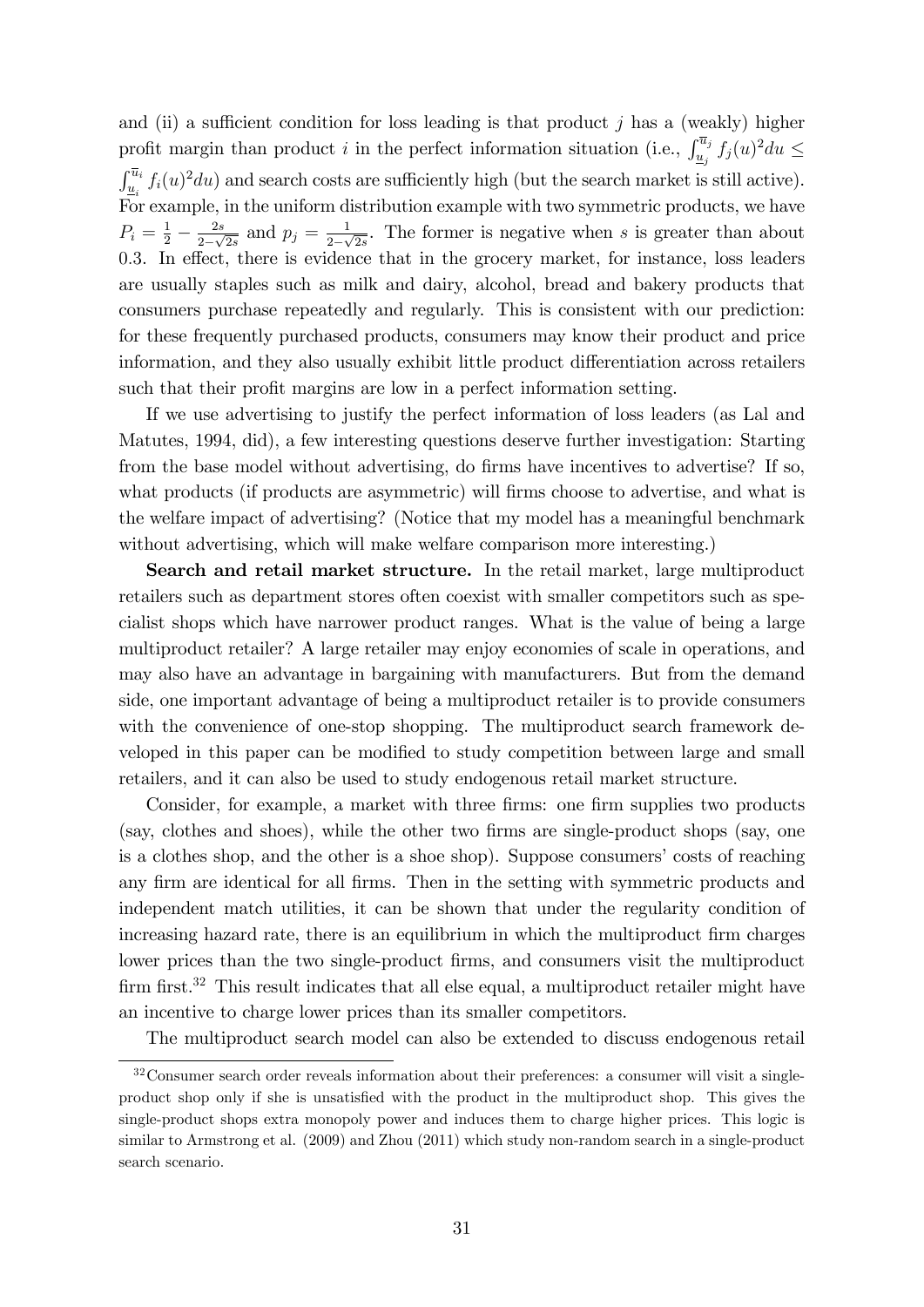market structure. Suppose there are initially four single-product retailers in the market, two supplying shoes and the other two supplying clothes. Each product is horizontally differentiated across its two suppliers. Suppose conglomerate merger between two shops supplying different products is possible and costless (but horizontal merger between two shops selling the same product is not permitted, for example, because of antitrust reason). Retailers make their publicly observable merger choices before they engage in price competition. In such an extended model, it can be shown, for example, in the uniform distribution case that asymmetric market structure with a big and two small retailers arises when search costs are relatively low, while for high search costs, two big multiproduct stores emerge in equilibrium. (If conglomerate merger involves some (not too high) fixed costs, the fragmented market structure with four single-product shops is an equilibrium outcome when the search cost is sufficiently small.) This suggests that the size of search friction could be an important determinant of the retail market structure.

#### Appendix A

**Proof of Proposition 2:** In the case of symmetric products, from (13) we know the standard effect is

$$
\alpha = 2 \int_B f(u_i) dF(\mathbf{u}) + \int_a^{\overline{u}} [1 - F(\phi(u))] f(u, \phi(u)) du
$$
  
= 
$$
\int_{\underline{u}}^{\overline{u}} \left\{ 2 \int_{\underline{u}}^{\phi(u)} f(u_i) h(u_i|u) du_i + [1 - F(\phi(u))] h(\phi(u)|u) \right\} dF(u) .
$$

(Note that for  $u < a$ ,  $\phi(u)$  is independent of a and  $1-F(\phi(u)) = 0$ .) Using the notation

$$
\lambda(x|u) \equiv f(x)h(x|u) + [1 - F(x)]h'(x|u) , \qquad (23)
$$

we have

$$
\frac{d\alpha}{ds} = \int_a^{\overline{u}} \frac{d\phi(u)}{ds} \lambda(\phi(u)|u) dF(u) = \int_a^{\overline{u}} \frac{\phi'(u)}{1 - F(u)} \lambda(\phi(u)|u) dF(u)
$$

$$
= -\int_a^{\overline{u}} \frac{f(\phi(x))}{1 - F(\phi(x))} \lambda(x|\phi(x)) dx.
$$

The second step used

$$
\frac{d\phi(u)}{ds} = -\frac{1}{1 - F(\phi(u))}, \quad \phi'(u) = -\frac{1 - F(u)}{1 - F(\phi(u))},\tag{24}
$$

which are both derived from the definition of  $\phi(\cdot)$  in (6). The last step is from changing the integral variable from u to  $x = \phi(u)$  and using the symmetry of  $\phi(\cdot)$ . Notice that the regularity condition (15) implies  $\lambda(x|u) > 0$  for any given u. So  $\frac{d\alpha}{ds} < 0$  under (15).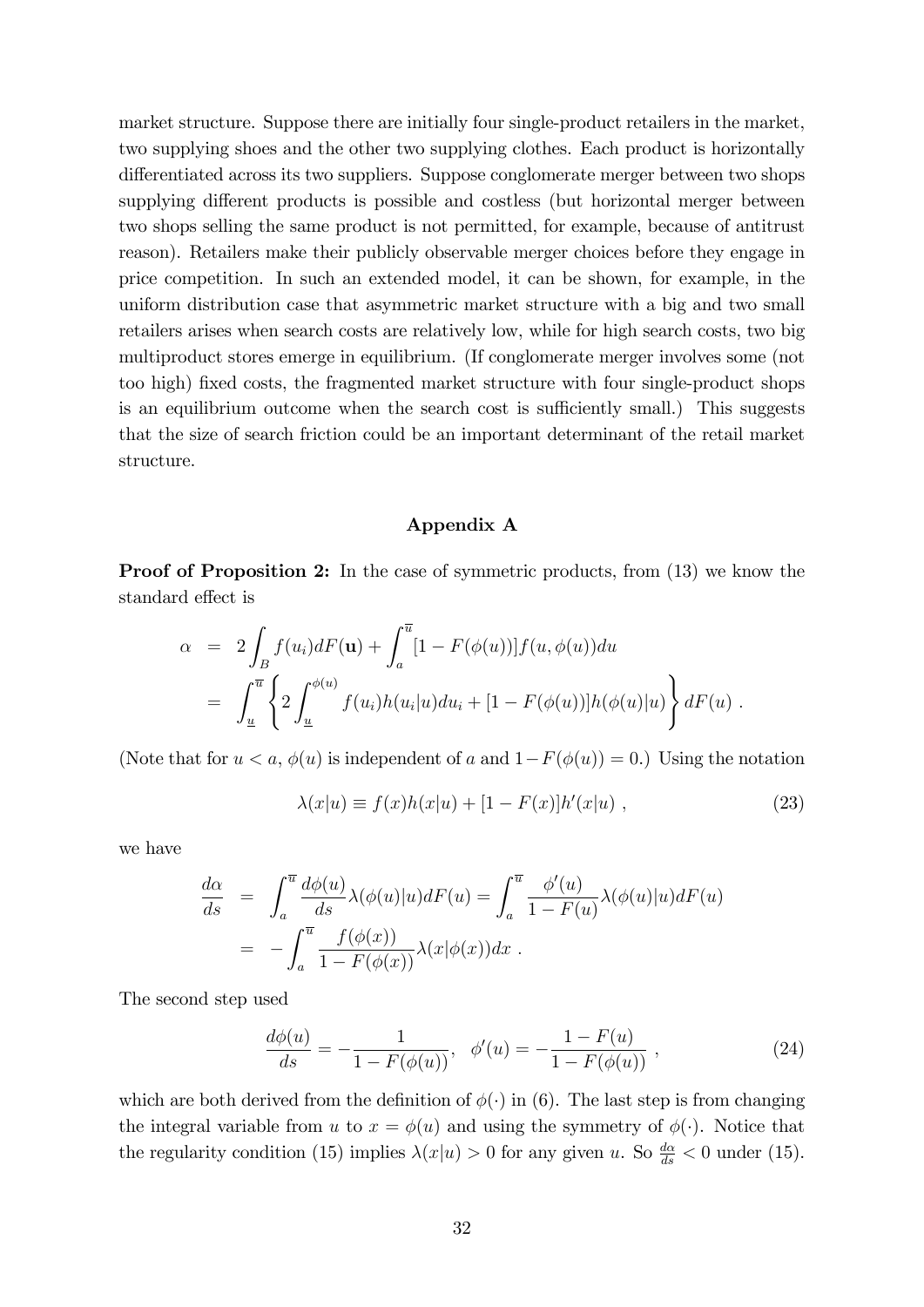The joint search effect is  $\beta = \int_a^{\overline{u}} [1 - F(u)] f(u, \phi(u)) du$ , and so

$$
\frac{d\beta}{ds} = f(a,\overline{u}) - \int_a^{\overline{u}} \frac{d\phi(u)}{ds} [1 - F(u)] h'(\phi(u)|u) f(u) du
$$
  

$$
= f(a,\overline{u}) - \int_a^{\overline{u}} [-\phi'(u)] h'(\phi(u)|u) f(u) du
$$
  

$$
= f(a,\overline{u}) - \int_a^{\overline{u}} h'(x|\phi(x)) f(\phi(x)) dx .
$$

The first step used  $\frac{da}{ds} = -1/[1 - F(a)]$ , the second step used (24), and the last step is again from changing the integral variable from u to  $x = \phi(u)$ . Therefore,  $p = 1/(\alpha + \beta)$ increases with s if and only if  $\frac{d\alpha}{ds} + \frac{d\beta}{ds} \leq 0$  or the condition (16) in the main text holds.

Now suppose the two products have independent valuations and the marginal density satisfies  $f'(u) \geq 0$ . Then

$$
-\frac{d\alpha}{ds} = \int_{a}^{\overline{u}} \frac{f(\phi(x))}{1 - F(\phi(x))} \{f(x)^{2} + [1 - F(x)]f'(x)\} dx
$$
  
\n
$$
\geq \int_{a}^{\overline{u}} \frac{f(\phi(x))}{1 - F(\phi(x))} f(x)^{2} dx \geq \frac{f(a)}{1 - F(a)} \int_{a}^{\overline{u}} f(x)^{2} dx
$$
  
\n
$$
\geq \frac{f(a)^{2}}{1 - F(a)} \int_{a}^{\overline{u}} f(x) dx = f(a)^{2},
$$

and

$$
-\frac{d\beta}{ds} = \int_a^{\overline{u}} f'(x) f(\phi(x)) dx - f(a) f(\overline{u}) \ge f(a) [f(\overline{u}) - f(a)] - f(a) f(\overline{u}) = -f(a)^2.
$$

Therefore,  $\frac{d\alpha}{ds} + \frac{d\beta}{ds} \leq 0$ , i.e., p increases with s.

The case with  $m$  products: I first present the first-order conditions for the linear pricing case with m products. Let  $\mathbf{u}_{-i} \equiv (u_j)_{j \neq i} \in \mathbb{R}^{m-1}$ . In a symmetric equilibrium, without loss of generality the reservation frontier can be defined as  $u_m = \phi(\mathbf{u}_{-m})$ , where  $\phi(\mathbf{u}_{-m})$  satisfies

$$
\sum_{i=1}^{m-1} \zeta_i(u_i) + \zeta_m(\phi(\mathbf{u}_{-m})) = s .
$$

As in the two-product case, let  $A$  denote the acceptance set and  $B$  denote its complement. Suppose firm II sticks to the equilibrium prices, and firm I lowers  $p_m$  by a small  $\varepsilon$ . Following the same logic as in the two-product case, the first-order condition for  $p_m$ is

$$
1 = 2p_m \int_B f_m(u_m) dF(\mathbf{u}) + p_m \int_{A_{-m}} [1 - F_m(\phi(\mathbf{u}_{-m}))] f(\mathbf{u}_{-m}, \phi(\mathbf{u}_{-m})) d\mathbf{u}_{-m}
$$
  
\nstandard effect  
\n
$$
+ \sum_{i=1}^{m-1} p_i \int_{A_{-m}} [1 - F_i(u_i)] f(\mathbf{u}_{-m}, \phi(\mathbf{u}_{-m})) d\mathbf{u}_{-m}, \quad (25)
$$
  
\njoint search effect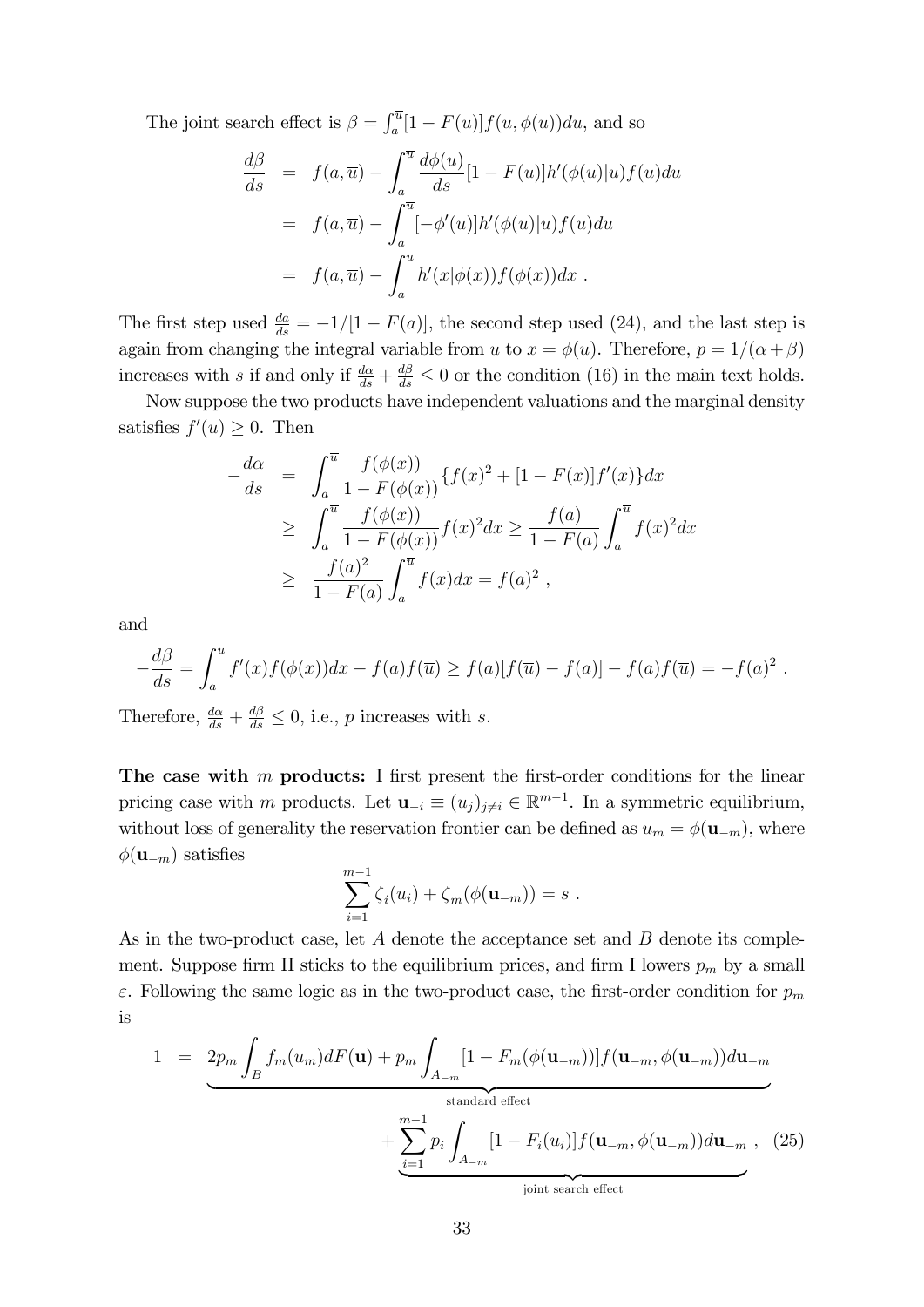where  $A_{-m}$  is the projection of A on an  $(m-1)$ -dimensional hyperplane with a fixed  $u_m$ .

Now consider the uniform case with  $m$  symmetric products and independent match utilities. Then the first integral in  $(25)$  measures the volume of solid B, and thus it equals one minus the volume of solid A. Since A is  $1/2^m$  of an m-dimensional sphere with radius  $\sqrt{2s}$ , we get

$$
1-\frac{V_m(\sqrt{2s})}{2^m}.
$$

(See the expression for  $V_m(\cdot)$  in footnote 22.) The second integral equals

$$
\int_{A_{-m}} [1 - \phi(\mathbf{u}_{-m})] d\mathbf{u}_{-m} = \frac{V_m(\sqrt{2s})}{2^m} ,
$$

since it just measures the volume of A. Finally, the third integral equals

$$
\int_{A_{-m}} (1 - u_1) d\mathbf{u}_{-m} = \frac{V_m(\sqrt{2s})}{2^{m-1}\pi} .
$$
\n(26)

(This equality has no straightforward geometric interpretation. See its proof below.) Then (17) in the main text follows.

*Proof of (26)*: For  $m = 2$ ,  $A_{-m} = [a, 1]$  and (26) is easy to be verified. Now consider  $m \geq 3$ . Let  $A_{-1,m}(u_1)$  be a "slice" of  $A_{-m}$  at  $u_1$ . Then we have

$$
\int_{A_{-m}} (1 - u_1) d\mathbf{u}_{-m} = \int_a^1 (1 - u_1) \left( \int_{A_{-1,m}(u_1)} d\mathbf{u}_{-1,m} \right) du_1.
$$

Since  $A_{-1,m}(u_1)$  is  $1/2^{m-2}$  of an  $(m-2)$ -dimensional sphere with radius  $r = \sqrt{2s - (1 - u_1)^2}$ , the internal integral term equals

$$
\frac{V_{m-2}(r)}{2^{m-2}} = \frac{\pi^{(m-2)/2}r^{m-2}}{2^{m-2}\Gamma(m/2)},
$$

where  $\Gamma(\cdot)$  is the Gamma function. Hence,

$$
\int_{A_{-m}} (1 - u_1) d\mathbf{u}_{-m} = \frac{\pi^{(m-2)/2}}{2^{m-2} \Gamma(m/2)} \times \int_a^1 (1 - u_1) \left(\sqrt{2s - (1 - u_1)^2}\right)^{m-2} du_1
$$

$$
= \frac{\pi^{(m-2)/2}}{2^{m-2} \Gamma(m/2)} \times \frac{\left(\sqrt{2s}\right)^m}{m} = \frac{V_m(\sqrt{2s})}{2^{m-1}\pi}.
$$

The second step used  $a = 1 - \sqrt{2s}$  and the fact that the integrand is the derivative of 1  $\frac{1}{m}(\sqrt{2s-(1-u_1)^2})^m$  with respect to  $u_1$ . The last step used the expression for  $V_m(\cdot)$ and the fact  $x\Gamma(x) = \Gamma(x + 1)$ .

**Proof of Proposition 3:** Let us consider product 2. (The proof for product 1 is similar.) From  $(10)$ , we have

$$
\frac{1}{p_2} > 2 \int_B f_2(u_2) dF(\mathbf{u}) + \int_{a_1}^{\overline{u}_1} [1 - F_2(\phi(u_1))] f(u_1, \phi(u_1)) du_1
$$
\n
$$
= \int_{\underline{u}_1}^{\overline{u}_1} \left\{ 2 \int_{\underline{u}_2}^{\phi(u_1)} f_2(u_2) h_2(u_2|u_1) du_2 + [1 - F_2(\phi(u_1))] h_2(\phi(u_1)|u_1) \right\} dF_1(u_1) .
$$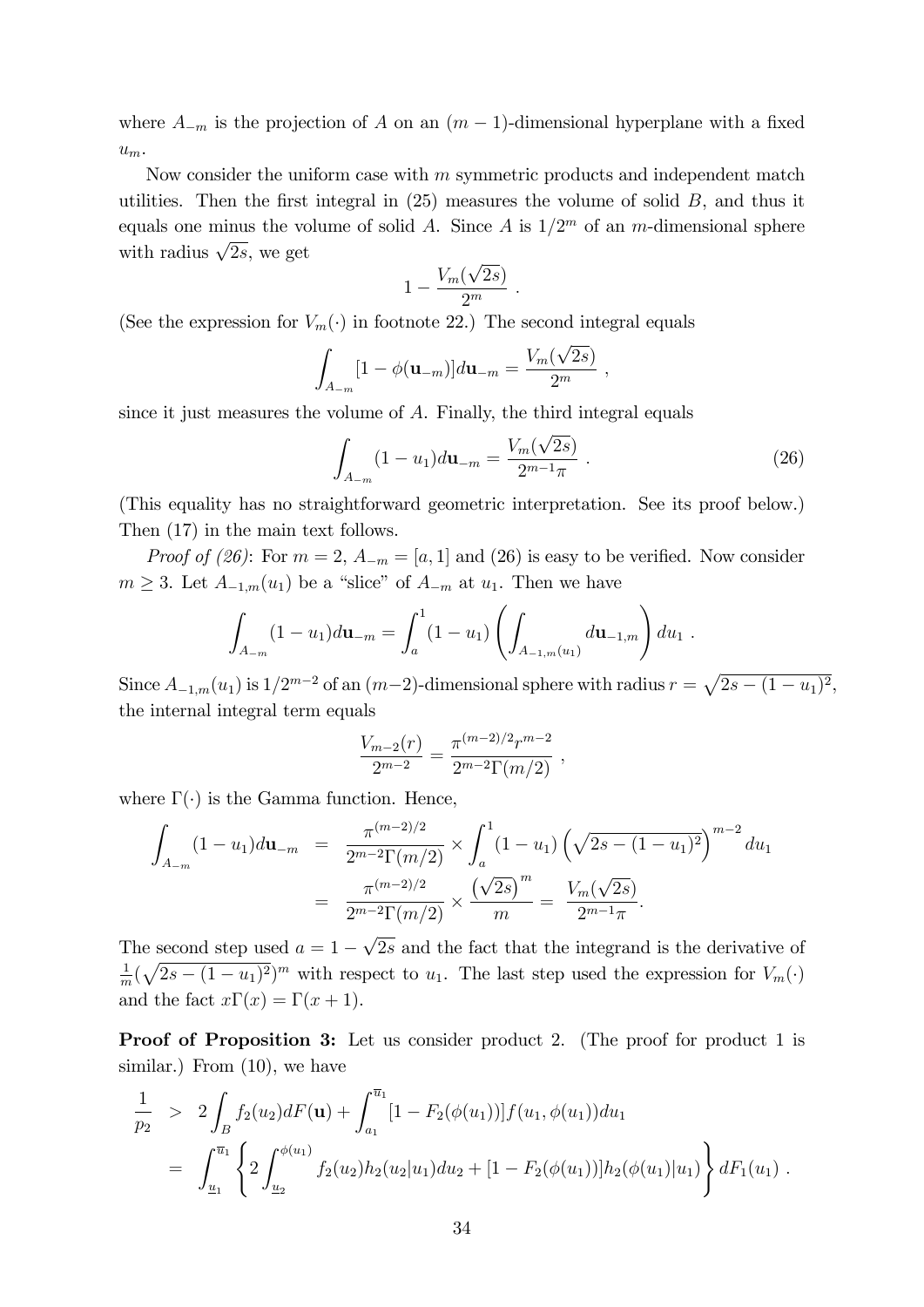Under the regularity condition (15), the curly-bracket term is an increasing function of  $\phi(u_1)$ . Since  $\phi(u_1) \geq a_2$ , it is greater than

$$
2\int_{\underline{u}_2}^{a_2} f_2(u_2)h_2(u_2|u_1)du_2 + [1 - F_2(a_2)]h_2(a_2|u_1).
$$

Realizing  $\int_{u_1}^{\overline{u}_1} h_2(x|u_1) dF_1(u_1) = f_2(x)$ , we have

$$
\frac{1}{p_2} > \int_{\underline{u}_1}^{\overline{u}_1} \left\{ 2 \int_{\underline{u}_2}^{a_2} f_2(u_2) h_2(u_2|u_1) du_2 + [1 - F_2(a_2)] h_2(a_2|u_1) \right\} dF_1(u_1)
$$
\n
$$
= 2 \int_{\underline{u}_2}^{a_2} f_2(u_2)^2 du_2 + [1 - F_2(a_2)] f_2(a_2) = \frac{1}{p_2^0}.
$$

**Proof of Proposition 5:** For a given search cost, when the number of products goes to infinity, consumers will always sample both firms. Therefore, we only need to prove the result in the perfect information scenario.

Suppose each firm supplies  $m$  products, and each product's match utility is distributed independently according to a cdf  $F(\cdot)$  and has a mean  $\mu$  and variance  $\sigma^2$ . When m is large, by applying the *central limit theorem*, the match utility of the bundle distributes (approximately) according to a normal distribution  $N(m\mu, m\sigma^2)$ , so

$$
g(U) \approx \frac{1}{\sqrt{2m\pi}\sigma} \exp\left[-\frac{1}{2}\frac{(U-m\mu)^2}{m\sigma^2}\right] .
$$

When  $s = 0$ , one can check that (21) implies

$$
\frac{1}{P} = 2 \int_{-\infty}^{\infty} g(U)^2 dU \approx \frac{1}{\sqrt{m\pi}\sigma} .
$$

That is, the bundle price P rises at the speed of  $\sqrt{m}$ . However, in the linear pricing case with  $s = 0$  we have

$$
\frac{1}{mp} = \frac{2}{m} \int_{-\infty}^{\infty} f(u)^2 du.
$$

So the bundle price mp rises at the speed of m. Hence, when  $s = 0, P < mp$  for a sufficiently large m. (This generalizes Nalebuff  $(2000)$ 's observation in the Hotelling model with a uniform distribution.)

Now turn to consumer surplus. Denote by  $v$  the consumer surplus in the linear pricing case with  $s = 0$ . Then the expected surplus from each product is

$$
\frac{v}{m} = \mathbb{E}[\max(u_i, v_i)] - p.
$$

Denote by V the consumer surplus in the pure bundling case with  $s = 0$ . Then

$$
\frac{V}{m} = \mathbb{E}\left[\max\left(\frac{1}{m}\sum_{i=1}^m u_i, \frac{1}{m}\sum_{i=1}^m v_i\right)\right] - \frac{P}{m}.
$$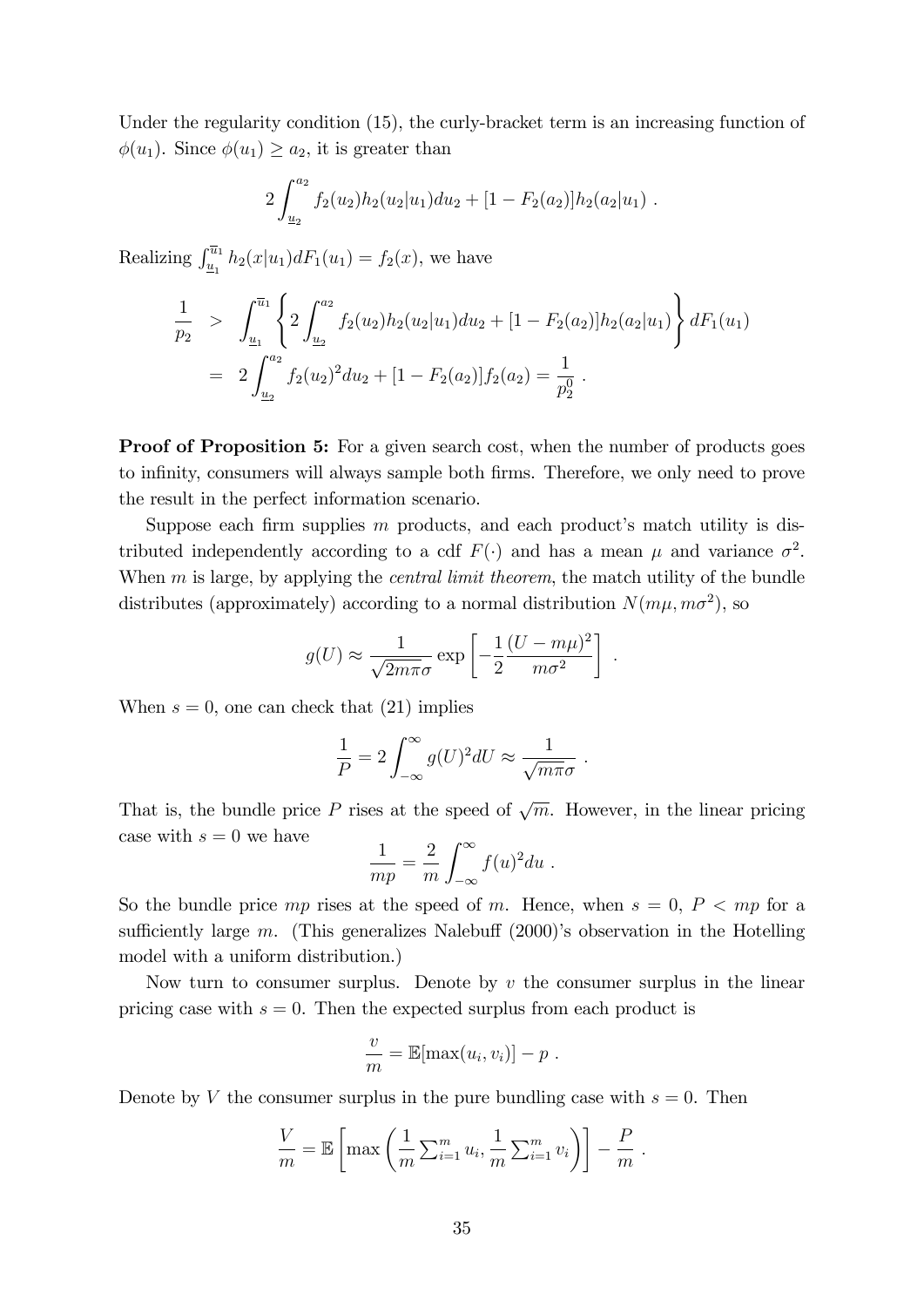As P rises with m at the speed of  $\sqrt{m}$ ,  $P/m$  tends to zero as  $m \to \infty$ . On the other hand, the expectation term tends to  $\mu$ . So

$$
\lim_{m \to \infty} \frac{V}{m} = \mu.
$$

Therefore, when  $s = 0$  and m is large, pure bundling improves consumer welfare if  $\mathbb{E}[\max(u_i, v_i)] - \mu < p$ . With linear pricing, consumers enjoy better matched goods (which is reflected by the left-hand side) but they also pay more (which is reflected by the right-hand side). Using  $1/p = 2 \int_{\frac{u}{2}}^{\overline{u}} f(u)^2 du$ , this condition can be written as  $\int_{\underline{u}}^{\overline{u}} udF(u)^2 - \int_{\underline{u}}^{\overline{u}} udF(u) < 1/(2 \int_{\underline{u}}^{\overline{u}} f(u)^2 du)$ . By integration by parts, it simplifies to

$$
\left(\int_{\underline{u}}^{\overline{u}} F(u)[1 - F(u)] du\right) \left(\int_{\underline{u}}^{\overline{u}} f(u)^2 du\right) < \frac{1}{2}
$$

This is further equivalent to

$$
\left(\int_0^1 \frac{t(1-t)}{f(F^{-1}(t))} dt\right) \left(\int_0^1 f(F^{-1}(t)) dt\right) < \frac{1}{2}
$$
\n(27)

:

:

by changing the integral variable from u to  $t = F(u)$ . (27) holds if f is logconcave by invoking the following lemma.<sup>33</sup>

**Lemma 3** Suppose  $\varphi : [0,1] \to \mathbb{R}$  is a nonnegative function such that  $\int_0^1$  $\varphi(t)$  $\frac{\varphi(t)}{t(1-t)}dt < \infty,$ and  $h : [0, 1] \rightarrow \mathbb{R}$  is a concave pdf. Then

$$
\int_0^1 \frac{\varphi(t)}{h(t)} dt \le \max\left(\int_0^1 \frac{\varphi(t)}{2t} dt, \int_0^1 \frac{\varphi(t)}{2(1-t)} dt\right)
$$

Let  $\varphi(t) = t(1-t)$  and

$$
h(t) = \frac{f(F^{-1}(t))}{\int_0^1 f(F^{-1}(t))dt}.
$$

Since  $f(F^{-1}(t))$  is concave if and only if f is logconave, the defined  $h(t)$  is indeed a concave pdf. (The integral in the denominator is finite since  $f(F^{-1}(t))$  is nonnegative and concave.) Then the lemma implies that the left-hand side of (27) is no greater than  $1/4^{34}$  (For the exponential density  $f(x) = e^{-x}$ , it equals  $1/4$ .)

**Proof.** Since h is a concave pdf, it is a mixture of triangular distributions and admits a representation of the form

$$
h(t) = \int_0^1 h_{\theta}(t) \mu(\theta) d\theta,
$$

 $33$ I am grateful to Tomás F. Móri in Budapest for helping me to prove this lemma.

 $34$ Our result is not tight. However, if f is non-logconcave, it is easy to find counterexamples. For instance, (27) fails to hold for a power distribution  $F(x) = x^k$  with k close to 1/2, or for a Weibull distribution  $F(x) = 1 - e^{-x^k}$  with a small  $k \in (0, 1)$ .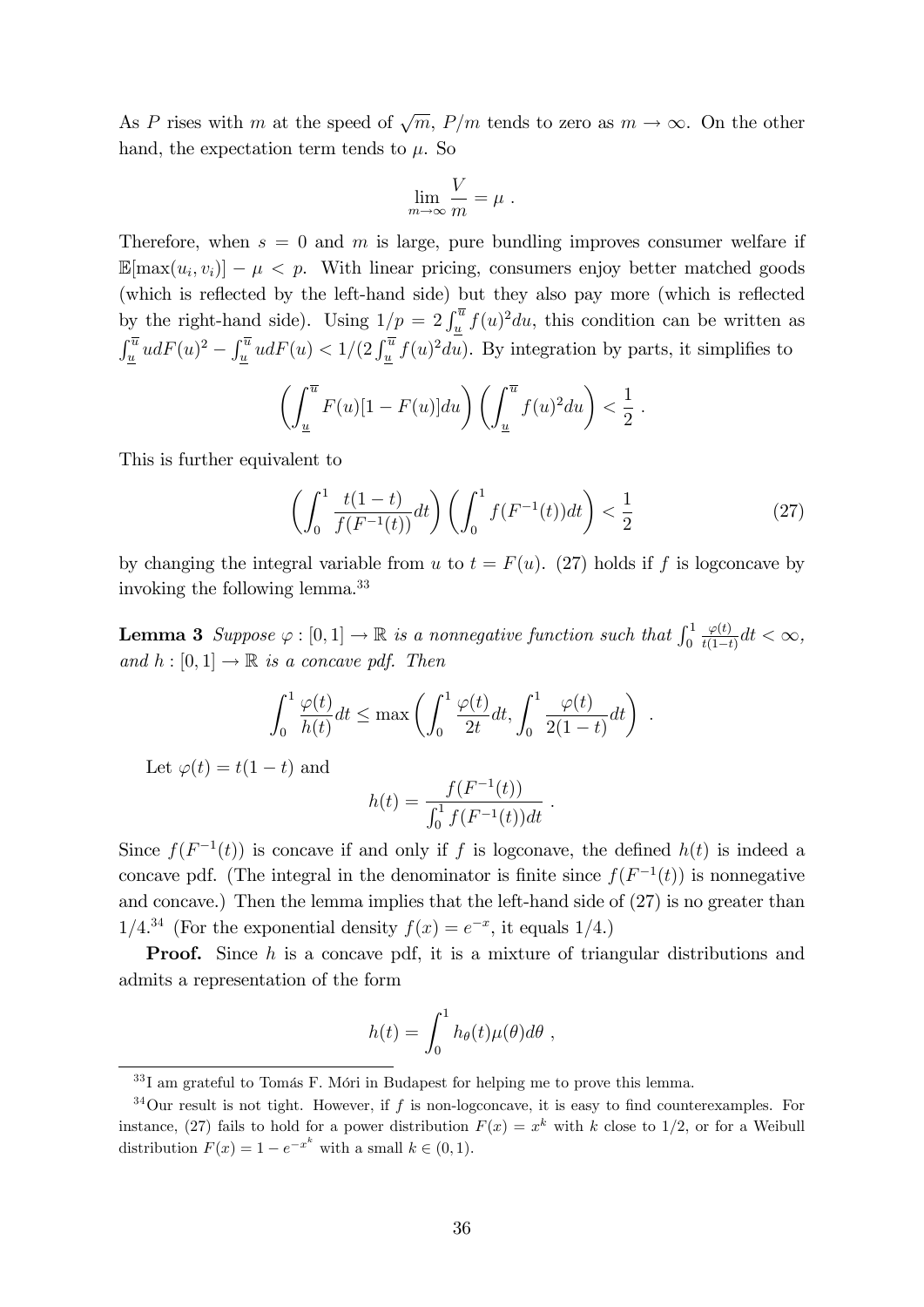where  $\mu(\cdot)$  is a pdf defined on [0, 1],  $h_1(t) = 2t$ ,  $h_0(t) = 2(1-t)$ , and for  $0 < \theta < 1$ 

$$
h_{\theta}(t) = \begin{cases} 2\frac{t}{\theta} & \text{if } 0 \leq t < \theta \\ 2\frac{1-t}{1-\theta} & \text{if } \theta \leq t \leq 1 \end{cases}
$$

:

(See, for instance, Example 5 in Csiszár and Móri, 2004.)

By Jessen's inequality we have

$$
\frac{1}{h(t)} = \frac{1}{\int_0^1 h_\theta(t)\mu(\theta)d\theta} \leq \int_0^1 \frac{1}{h_\theta(t)}\mu(\theta)d\theta.
$$

Then

$$
\int_0^1 \frac{\varphi(t)}{h(t)} dt \le \int_0^1 \varphi(t) \left( \int_0^1 \frac{1}{h_\theta(t)} \mu(\theta) d\theta \right) dt = \int_0^1 \left( \int_0^1 \frac{\varphi(t)}{h_\theta(t)} dt \right) \mu(\theta) d\theta \le \sup_{1 \le \theta \le 1} \int_0^1 \frac{\varphi(t)}{h_\theta(t)} dt.
$$

Notice that

$$
\int_0^1 \frac{\varphi(t)}{h_\theta(t)} dt = \frac{\theta}{2} \int_0^\theta \frac{\varphi(t)}{t} dt + \frac{1-\theta}{2} \int_\theta^1 \frac{\varphi(t)}{1-t} dt.
$$

This is a convex function of  $\theta$ , because its derivative is

$$
\frac{1}{2} \int_0^{\theta} \frac{\varphi(t)}{t} dt - \frac{1}{2} \int_{\theta}^1 \frac{\varphi(t)}{1-t} dt ,
$$

which is increasing in  $\theta$ . Hence, its maximum is attained at one of the endpoints of the domain [0, 1]. This completes the proof.  $\blacksquare$ 

#### Appendix B: Calculating Consumer Surplus

In our search model (especially in the case of linear pricing and the case of mixed bundling analyzed in the supplementary document), it is complicated to calculate consumer surplus directly. Here I develop a more efficient indirect method (which also carries over to the case with more than two firms).

For any given symmetric price vector p (which can be a linear or bundling pricing scheme) and search cost s, consumer surplus is

$$
v(s|\mathbf{p}) = \sup_{\sigma \in \Sigma} \left[ U(\sigma|\mathbf{p}) - s \cdot t(\sigma) \right] , \qquad (28)
$$

where  $\Sigma$  is the (well-defined) set of all possible stopping rules,  $U(\sigma|\mathbf{p})$  is the expected match utility minus payment if the consumer chooses a particular stopping rule  $\sigma$ , and  $t(\sigma)$  is the expected search times. Let  $\sigma(s|\mathbf{p})$  be the optimal stopping rule associated with **p** and s. Since the objective function in (28) is linear in s,  $v(s|\mathbf{p})$  is convex in s and so is differentiable almost everywhere. Then the envelope theorem implies that

$$
v'(s|\mathbf{p}) = -t(\sigma(s|\mathbf{p})) \equiv -\hat{t}(s|\mathbf{p}) \ .
$$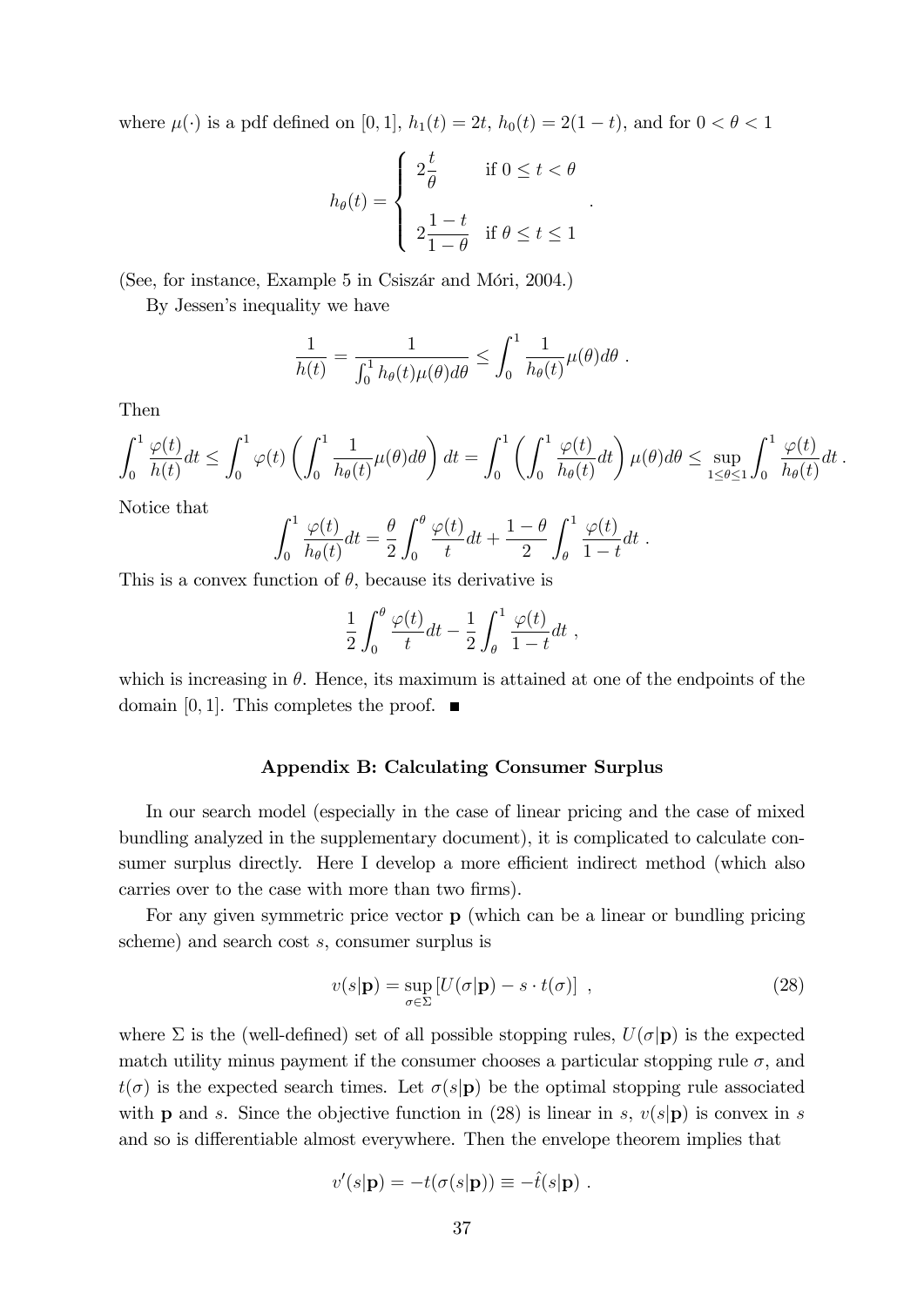If **p** is an equilibrium price vector, then  $\hat{t}(s|\mathbf{p})$  is just the corresponding equilibrium number of searches. (In the duopoly case, it equals two minus the measure of the stopping region.) We can then decompose consumer surplus into two parts:

$$
v(s|\mathbf{p}) = v(0|\mathbf{p}) - \int_0^s \hat{t}(x|\mathbf{p})dx , \qquad (29)
$$

where the first term captures the surplus when the information is perfect (but given prices  $\bf{p}$ ), and the second term reflects the inefficiency caused by imperfect information and costly search.

We can apply the general formula (29) to any case discussed in this paper. For example, in the linear pricing case with two firms,  $v(0|\mathbf{p}) = \sum_{i=1}^{2} (\mathbb{E}[\max(u_i, v_i)] - p_i)$ , and the optimal stopping rule is independent of p and so  $\hat{t}(x) = 2 - A(x)$ , where  $A(x)$ is the measure of the acceptance set when the search cost is  $x$ . In the pure bundling case,  $v(0|\mathbf{p}) = \mathbb{E}[\max(U, V)] - P$  and  $\hat{t}(x) = 1 + G(b(x)).$ 

### References

- ADAMS, W., AND J. YELLEN (1976): "Commodity Bundling and the Burden of Monopoly," Quarterly Journal of Economics,  $90(3)$ , 475–498.
- ANDERSON, S., AND L. LERUTH (1993): "Why Firms May Prefer Not to Price Discriminate via Mixed Bundling," International Journal of Industrial Organization,  $11(1)$ , 49-61.
- ANDERSON, S., AND R. RENAULT (1999): "Pricing, Product Diversity, and Search Costs: A Bertrand-Chamberlin-Diamond Model," RAND Journal of Economics,  $30(4)$ , 719–735.
- ARMSTRONG, M., AND J. VICKERS (2010): "Competitive Non-linear Pricing and Bundling," Review of Economic Studies,  $77(1)$ ,  $30-60$ .
- ARMSTRONG, M., J. VICKERS, AND J. ZHOU (2009): "Prominence and Consumer Search," RAND Journal of Economics,  $40(2)$ ,  $209-233$ .
- BAR-ISAAC, H., G. CARUANA, AND V. CUNAT (2012): "Search, Design, and Market Structure," American Economic Review,  $102(2)$ ,  $1140-1160$ .
- BURDETT, K., AND K. JUDD (1983): "Equilibrium Price Dispersion," Econometrica,  $51(4)$ , 955–969.
- BURDETT, K., AND D. MALUEG (1981): "The Theory of Search for Several Goods," Journal of Economic Theory,  $24(3)$ ,  $362-376$ .
- CARBAJO, J., D. DE MEZA, AND D. SEIDMANN (1990): "A Strategic Motivation for Commodity Bundling," Journal of Industrial Economics, 38(3), 283–298.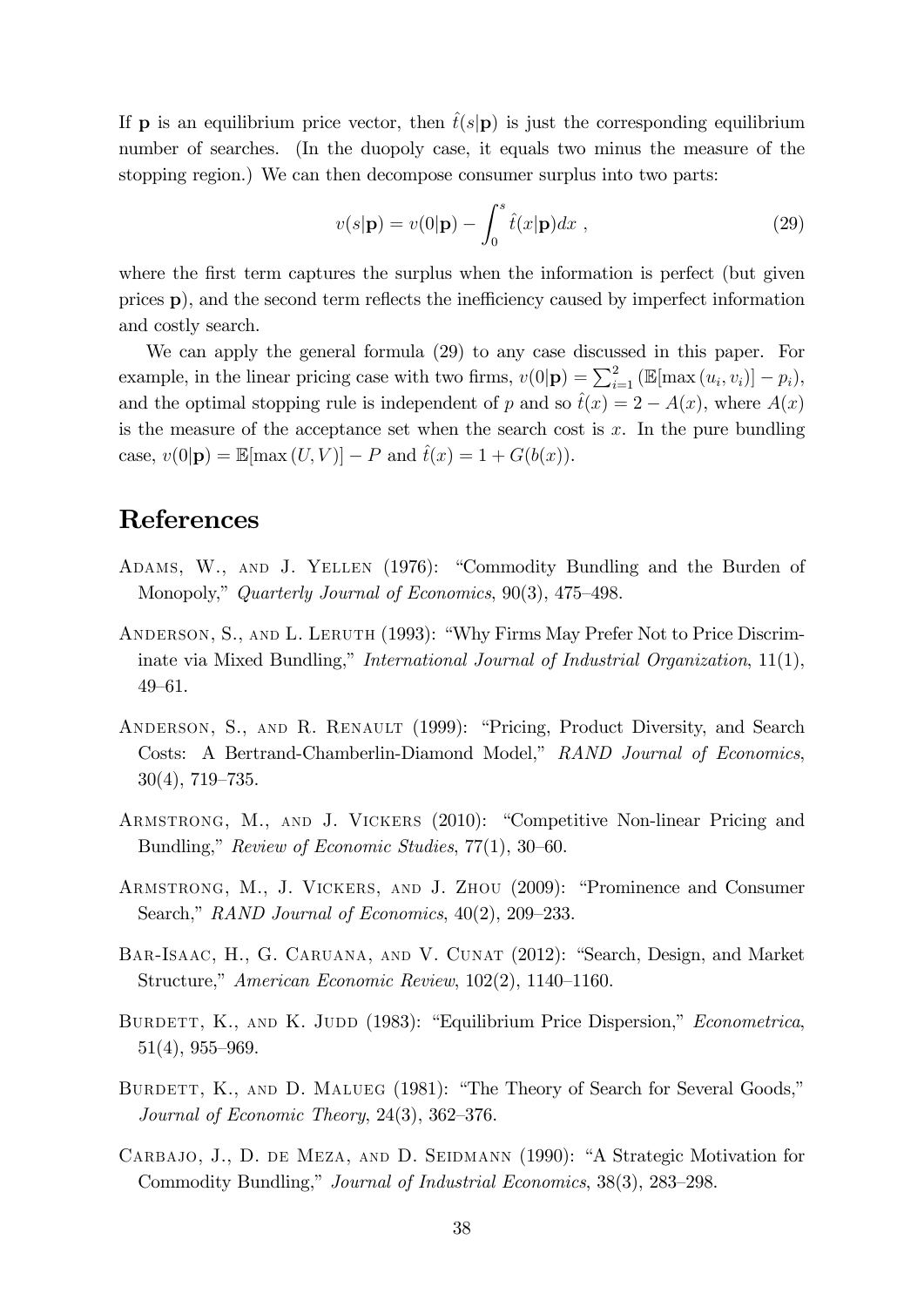- CARLSON, J., AND P. MCAFEE (1984): "Joint Search for Several Goods," Journal of Economic Theory,  $32(2)$ ,  $337-345$ .
- CHEN, Y. (1997): "Equilibrium Product Bundling," Journal of Business, 70(1), 85 103.
- CHEVALIER, J., A. KASHYAP, AND P. ROSSI (2003): "Why Don't Prices Rise During Periods of Peak Demand? Evidence from Scanner Data," American Economic Review,  $93(1)$ ,  $15-37$ .
- CSISZÁR, V., AND T. MÓRI (2004): "The Convexity Method of Proving Moment-Type Inequalities," Statistics and Probability Letters,  $66(3)$ ,  $303-313$ .
- DIAMOND, P. (1971): "A Model of Price Adjustment," Journal of Economic Theory,  $3(2)$ , 156–168.
- ECONOMIDES, N. (1989): "Desirability of Compatibility in the Absence of Network Externalities," American Economic Review, 79(5), 1165–1181.
- ELLISON, G. (2005): "A Model of Add-on Pricing," Quarterly Journal of Economics,  $120(2)$ , 585–637.
- GATTI, R. (1999): "Multi-Commodity Consumer Search," Journal of Economic Theory,  $86(2)$ ,  $219-244$ .
- HAAN, M., AND J. MORAGA-GONZÁLEZ (2011): "Advertising for Attention in a Consumer Search Model," Economic Journal,  $121(552)$ ,  $552-579$ .
- JANSSEN, M., AND A. PARAKHONYAK (2010): "Oligopolistic Search Markets with Costly Second Visits," mimeo, Vienna.
- KLEMPERER, P. (1992): "Equilibrium Product Lines: Competing Head-to-Head May Be Less Competitive," American Economic Review, 82(4), 740–755.
- LAL, R., AND C. MATUTES (1994): "Retail Pricing and Advertising Strategies,"  $Jour$ nal of Business,  $67(3)$ ,  $345-370$ .
- MACDONALD, J. (2000): "Demand, Information, and Competition: Why Do Food Prices Fall at Seasonal Demand Peaks?," Journal of Industrial Economics, 48(1),  $27 - 45.$
- MATUTES, C., AND P. REGIBEAU (1988): "Mix and Match: Product Compatibility Without Network Externalities," RAND Journal of Economics, 19(2), 221-234.

 $-$  (1992): "Compatibility and Bundling of Complementary Goods in a Duopoly," Journal of Industrial Economics,  $40(1)$ ,  $37-54$ .